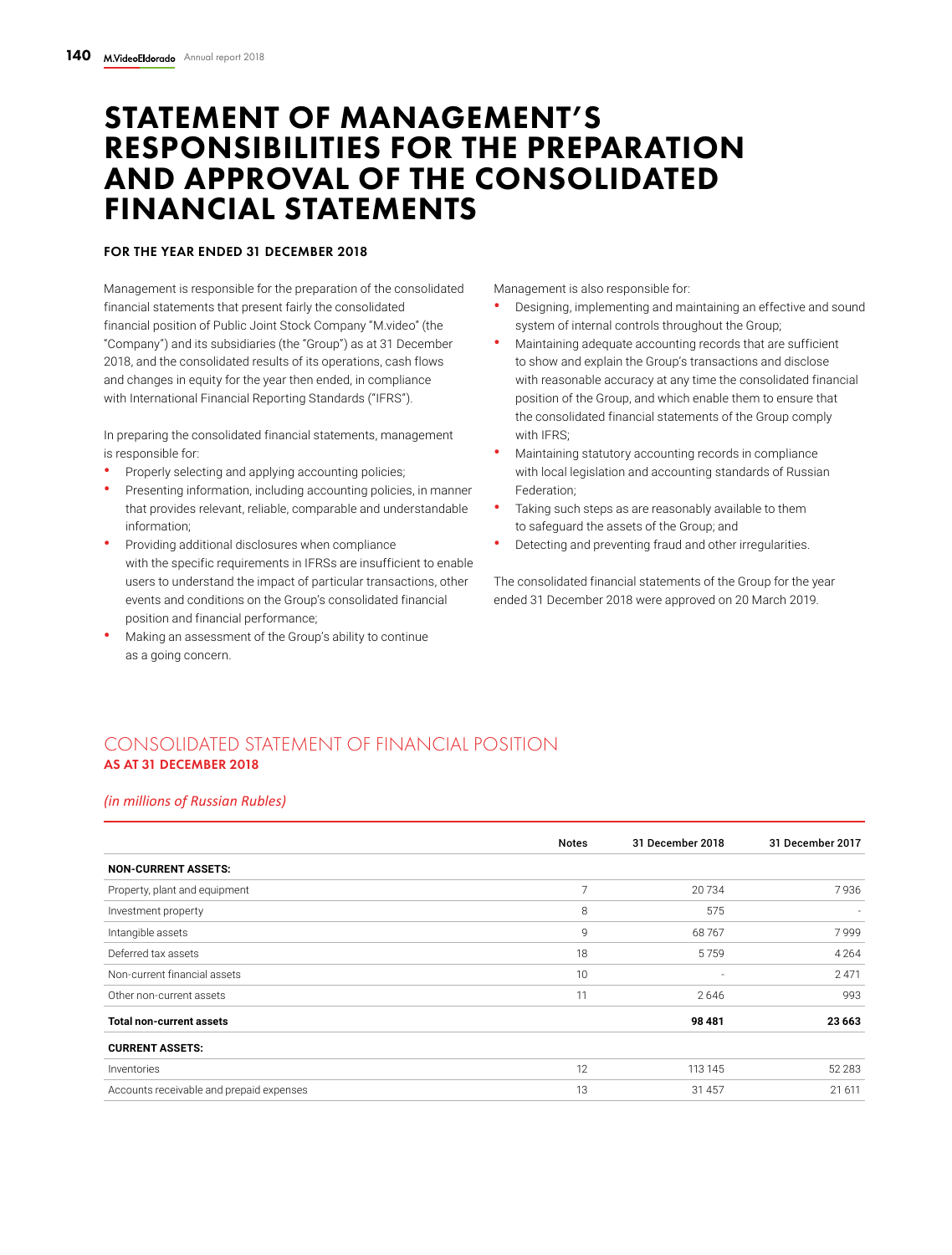|                                              | <b>Notes</b> | 31 December 2018 | 31 December 2017 |
|----------------------------------------------|--------------|------------------|------------------|
| Income tax receivable                        |              | 33               | 16               |
| Other taxes receivable                       | 14           | 16 112           | 6 1 5 4          |
| Cash and cash equivalents                    | 15           | 25 6 6 9         | 17791            |
| Assets held for sale                         | 16           | 494              |                  |
| Other current assets                         |              | 43               | $\overline{7}$   |
| <b>Total current assets</b>                  |              | 186953           | 97862            |
| <b>TOTAL ASSETS</b>                          |              | 285 434          | 121 525          |
| EQUITY:                                      |              |                  |                  |
| Share capital                                | 17           | 1798             | 1798             |
| Additional paid-in capital                   | 17           | 4576             | 4576             |
| Treasury shares                              | 17           | (749)            | (52)             |
| Retained earnings                            |              | 25 240           | 16 602           |
| Equity attributable to owners of the Company |              | 30865            | 22 9 24          |
| Non-controlling interests                    | 17           | 510              | 230              |
| <b>Total equity</b>                          |              | 31 375           | 23 154           |
| <b>NON-CURRENT LIABILITIES:</b>              |              |                  |                  |
| Non-current bank borrowings                  | 19           | 45720            |                  |
| Other liabilities                            |              | 573              |                  |
| Provisions                                   | 25           | 256              |                  |
| Deferred tax liabilities                     | 18           | 1785             |                  |
| <b>Total non-current liabilities</b>         |              | 48334            |                  |
| <b>CURRENT LIABILITIES:</b>                  |              |                  |                  |
| Current bank borrowings                      | 19           | 13789            |                  |
| Trade accounts payable                       |              | 155 420          | 77698            |
| Other payables and accrued expenses          | 20           | 17 126           | 8708             |
| Advances received                            | 21           | 5309             | 2656             |
| Income tax payable                           |              | 1397             | 531              |
| Other taxes payable                          | 22           | 2782             | 1627             |
| Deferred revenue                             | 23           | 6940             | 5923             |
| Financial guarantees                         | 24           |                  | 780              |
| Provisions                                   | 25           | 2962             | 448              |
| <b>Total current liabilities</b>             |              | 205725           | 98 371           |
| <b>Total liabilities</b>                     |              | 254 059          | 98 371           |
| TOTAL EQUITY AND LIABILITIES                 |              | 285 434          | 121 525          |

The Notes on pages 7-48 form an integral part of these consolidated financial statements.

The independent auditor's report is presented on pages .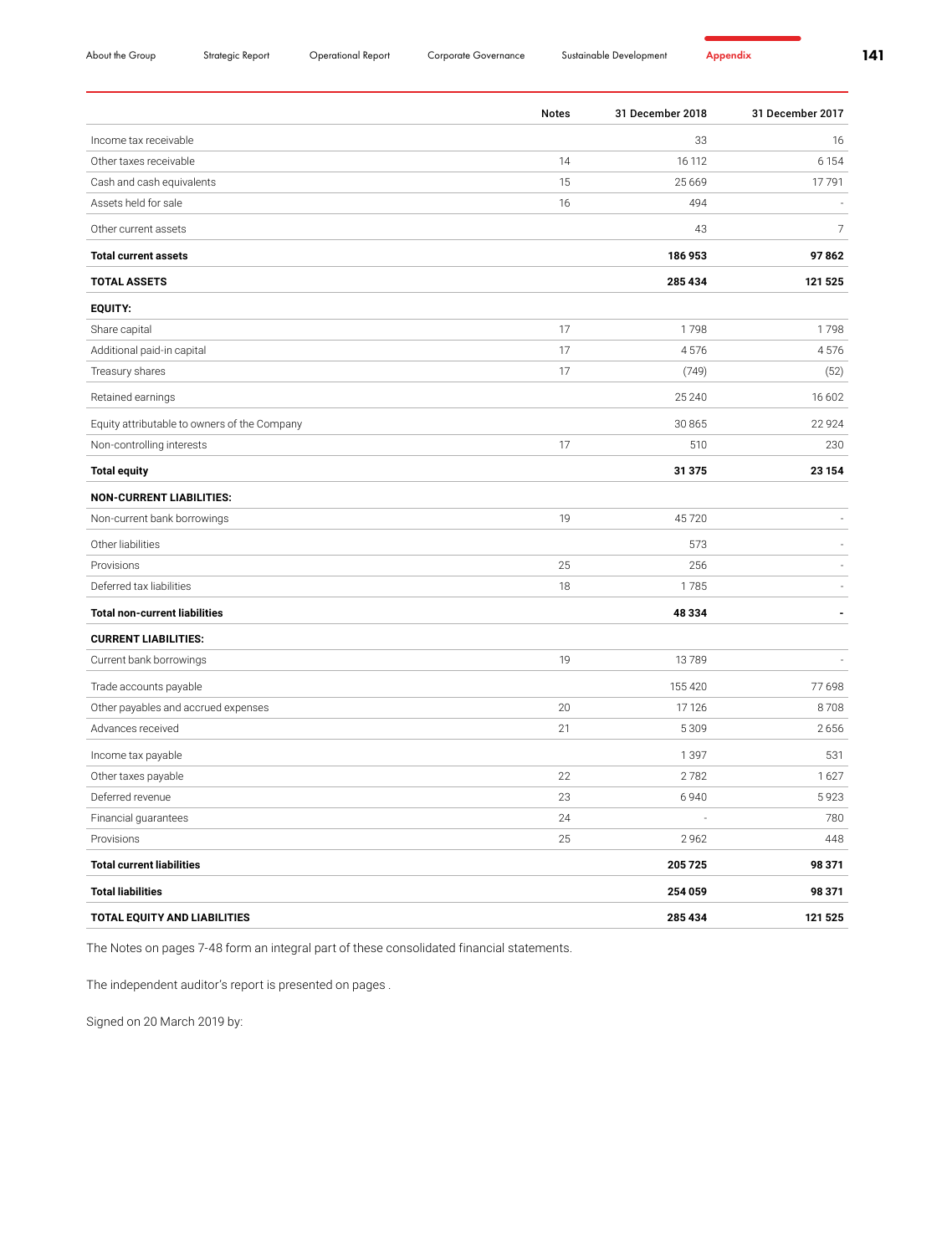# CONSOLIDATED STATEMENT OF PROFIT OR LOSS AND OTHER COMPREHENSIVE INCOME FOR THE YEAR ENDED 31 DECEMBER 2018

### *(in millions of Russian Rubles, except earnings per share)*

|                                                                               | <b>Notes</b> | 2018     | 2017     |
|-------------------------------------------------------------------------------|--------------|----------|----------|
| <b>REVENUE</b>                                                                | 26           | 321 102  | 198 197  |
| COST OF SALES                                                                 | 27           | (242463) | (151670) |
| <b>GROSS PROFIT</b>                                                           |              | 78 639   | 46 527   |
| Selling, general and administrative expenses                                  | 28           | (69234)  | (40754)  |
| Other operating income                                                        | 29           | 6079     | 2623     |
| Other operating expenses                                                      | 30           | (801)    | (216)    |
| OPERATING PROFIT                                                              |              | 14683    | 8 1 8 0  |
| Finance income                                                                | 31           | 509      | 659      |
| Finance expenses                                                              | 31           | (3617)   |          |
| PROFIT BEFORE INCOME TAX EXPENSE                                              |              | 11 575   | 8839     |
| Income tax expense                                                            | 18           | (3 210)  | (1885)   |
| TOTAL NET PROFIT and TOTAL COMPREHENSIVE INCOME for the year                  |              | 8365     | 6954     |
| Total net profit and total comprehensive income for the year attributable to: |              |          |          |
| Owners of the Company                                                         |              | 8582     | 6974     |
| Non-controlling interests                                                     |              | (217)    | (20)     |
| BASIC EARNINGS PER SHARE (in Russian Rubles)                                  | 32           | 48,04    | 38,85    |
| DILUTED EARNINGS PER SHARE (in Russian Rubles)                                | 32           | 48,04    | 38,85    |

The Notes on pages 7-48 form an integral part of these consolidated financial statements.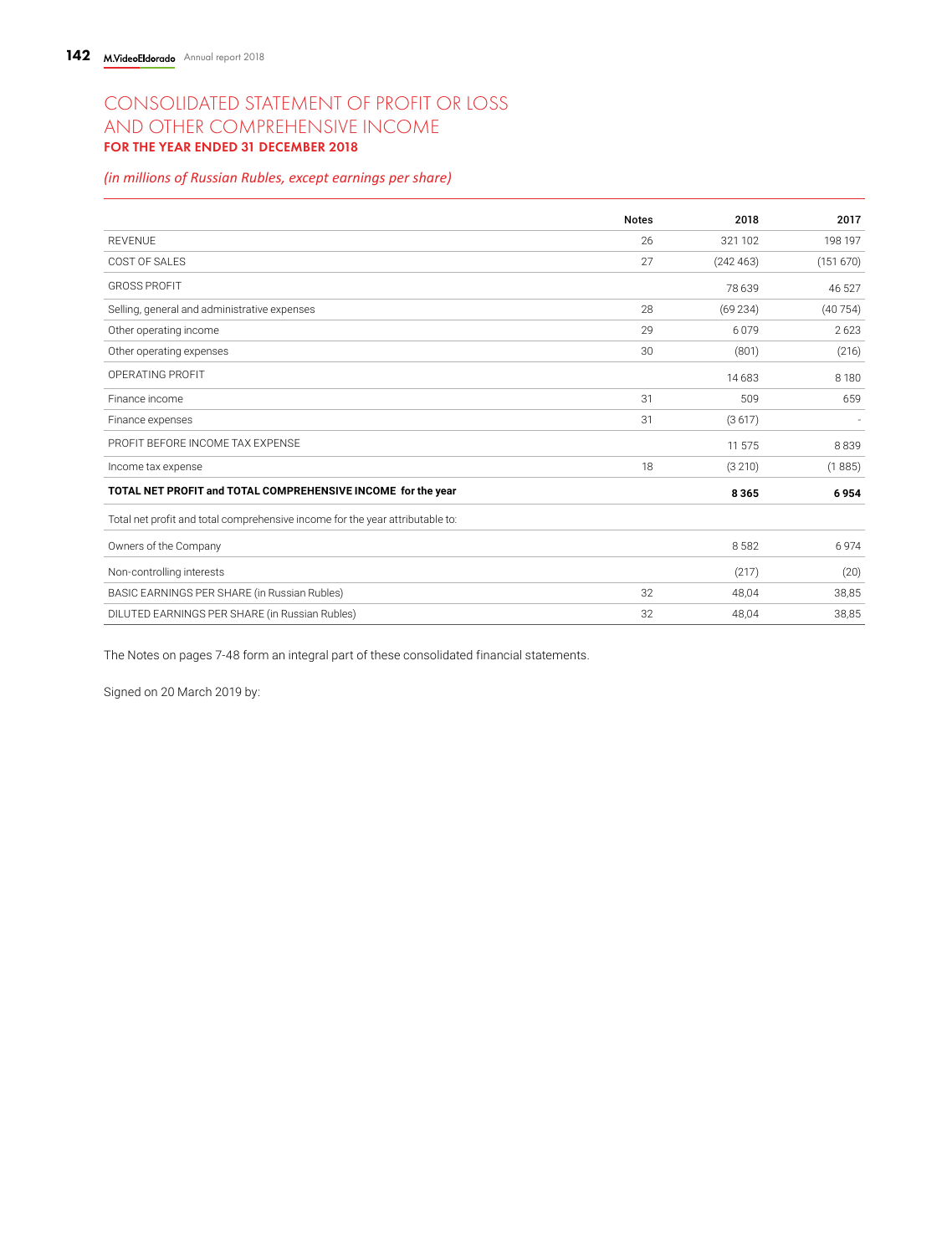# CONSOLIDATED STATEMENT OF CHANGES IN EQUITY

FOR THE YEAR ENDED 31 DECEMBER 2018

*(in millions of Russian Rubles)*

|                                                                                 | <b>Notes</b> |                  |                                         |                           |          | Equity                                               |                                  |         |
|---------------------------------------------------------------------------------|--------------|------------------|-----------------------------------------|---------------------------|----------|------------------------------------------------------|----------------------------------|---------|
|                                                                                 |              | Share<br>capital | <b>Additional</b><br>paid-in<br>capital | <b>Treasury</b><br>shares | Retained | attributable<br>to owners<br>earnings of the Company | Non-<br>controlling<br>interests | Total   |
| <b>Balance</b><br>as at 31 December 2016                                        |              | 1798             | 4576                                    | (52)                      | 9628     | 15950                                                | 1                                | 15951   |
| Increase in non-<br>controlling interests<br>in LLC "MARKETPLACE"               | 17           |                  |                                         |                           | ä,       |                                                      | 249                              | 249     |
| Total comprehensive<br>income/(loss)<br>for the year                            |              |                  |                                         |                           | 6974     | 6974                                                 | (20)                             | 6954    |
| <b>Balance</b><br>as at 31 December 2017                                        |              | 1798             | 4576                                    | (52)                      | 16 602   | 22924                                                | 230                              | 23 154  |
| Impact of modified<br>retrospective application<br>of IFRS 15                   |              |                  |                                         |                           | 56       | 56                                                   |                                  | 56      |
| <b>Balance</b><br>as at 1 January 2018                                          |              | 1798             | 4576                                    | (52)                      | 16 658   | 22 980                                               | 230                              | 23 210  |
| Purchase of treasury<br>shares                                                  | 17           |                  |                                         | (697)                     |          | (697)                                                | ٠                                | (697)   |
| Non-controlling<br>shareholder's<br>contribution into<br>a subsidiary's capital | 17           |                  |                                         |                           |          |                                                      | 497                              | 497     |
| Total comprehensive<br>income/(loss)<br>for the year                            |              |                  |                                         |                           | 8582     | 8582                                                 | (217)                            | 8 3 6 5 |
| <b>Balance</b><br>as at 31 December 2018                                        |              | 1798             | 4576                                    | (749)                     | 25 240   | 30865                                                | 510                              | 31 375  |

The Notes on pages 7-48 form an integral part of these consolidated financial statements.

The independent auditor's report is presented on pages.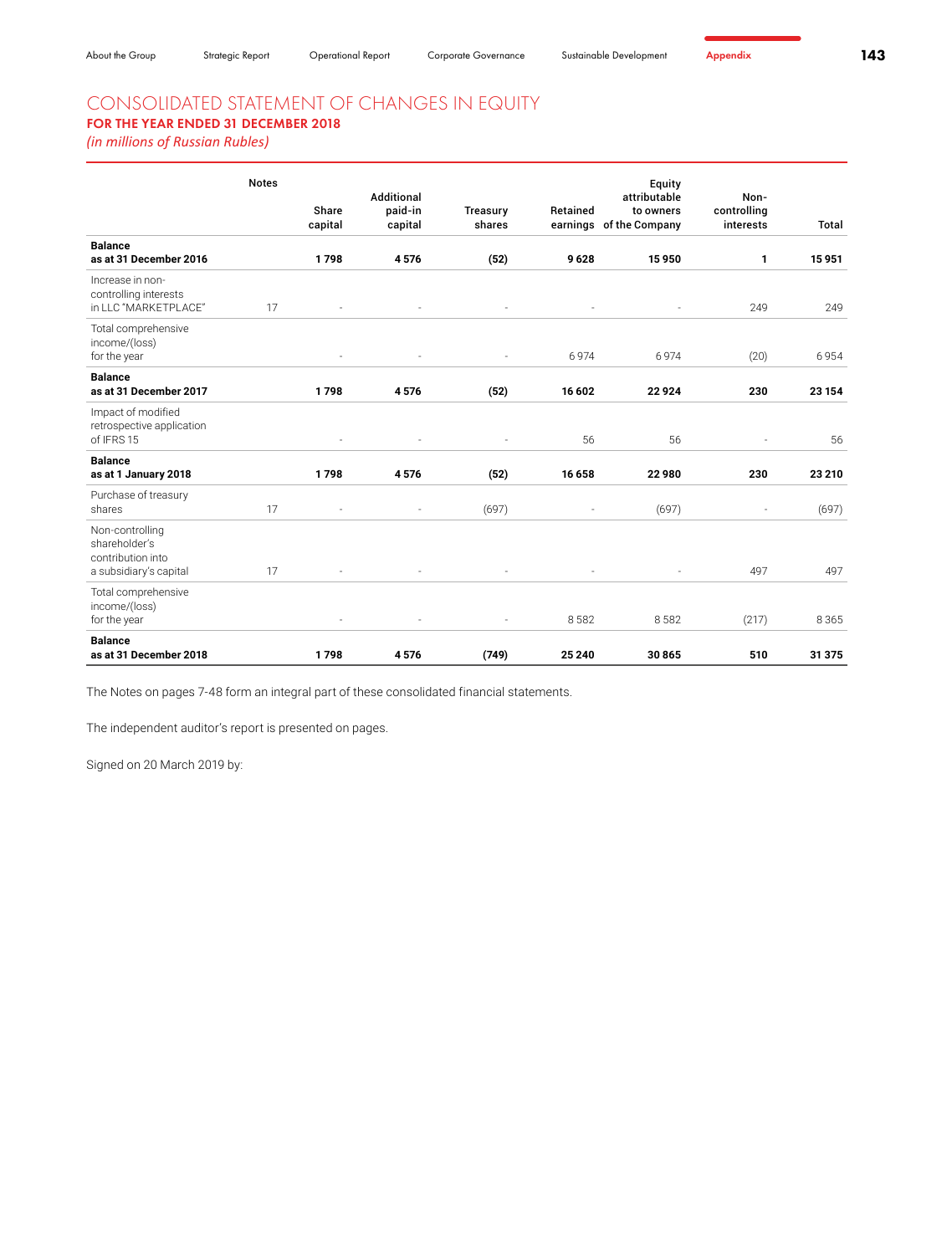# CONSOLIDATED STATEMENT OF CASH FLOWS FOR THE YEAR ENDED 31 DECEMBER 2018

### *(in millions of Russian Rubles)*

|                                                                                                        | <b>Notes</b> | 2018     | 2017   |
|--------------------------------------------------------------------------------------------------------|--------------|----------|--------|
| <b>OPERATING ACTIVITIES:</b>                                                                           |              |          |        |
| Net profit for the year                                                                                |              | 8365     | 6954   |
| Adjustments for:                                                                                       |              |          |        |
| Income tax expense                                                                                     | 18           | 3 2 1 0  | 1885   |
| Depreciation and amortization                                                                          | 27.28        | 6 10 7   | 3614   |
| Change in allowance for long-term advances paid for rent and accounts receivable                       | 11,13        | 275      | (12)   |
| Change in allowance for obsolete and slow-moving inventories and inventory losses, net<br>of surpluses |              | 1017     | 98     |
| Interest income                                                                                        | 31           | (509)    | (657)  |
| Interest expenses                                                                                      | 31           | 3604     |        |
| Other non-cash reconciling items, net                                                                  |              | 273      | (66)   |
| Operating cash flows before movements in working capital                                               |              | 22 3 4 2 | 11816  |
| Increase in inventories                                                                                |              | (32114)  | (7118) |
| Decrease/(increase) in accounts receivable and prepaid expenses                                        |              | 1930     | (8465) |
| Increase in other taxes receivable                                                                     |              | (6017)   | (1897) |
| Increase in trade accounts payable                                                                     |              | 36 635   | 11 413 |
| Increase/(decrease) in other payables and accrued expenses                                             |              | 3728     | (131)  |
| Increase in deferred revenue                                                                           |              | 682      | 979    |
| Decrease/(increase) in other liabilities                                                               |              | 113      | (68)   |
| Increase in advances received                                                                          |              | 577      | 284    |
| (Decrease)/increase in other taxes payable                                                             |              | (273)    | 933    |
| Other changes in working capital, net                                                                  |              | (187)    | (24)   |
| Cash generated by operations                                                                           |              | 27416    | 7722   |
| Income tax paid                                                                                        |              | (3024)   | (2704) |
| Interest paid                                                                                          |              | (2820)   |        |
| Net cash generated by operating activities                                                             |              | 21 572   | 5018   |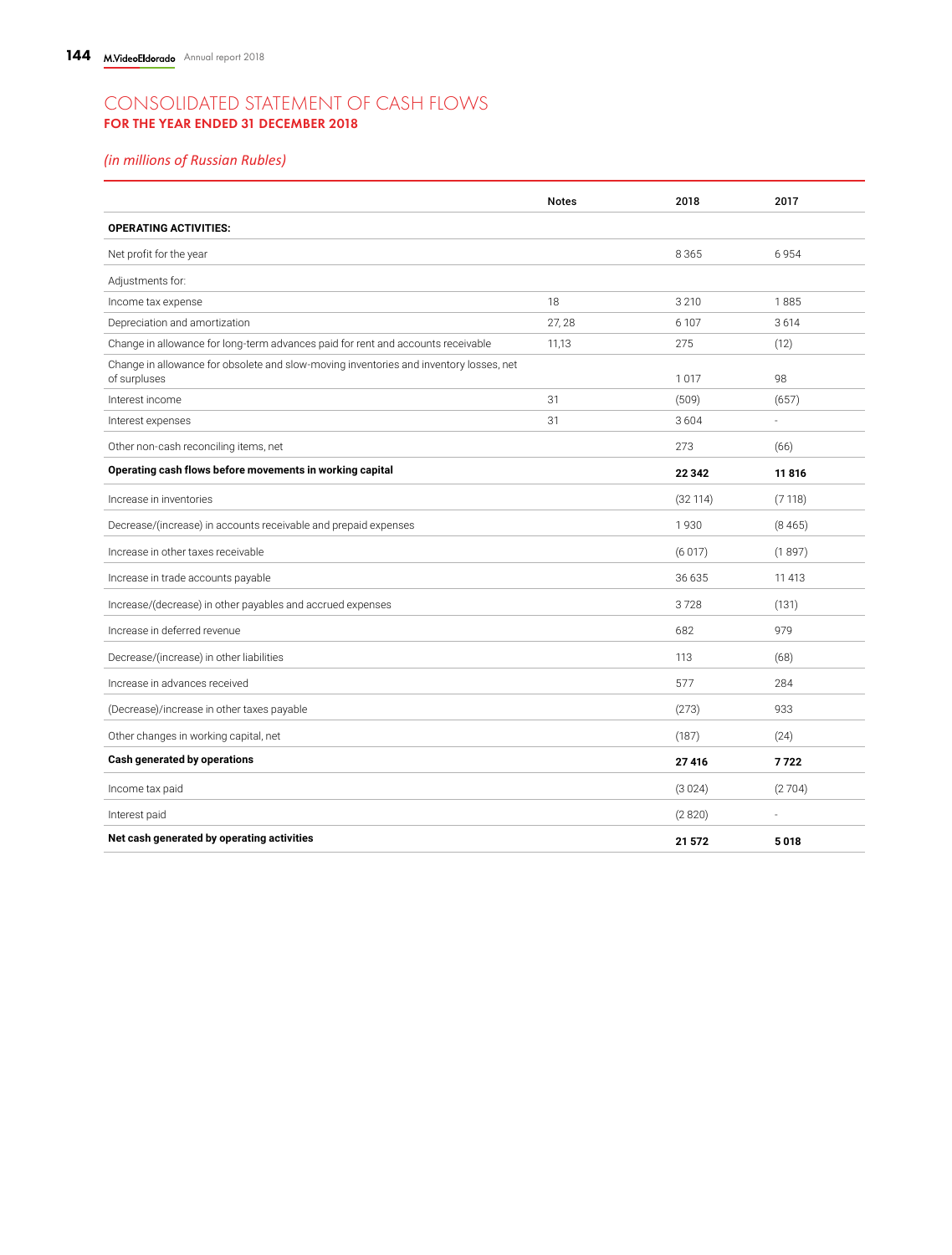|                                                                                  | <b>Notes</b> | 2018           | 2017           |
|----------------------------------------------------------------------------------|--------------|----------------|----------------|
| <b>INVESTING ACTIVITIES:</b>                                                     |              |                |                |
| Loans issued                                                                     |              |                | (1631)         |
| Repayment of loans issued                                                        |              | 1711           |                |
| Payments for property, plant and equipment and investment property               |              | (4251)         | (2091)         |
| Proceeds from disposal of property, plant and equipment and assets held for sale |              | 292            | 3              |
| Payments for intangible assets                                                   |              | (3562)         | (3168)         |
| Interest received                                                                |              | 522            | 661            |
| Net cash outflow from purchase of subsidiaries/investment in associate           | 6            | (55019)        | (15)           |
| Net cash used in investing activities                                            |              | (60307)        | (6241)         |
| <b>FINANCING ACTIVITIES:</b>                                                     |              |                |                |
| Purchase of treasury shares                                                      | 17           | (697)          |                |
| Contribution of non-controlling interests to the capital of subsidiary           | 17           | 497            | 249            |
| Proceeds from borrowings                                                         |              | 71 209         | 21             |
| Repayment of borrowings                                                          | 19           | (24207)        | (21)           |
| Repayment of loans                                                               |              | (124)          | ٠              |
| Repayment of finance lease                                                       |              | (67)           | ×,             |
| Net cash generated by financing activities                                       |              | 46 611         | 249            |
| NET INCREASE/(DECREASE) IN CASH AND CASH EQUIVALENTS                             |              | 7876           | (974)          |
| CASH AND CASH EQUIVALENTS, at the beginning of the year                          |              | 17791          | 18763          |
| Impact of foreign exchange on cash and cash equivalents                          |              | $\overline{2}$ | $\overline{2}$ |
| CASH AND CASH EQUIVALENTS, at the end of the year                                |              | 25 6 6 9       | 17791          |

The Notes on pages 7-48 form an integral part of these consolidated financial statements.

The independent auditor's report is presented on pages.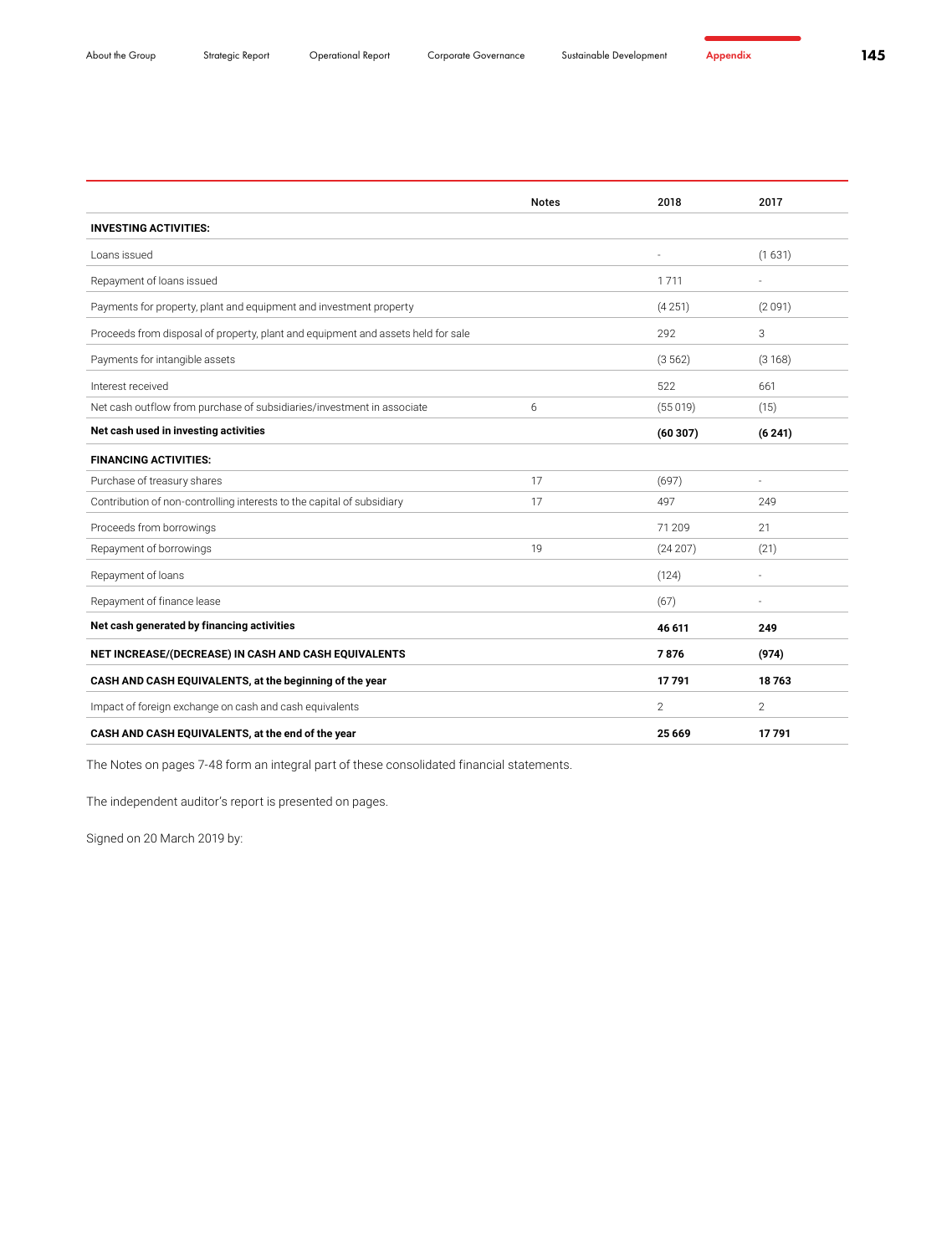# NOTES TO THE CONSOLIDATED FINANCIAL STATEMENTS

#### FOR THE YEAR ENDED 31 DECEMBER 2018

*(in millions of Russian Rubles)* 

# 1. GENERAL INFORMATION

The consolidated financial statements of Public Joint Stock Company "M.video" (the "Company") and its subsidiaries (the "Group") for the year ended 31 December 2018 were authorized for issue in accordance with a resolution of the Board of Directors on 20 March 2019.

The Company is incorporated in the Russian Federation.

Following the initial public offering in November 2007, the Company's ordinary shares were admitted to trading on MICEX stock exchange (Moscow Exchange) in the Russian Federation.

The Group is the operator of a chain of consumer electronic outlets and online internet stores operating in the Russian Federation. The Group specializes in the sale of TV, audio, video, Hi-Fi, home appliances and digital equipment, as well as related services. The Group comprises a chain of owned and leased stores (941 stores as at 31 December 2018; 424 stores as at 31 December 2017) and online internet stores in Moscow and 110 other cities (93 cities as at 31 December 2017).

The accompanying consolidated financial statements include assets, liabilities and result of operations of the Company and its subsidiaries as at 31 December 2018 and 2017:

| Name of subsidiary         | <b>Principal activity</b>       | Place of<br>incorporation<br>and operation | <b>Proportion of ownership</b><br>interest and voting power<br>held by the Group |                  |
|----------------------------|---------------------------------|--------------------------------------------|----------------------------------------------------------------------------------|------------------|
|                            |                                 |                                            | 31 December 2018                                                                 | 31 December 2017 |
| <b>ILC</b> "MVM"           | Retailing                       | <b>Russian Federation</b>                  | 100                                                                              | 100              |
| LLC "MARKETPLACE"          | Marketplace project development | <b>Russian Federation</b>                  | 80                                                                               | 80               |
| BOVESTO LIMITED            | Holding company                 | Cyprus                                     | 100                                                                              | ٠                |
| LLC "Fldorado"             | Retailing                       | <b>Russian Federation</b>                  | 100                                                                              | ٠                |
| LLC "Invest-Nedvizhimost"  | Operating lease of real estate  | <b>Russian Federation</b>                  | 100                                                                              | ٠                |
| <b>IIC</b> "Rentol"        | Operating lease of real estate  | Russian Federation                         | 100                                                                              | ٠                |
| LLC "TC "Permsky"          | Operating lease of real estate  | <b>Russian Federation</b>                  | 100                                                                              | ٠                |
| LLC "Eldomarket"           | Retailing                       | <b>Russian Federation</b>                  | 100                                                                              | ٠                |
| LLC "BT Holding"           | Holding company                 | <b>Russian Federation</b>                  | 100                                                                              |                  |
| MVEL Investition GmbH      | Holding company                 | Germany                                    | 100                                                                              |                  |
| <b>ILC</b> "MVB Trade"     | Retailing                       | <b>Russian Federation</b>                  | 100                                                                              | ٠                |
| LLC "CE Trading solutions" | Retailing                       | <b>Russian Federation</b>                  | 100                                                                              | ٠                |
| LLC "MV TVT"               | Retailing                       | <b>Russian Federation</b>                  | 100                                                                              | ٠                |

On 30 April 2018 LLC "MVM" acquired 100% of the shares BOVESTO LIMITED (see Note 6). BOVESTO LIMITED was a holding company to LLC "Eldorado", LLC "Invest-Nedvizhimost", LLC "Rentol", LLC "TC "Permsky", LLC "Eldomarket".

On 31 August 2018 LLC "MVM" acquired 99% of the shares LLC "Media Saturn Russland" and 100% of the shares Media-Saturn Russland Beteiligungen Gmbh. After acquisition LLC "Media Saturn Russland" was renamed to LLC "BT Holding" and Media-Saturn

Russland Beteiligungen Gmbh was renamed to MVEL Investition GmbH.

MVEL Investition GmbH owns 1% of the shares in LLC "BT Holding". LLC "BT Holding" is a holding company for LLC "MVB Trade", LLC "CE Trading solutions", LLC "MV TVT" (see Note 6).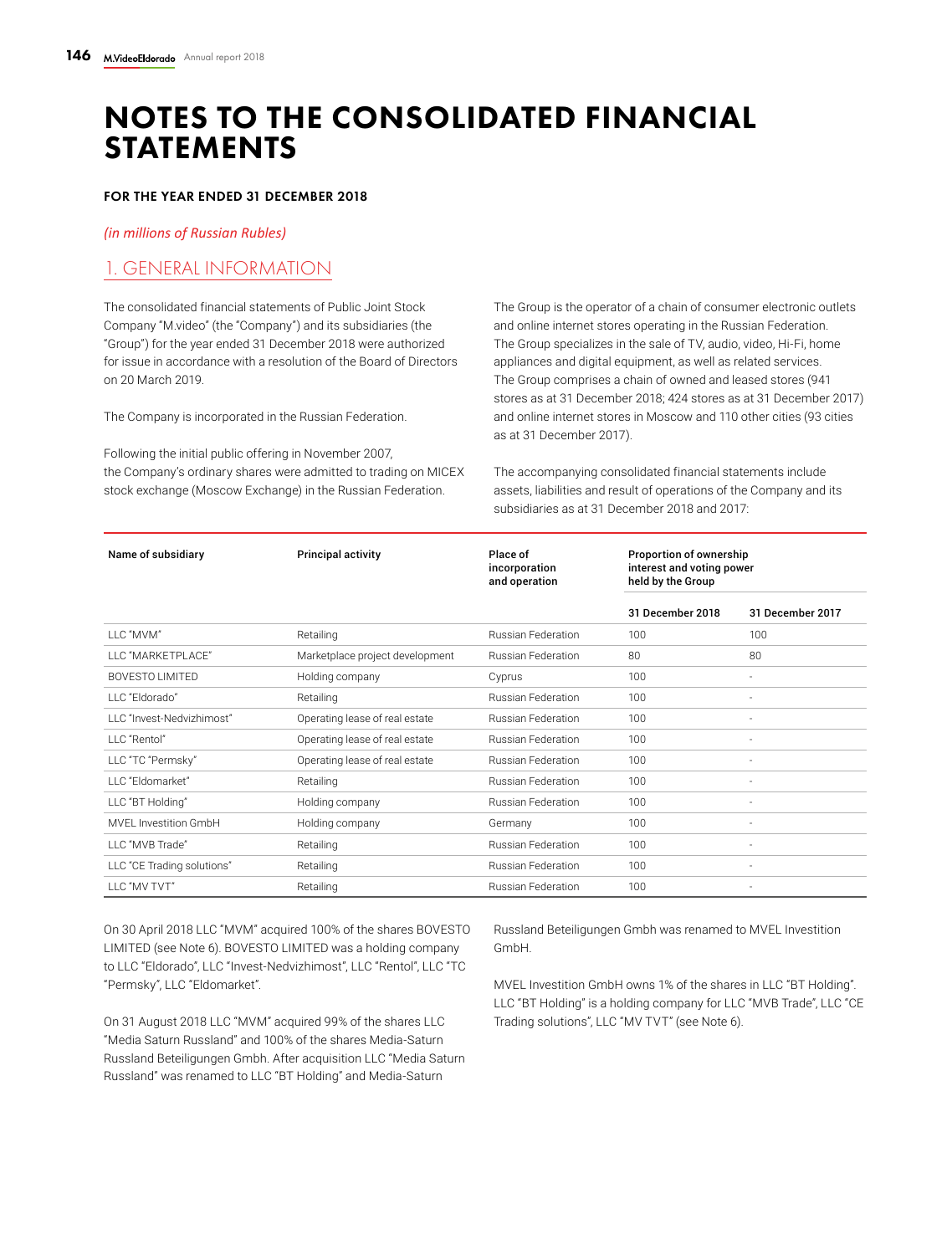### **SHARFHOLDERS**

As at 31 December 2018 and 2017, the registered shareholders of the Company and their respective ownership and voting interests were as follows:

|                      | 2018     | 2017     |
|----------------------|----------|----------|
| Mianello Limited     | 38,5632% | 57,6755% |
| MS CE Retail GmbH    | 15,0000% |          |
| Treasury shares      | 1,0993%  | 0,1318%  |
| Various shareholders | 45,3375% | 42,1927% |
| Total                | 100%     | 100%     |

# ULTIMATE SHAREHOLDERS

Mianello Limited owns 38,5632% of the voting ordinary shares of the Company. Mianello Limited is incorporated in Cyprus. At 31 December 2018 the ultimate shareholder of Mianello Limited is Gutseriev Said Mikhailovich.

In 2018 MS CE Retail GmbH acquired 15% of the shares of Public Joint Stock Company "M.video" from Mianello Limited, the controlling shareholder of the Company, and the Group acquired

### 100% of shares in LLC "Media Saturn Russland", Russian business of MS CE Retail GmbH.

At the 31 December 2017 Mianello Limited owned 57,6755% of the voting ordinary shares of the Company. Grenodar Holdings Limited was the ultimate parent entity of the Company. At 31 December 2017 the ultimate beneficial owner of the Company was Gutseriev Mikail Safarbekovitch.

# 2. BASIS OF PREPARATION

#### **Statement of Compliance**

The consolidated financial statements have been prepared in accordance with International Financial Reporting Standards ("IFRS").

### **Basis of Accounting**

The consolidated financial statements have been prepared on a historical cost basis except for the valuation of financial instruments in accordance with Financial Reporting Standard 9 "Financial Instruments" ("IFRS 9") and International Financial Reporting Standard 13 "Fair value measurement" ("IFRS 13") and valuation of items of property, plant and equipment measured at fair value which was used as deemed cost of the property, plant and equipment as at the date of transition to IFRS on 1 January 2006.

The Group's entities maintain their accounting records in compliance with the local legislation on accounting and reporting adopted in jurisdictions of the countries in which they were founded and registered. The accounting principles and reporting procedures and these jurisdictions may differ from generally accepted IFRS principles. Accordingly, financial statements of individual entities of the Group have been adjusted to ensure that the consolidated financial statements are presented in accordance with IFRS.

These consolidated financial statements are presented in millions of Russian Rubles (hereinafter, "mln Rubles"), except for per share amounts which are in Rubles or unless otherwise indicated.

The consolidated financial statements provide comparative information in respect of the previous period.

Functional and presentation currency – The consolidated financial statements are presented in Russian Rubles ("RUB"), which is the functional of each company of the Group, with operating activities. Functional currency for each company of the Group has been determined as the currency of the primary economic environment in which the company operates.

#### **Adoption of New Standards and Interpretations**

The accounting policies applied in the preparation of these consolidated financial statements, are consistent with those applied in the preparation of consolidated financial statements for the year ended 31 December 2017, except for the adoption in Standards and Interpretations affecting from 1 January 2018:

- **•** IFRS 15 Revenue from Contracts with Customers (and the related Clarifications);
- **•** IFRS 9 Financial Instruments;
- **•** Amendments to IFRS 4 Applying IFRS 9 Financial Instruments with IFRS 4 Insurance Contracts;
- **•** Amendments to IFRS 2 Classification and Measurement of Share-based Payment Transactions;
- **•** Amendments to IAS 40 Transfers of Investment Property;
- **•** Annual Improvements to IFRSs 2014-2016 Cycle amendments to IFRS 1 and IAS 28;
- **•** IFRIC 22 Foreign Currency Transactions and Advance Consideration.

Adoption of these new and amended standards and interpretations did not have any significant impact on the Group's consolidated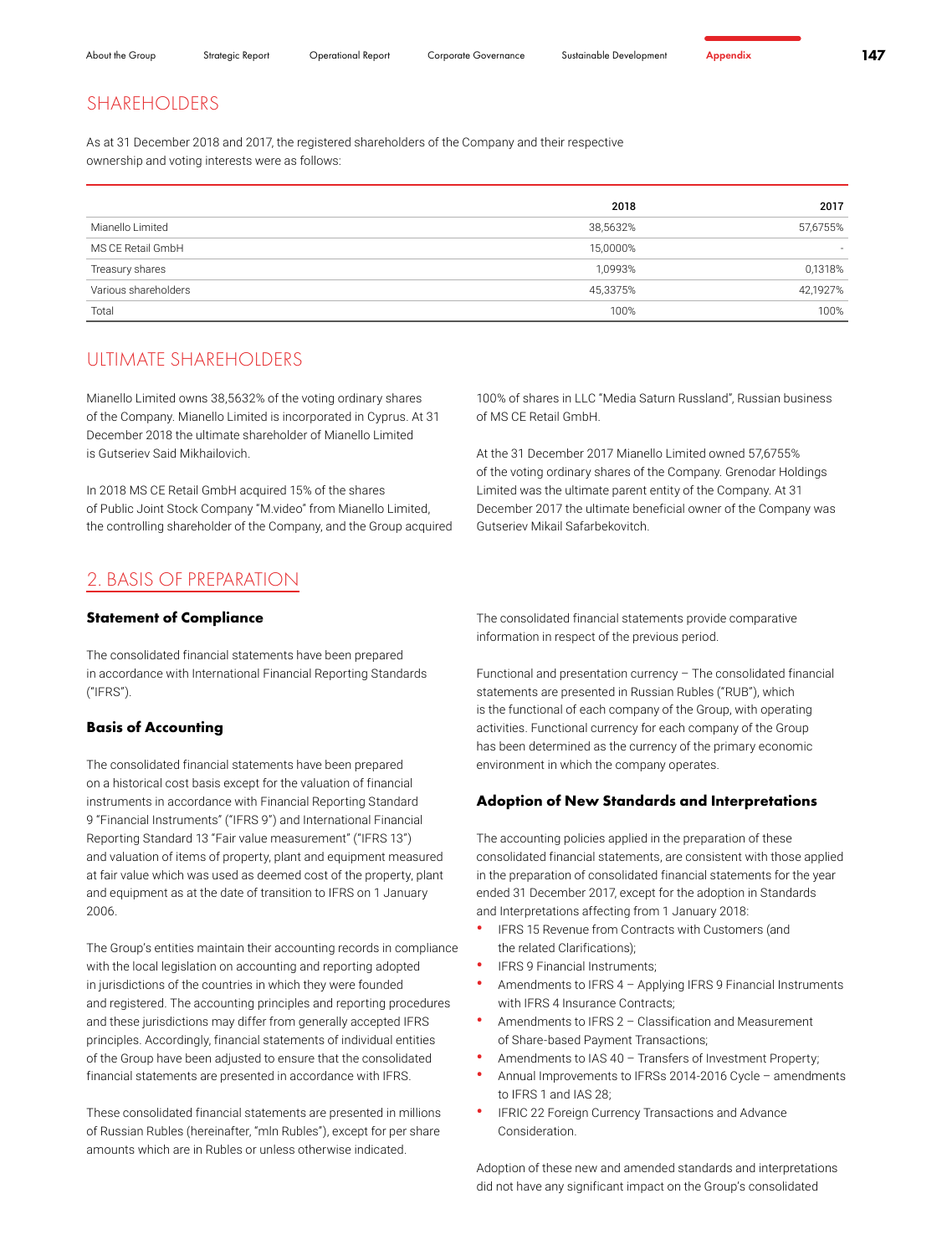financial statement for the year ended 31 December 2018, except for the effect of adoption of IFRS 15 "Revenue from Contracts with Customers".

The Group applied a modified retrospective approach upon transition to IFRS 15 in respect of all its contracts. Under this approach, the effect of IFRS 15 application is recognized

# 3. SIGNIFICANT ACCOUNTING POLICIES

Basis of consolidation – The consolidated financial statements comprise the financial statements of the Company and entities controlled by the Company (its subsidiaries). Control is achieved when the Company:

- **•** Has power over the investee;
- **•** Is exposed, or has rights, to variable returns from its involvement with the investee; and
- **•** Has the ability to use its power to affect its returns.

The financial statements of subsidiaries are prepared for the same reporting year as the parent company, using consistent accounting policies.

Subsidiaries are fully consolidated from the date of acquisition, being the date on which the Group obtains control, and continue to be consolidated until the date that such control ceases.

All intra-group transactions, balances, income and expenses or profits and losses resulting from intra-group transactions are eliminated in full on consolidation.

Operating segments – Segment reporting is presented on the basis of management's perspective and relates to the parts of the Group that are defined as operating segments. Operating segments are identified on the basis of internal reports to the Group's chief operating decision maker ("CODM"). These internal reports are prepared on the same basis as these consolidated financial statements.

Information reported to the Managing Board, being the chief operating decision maker, for the purposes of resource allocation and assessment of segment performance focuses on the results of 'M.video' and 'Eldorado' brands. Organizational structure of the Group is also build around the brands. Specifically, the Group's reportable segments under IFRS 8 are as follows:

- **•** M.video;
- **•** Eldorado.

Operating segments represent chains of retail shops and online internet stores of home appliances and digital equipment under the brands Eldorado and Mvideo. Both segments specializes in the sale of TV, audio, video, Hi-Fi, home appliances and digital equipment, as well as related services.

Going concern – These consolidated financial statements are prepared on the going concern basis.

as an adjustment to equity on 1 January 2018. Comparative information for prior periods is presented in accordance with the provisions of IAS 18 Revenue. The Group recognized the cumulative effect of initially applying IFRS 15 as an adjustment to the operating balance of the retained earnings at the beginning of the year ended 31 December 2018.

Foreign currencies – The individual financial statements of each Group's entity are presented in the currency of the primary economic environment in which the entity operates (its functional currency).

In preparing the financial statements of the individual entities, transactions in currencies other than the entity's functional currency (foreign currencies) are recorded at the rates of exchange prevailing at the dates of the transactions. At each reporting date, monetary items denominated in foreign currencies are translated at the rates prevailing at the balance sheet date. Non-monetary items carried at fair value that are denominated in foreign currencies are translated at the exchange rate prevailing on the date when the most recent fair value was determined. Non-monetary items that are measured in terms of historical cost in a foreign currency are not retranslated.

Exchange differences are recognized in the consolidated statement of profit or loss and other comprehensive income in the period in which they arise. Exchange differences arising on loans and borrowings are reported as part of finance cost, while exchange differences related to operating items are included into other operating income or expenses.

Property, plant and equipment – Property, plant and equipment are stated at historical cost less accumulated depreciation and accumulated impairment losses. Fair value of properties was determined with reference to market prices, while fair value of the other items, including the Group's trade equipment, was predominantly based on the estimates of depreciated replacement costs. Initial cost includes expenditure that is directly attributable to the acquisition of the items.

Major replacements or modernizations of property, plant and equipment are capitalized and depreciated over their estimated useful lives. All other repair and maintenance expenditure is recognized in the consolidated statement of profit or loss and other comprehensive income during the financial period in which it is incurred.

Depreciation is charged so as to write off the cost or valuation of assets over their estimated useful lives, using the straight-line method, on the following bases:

| <b>Buildings</b>       | 20-30 years |
|------------------------|-------------|
| Leasehold improvements | 7 years     |
| Trade equipment        | 3-5 years   |
| Security equipment     | 3 years     |
| Other fixed assets     | 3-5 years   |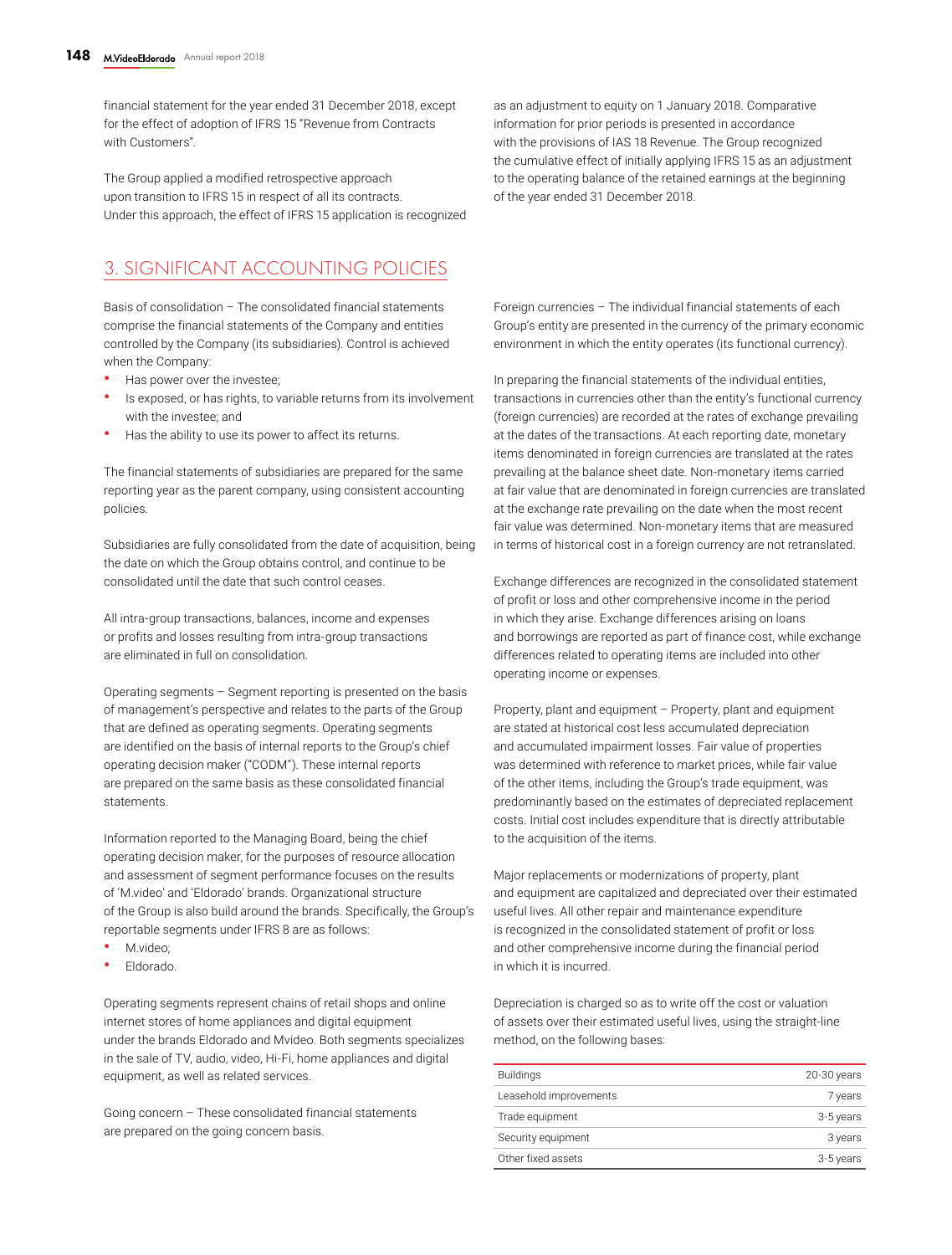Leasehold improvements are depreciated over the shorter of useful life or the related lease term.

Trade equipment and leasehold improvements are depreciated over the estimated useful life specified above unless there is a plan to fully renovate the store prior to reaching the predetermined estimated useful life. In this situation, the net book value of trade equipment will be depreciated over the remaining estimated useful life being the period of time up to the planned renovation works.

The assets' residual value and useful lives are reviewed and adjusted, if appropriate, at each balance sheet date. Where there are indicators that an asset's or cash generating unit's carrying amount is greater than its estimated recoverable amount, it is written down to its recoverable amount.

The gain or loss arising on the disposal or retirement of an asset is determined as the difference between the sales proceeds and the carrying amount of the asset and is recognized in the consolidated statement of profit or loss and other comprehensive income.

Construction in progress comprises the cost of equipment in the process of installation and other costs directly relating to the construction of property, plant and equipment including an appropriate allocation of directly attributable variable overheads that are incurred in construction. Depreciation of these assets, on the same basis as for other property assets, commences when the assets are ready for their intended use.

Intangible assets – Intangible assets acquired separately are reported at cost less accumulated amortization and accumulated impairment losses. Amortization is charged on a straight-line basis over estimated useful lives of these intangible assets. The estimated useful life and amortization method are reviewed at the end of each annual reporting period, with the effect of any changes in estimate being accounted for on a prospective basis.

The estimated useful lives per class of intangible assets are as follows:

| Software licenses, development and web site | 1-10 years |
|---------------------------------------------|------------|
| Trademarks                                  | 5-10 years |
| Leasehold                                   | 7-15 years |
|                                             |            |

The Group owns the trademark "Eldorado", which has an indefinite useful life, due to the fact that there is no foreseeable limit to the period over which this asset is expected to generate economic benefits for the Group. The cost of trademark "Eldorado" as at 31 December 2018 is 9 130.

Internally-generated intangible assets – An internally-generated intangible asset arising from development (or from the development phase of an internal project) is recognized if, and only if, all of the following have been demonstrated:

- **•** The technical feasibility of completing the intangible asset so that it will be available for use or sale;
- **•** The intention to complete the intangible asset and use or sell it;
- **•** The ability to use or sell the intangible asset;
- **•** How the intangible asset will generate probable future economic benefits;
- **•** The availability of adequate technical, financial and other resources to complete the development and to use or sell the intangible asset; and
- **•** The ability to measure reliably the expenditure attributable to the intangible asset during its development.

Expenditure on research activities is recognized as an expense in the period in which it is incurred.

The amount initially recognized for internally-generated intangible assets is the sum of the expenditure incurred from the date when the intangible asset first meets the recognition criteria listed above. Where no internally-generated intangible asset can be recognized, development expenditure is recognized in the consolidated statement of profit or loss and other comprehensive income in the period in which it is incurred.

Subsequent to initial recognition, internally-generated intangible assets are reported at cost less accumulated amortization and accumulated impairment losses, on the same basis as intangible assets that are acquired separately.

Impairment of non-current assets – At each balance sheet date the Group reviews the carrying amounts of its non-current assets to determine whether there is any indication that those assets have suffered an impairment loss. If any such indication exists, the recoverable amount of the asset is estimated in order to determine the extent of the impairment loss (if any).

An asset's recoverable amount is the higher of an asset's or cashgenerating units (CGU) fair value less cost to sell and its value in use and is determined for an individual asset, unless the asset does not generate cash inflows that are largely independent of those from other assets or group of assets. In assessing value in use, the estimated future cash flows are discounted to their present value using a pre-tax discount rate that reflects current market assessments of the time value of money and the risk specific to the asset. In determining fair value less cost to sell, recent market transactions are taken into account, if available. If no such transactions can be identified, an appropriate valuation model is used. These calculations are corroborated by valuation multiplies, quoted share price if available or other fair value indicators.

For non-current assets the CGU is deemed to be each group of stores located in one city. Where a reasonable and consistent basis of allocation can be identified, corporate assets are also allocated to individual CGUs, or otherwise they are allocated to the smallest group of CGUs for which a reasonable and consistent allocation basis can be identified.

Impairment test for goodwill, intangible assets with indefinite useful life and those intangible assets that are not yet available for use, is performed by the Group annually at each year-end by comparing their carrying amount with the recoverable amount calculated as discussed above. If the carrying amount of such assets does not yet include all the cash outflows to be incurred before they are ready for use, the estimate of future cash outflow includes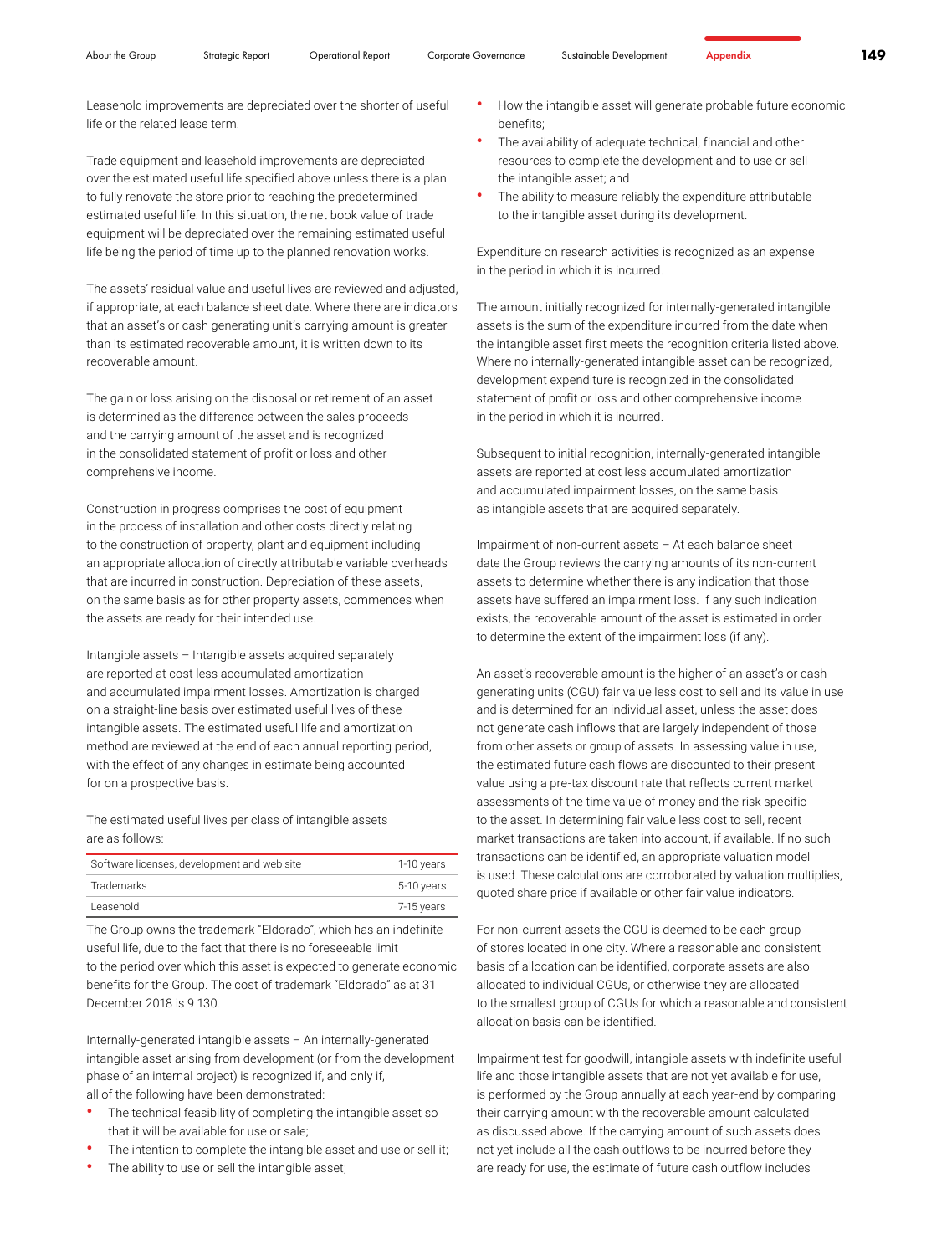an estimate of any further cash outflow that is expected to be incurred before the asset is ready for use.

Income tax – Income tax expense represents the sum of the tax currently payable and deferred tax.

### **Current tax**

The tax currently payable is based on taxable profit for the year. Taxable profit differs from profit as reported in the consolidated statement of profit or loss and other comprehensive income because it excludes items of income or expense that are taxable or deductible in other years and it further excludes items that are never taxable or deductible. The Group's liability for current tax is calculated using tax rates that have been enacted or substantively enacted by the balance sheet date.

#### **Deferred tax**

Deferred tax is recognized on differences between the carrying amounts of assets and liabilities in the consolidated financial statements and the corresponding tax base used in the computation of taxable profit. Deferred tax liabilities are generally recognized for all taxable temporary differences, and deferred tax assets are generally recognized for all deductible temporary differences to the extent that it is probable that taxable profits will be available against which those deductible temporary differences can be utilized. Such assets and liabilities are not recognized if the temporary difference arises from goodwill or from the initial recognition (other than in a business combination) of other assets and liabilities in a transaction that affects neither the taxable profit nor the accounting profit.

Deferred tax liabilities are not recognized for taxable temporary differences associated with investments in subsidiaries as the Group is able to control the reversal of the temporary difference and it is probable that the temporary difference will not reverse in the foreseeable future. Deferred tax assets arising from deductible

temporary differences associated with such investments and interests are only recognized to the extent that it is probable that there will be sufficient taxable profits against which to utilize the benefits of the temporary differences and they are expected to be reversed in the foreseeable future.

The carrying amount of deferred tax assets is reviewed at each balance sheet date and reduced to the extent that it is no longer probable that sufficient taxable profits will be available to allow all or part of the asset to be recovered.

Deferred tax assets and liabilities are measured at the tax rates that are expected to be applied in the period in which the liability is settled or the asset is realized, based on tax rates (and tax laws) that have been enacted or substantively enacted by the balance sheet date. The measurement of deferred tax liabilities and assets reflects the tax consequences that would follow from the manner in which the Group expects, at the reporting date, to recover or settle the carrying amount of its assets and liabilities.

Deferred tax assets and liabilities are offset when there is a legally enforceable right to set off current tax assets against current tax liabilities and when they relate to income taxes levied by the same tax authority and the Group intends to settle its current tax assets and liabilities on a net basis.

#### **Current and deferred income tax for the period**

Current and deferred income tax are recognized as an expense or income in the consolidated statement of profit or loss and other comprehensive income, except when they relate to items credited or debited directly to equity (in which case the tax is also recognized directly in equity) or where they arise from the initial accounting for a business combination. In the case of a business combination, the tax effect is taken into account in calculating goodwill or in determining the excess of the acquirer's interest in the net fair value of the acquiree's identifiable assets, liabilities and contingent liabilities over cost.

### BUSINESS COMBINATIONS

Acquisitions of businesses are accounted for using the acquisition method. The consideration transferred in a business combination is measured at fair value, which is calculated as the sum of the acquisition-date fair values of the assets transferred by the Group, liabilities incurred by the Group to the former owners of the acquiree and the equity interests issued by the Group in exchange for control of the acquiree. Acquisition-related costs are generally recognised in profit or loss as incurred.

At the acquisition date, the identifiable assets acquired and the liabilities assumed are recognised at their fair value, except that:

- **•** Deferred tax assets or liabilities and assets or liabilities related to employee benefit arrangements are recognised and measured in accordance with IAS 12 Income Taxes and IAS 19 Employee Benefits respectively;
- **•** Assets (or disposal groups) that are classified as held for sale in accordance with IFRS 5 Non-current Assets Held for Sale

and Discontinued Operations are measured in accordance with that Standard.

Goodwill is measured as the excess of the sum of the consideration transferred, the amount of any non-controlling interests in the acquiree, and the fair value of the acquirer's previously held equity interest in the acquiree (if any) over the net of the acquisitiondate amounts of the identifiable assets acquired and the liabilities assumed. If, after reassessment, the net of the acquisition-date amounts of the identifiable assets acquired and liabilities assumed exceeds the sum of the consideration transferred, the amount of any non-controlling interests in the acquiree and the fair value of the acquirer's previously held interest in the acquiree (if any), the excess is recognised immediately in profit or loss as a bargain purchase gain.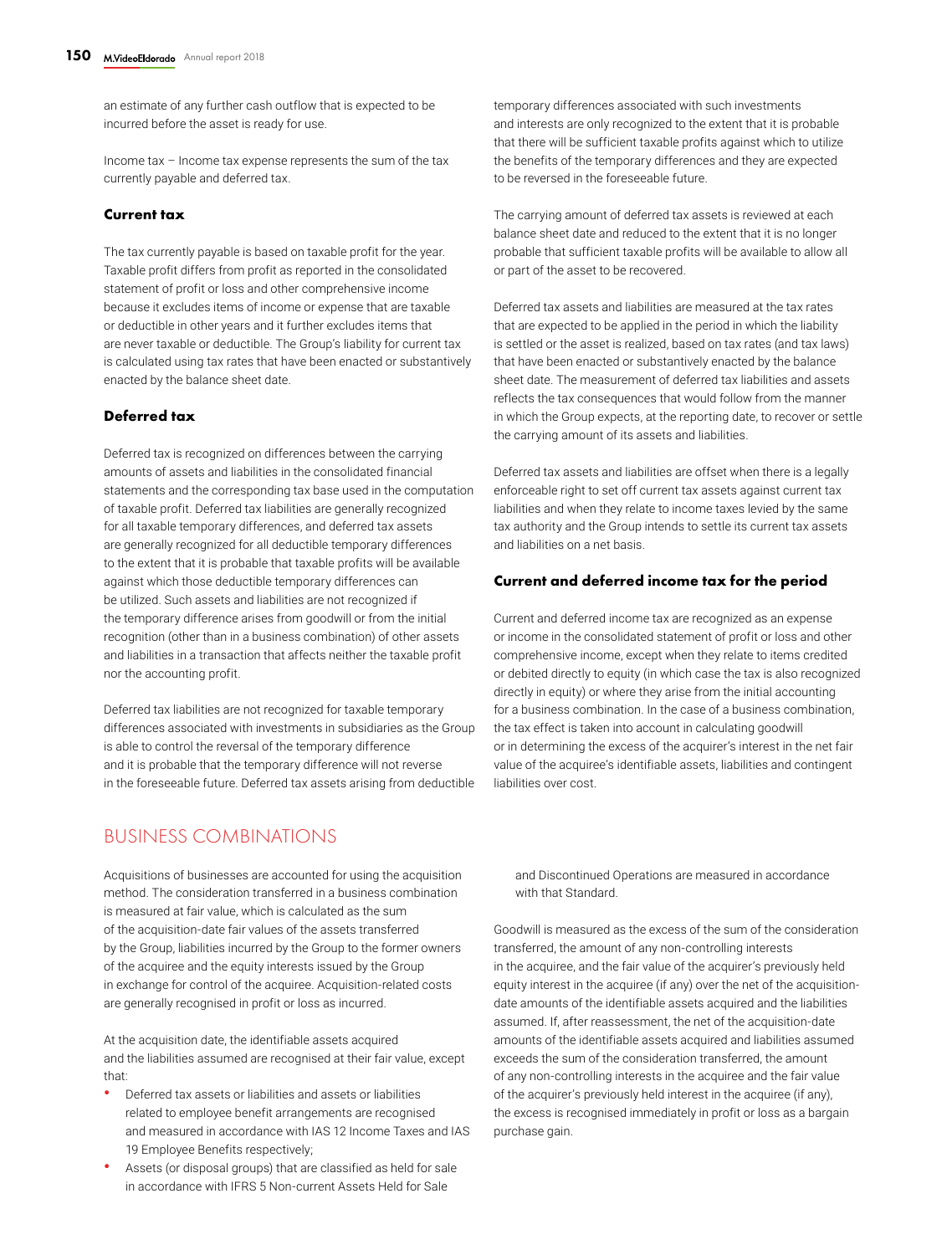### GOODWILL

Goodwill arising on an acquisition of a business is carried at cost as established at the date of acquisition of the business (see above) less accumulated impairment losses, if any.

# ASSETS HELD FOR SALE

Assets and disposal groups are classified as held for sale if their carrying amount will be recovered principally through a sale transaction rather than through continuing use. This condition is regarded as met only when the asset (or disposal group) is available for immediate sale in its present condition subject only to terms that are usual and customary for sales of such asset (or disposal group) and its sale is highly probable. Management must

### INVESTMENT PROPERTY

Investment properties are properties held to earn rentals and/ or for capital appreciation (including property under construction for such purposes).

Investment properties are measured at cost, including transaction costs.

Depreciation is recognised so as to write off the cost or valuation of assets (other than freehold land and properties under construction) less their residual values over their useful lives, using the straight-line method. In accordance with the accounting policy estimated useful life of Investment property is 20 years.

An investment property is derecognised upon disposal or when the investment property is permanently withdrawn from use and no future economic benefits are expected from the disposal. Any gain or loss arising on derecognition of the property (calculated as the difference between the net disposal proceeds and the carrying amount of the asset) is included in profit or loss in the period in which the property is derecognised.

For the purposes of impairment testing, goodwill is allocated to the groups of cash-generating units that are expected to benefit from the synergies of the combination.

be committed to the sale, which should be expected to qualify for recognition as a completed sale within one year from the date of classification.

Assets (and disposal groups) classified as held for sale are measured at the lower of their previous carrying amount and fair value less costs to sell.

Fair value of financial instruments – The fair value of financial instruments that are traded in active markets at each reporting date is determined by reference to quoted market prices or dealer price quotations, without any deduction for transaction costs. For financial instruments not traded in an active market, the fair value is determined using appropriate valuation techniques, which include using recent arm's length market transactions, reference to the current fair value of another instrument that is substantially the same, a discounted cash flow analysis, or other valuation models.

The Group uses the following hierarchy for determining and disclosing the fair value of financial instruments by valuation technique:

- **•** Level 1: quoted (unadjusted) prices in active markets for identical assets or liabilities;
- **•** Level 2: other techniques for which all inputs which have a significant effect on the recorded fair value are observable, either directly or indirectly;
- **•** Level 3: techniques which use inputs that have a significant effect on the recorded fair value that are not based on observable market data.

# FINANCIAL ASSETS

Financial assets are classified into the following specified categories:

- **•** Those to be measured subsequently at fair value (either through OCI, or through profit or loss), and
- **•** Those to be measured at amortised cost.

The classification depends on the Group's business model for managing the financial assets and the contractual terms of the cash flows. For assets measured at fair value, gains and losses will be recorded in either profit or loss or other comprehensive income. For investments in equity instruments that are not held for trading, this will depend on whether the Group has made an irrevocable election at the time of initial recognition to account for the equity investment at fair value through other

comprehensive income (FVOCI). The Group reclassifies debt investments when and only when its business model for managing those assets changes.

All regular routine purchases or sales of financial assets are recognized on a trade date basis. Regular routine purchases or sales are purchases or sales of financial assets that require delivery of assets within the time frame established by regulation or convention in the marketplace.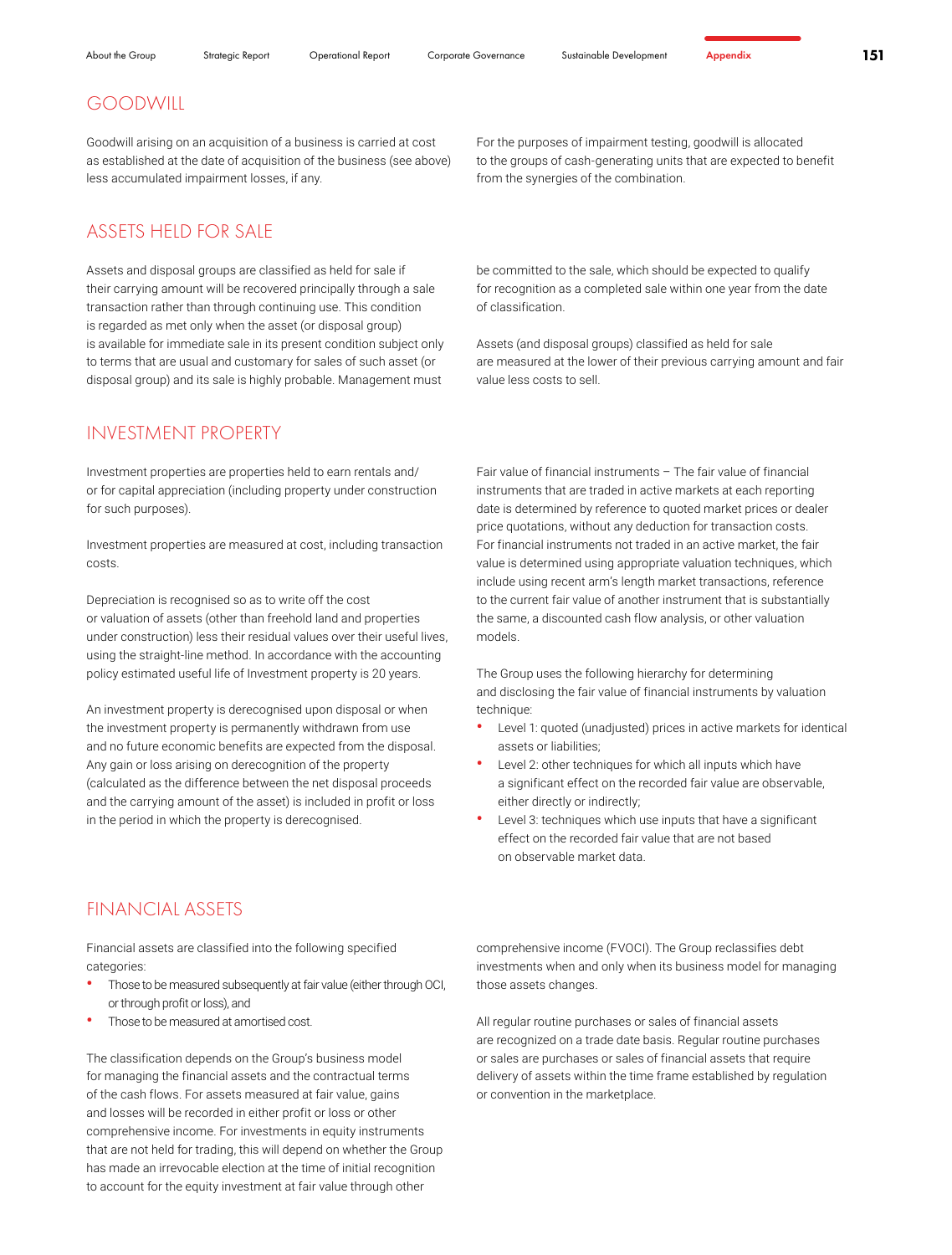### **Effective interest method**

The effective interest method is a method of calculating the amortized cost of a financial asset and of allocating interest income over the relevant period. The effective interest rate is the rate that exactly discounts estimated future cash receipts through the expected life of the financial asset, or, where appropriate, a shorter period.

Income is recognized on an effective interest basis for debt instruments other than those financial assets designated as at FVTPL.

#### **Measurement**

At initial recognition, the Group measures a financial asset at its fair value plus, in the case of a financial asset not at fair value through profit or loss (FVTPL), transaction costs that are directly attributable to the acquisition of the financial asset.

Transaction costs of the financial assets carried at FVTPL are expensed in profit or loss. Financial assets with embedded derivatives are considered in their entirety when determining whether their cash flows are solely payment of principal and interest.

#### **Debt instruments**

Subsequent measurement of debt instruments depends on the Group's business model for managing the asset and the cash flows characteristics of the asset. The major part of the Group's debt instrument are presented by trade accounts and loans receivable and are measured at amortised cost applying the effective interest rate as these instruments are held for collection of contractual cash flows where those cash flows represent solely payments of principal and interest. Interest income from these financial assets is included in finance income using the effective interest rate method. Any gain or loss arising on derecognition is recognized directly in profit or loss and presented in other gains / (losses), together with foreign exchange gains and losses. Impairment losses are presented as separate line item in the statement of profit or loss.

#### **Impairment of financial assets**

Financial assets, other than those as at FVTPL, are assessed for indicators of impairment at each balance sheet date.

The Group always recognizes lifetime ECL for trade and other receivables. The expected credit losses on these financial assets are estimated using a provision matrix based on the Group's historical credit loss experience, adjusted for factors that are specific to the debtors, general economic conditions at the reporting date, including time value of money where appropriate.

For all other financial instruments, the Group recognizes lifetime ECL when there has been a significant increase in credit risk since initial recognition. However, if the credit risk on the financial instrument has not increased significantly since initial recognition, the Group measures the loss allowance for that financial instrument at an amount equal to 12-month ECL.

Lifetime ECL represents the expected credit losses that will result from all possible default events over the expected life of a financial instrument. In contrast, 12-month ECL represents the portion of lifetime ECL that is expected to result from default events on a financial instrument that are possible within 12 months after the reporting date.

In assessing whether the credit risk on a financial instrument has increased significantly since initial recognition, the Group compares the risk of a default occurring in the financial instrument at the reporting date with the risk of default occurring on the financial instrument at the date of initial recognition. In making this assessment, the Group considers both quantitative and qualitative information that is reasonable and supportable, including historical experience and forward-looking information considered includes the future prospects of the industries in which the Group's debtors operate, obtained from economic expert resorts, financial analysts, governmental bodies, relevant think-tanks and other similar organisations, as well as consideration of various external sources of actual and forecast economic information that relate to the Group's core operations.

The Group assumes that the credit risk on a financial instrument has not increased significantly since initial recognition if the financial instrument is determined to have low credit risk at the reporting date. A financial instrument is determined to have low credit risk if:

- **•** The financial instrument has a low risk of default;
- **•** The debtor has a strong capacity to meet its contractual cash flow obligations in the near term, and
- **•** Adverse changes in economic and business conditions in the longer term may but will not necessarily, reduce the ability of the borrower to fulfil its contractual cash flow obligations.

The Group regularly monitors the effectiveness of the criteria used to identify whether there has been a significant increase in credit risk and revises them as appropriate to ensure that the criteria are capable of identifying significant increase in credit risk before the amount becomes past due.

#### The carrying value of the financial asset

is reduced by the impairment loss directly for all financial assets with the exception of trade receivables, where the carrying amount is reduced through the use of provision account. When a trade receivable is considered uncollectible, it is written off against the provision account. Subsequent recoveries of amounts previously written off are credited against the provision account. Changes in the carrying amount of the provision account are recognized in profit or loss.

If in the following reporting periods impairment loss is reduced, and this reduction relates to the event that has taken place after the loss is recognized, then previously recorded impairment loss is recovered by adjustment in profit or loss. Meanwhile carrying value of the financial assets on the recovery date must not exceed depreciated value that would have been reported if the impairment loss had not been recognized.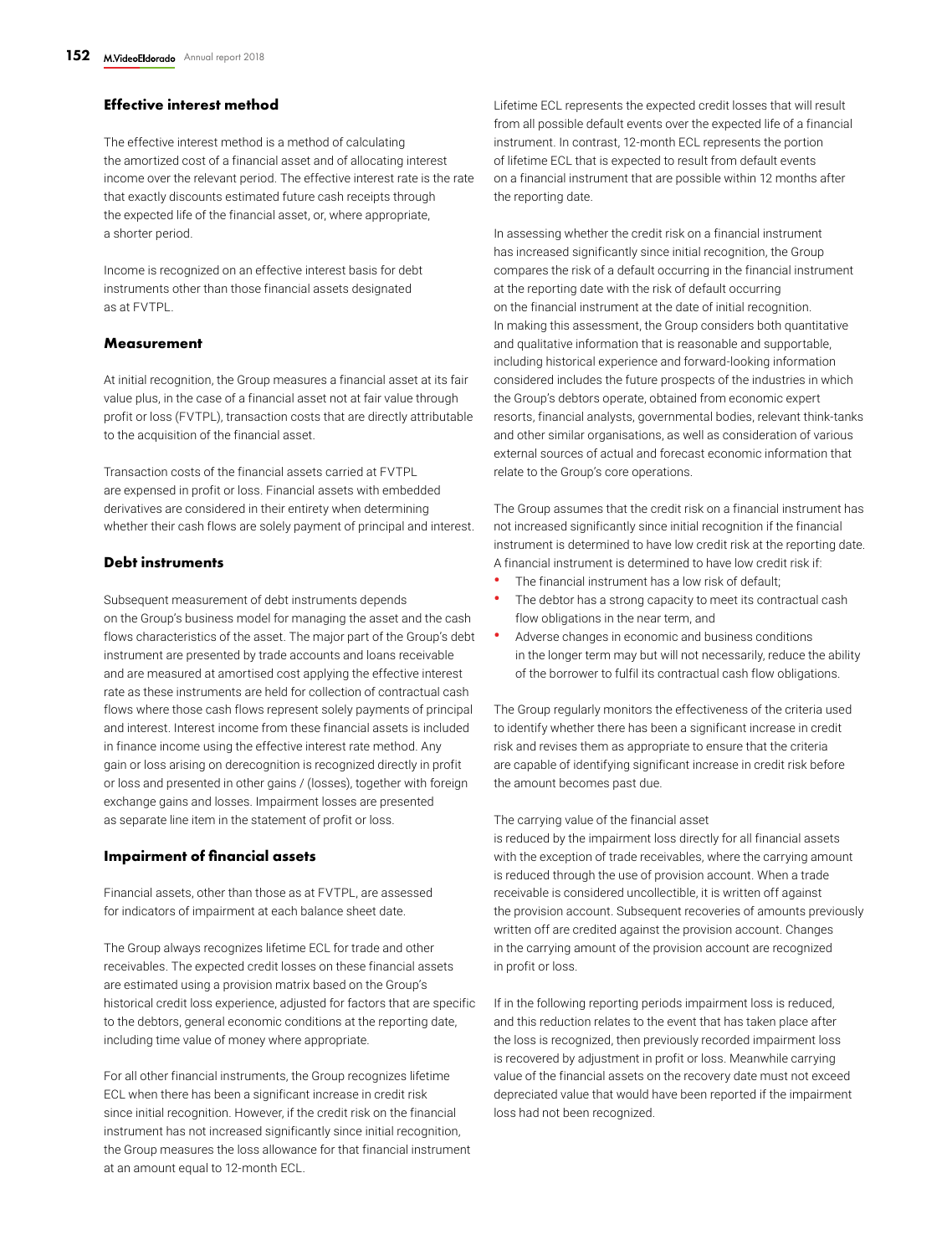### **Derecognition of financial assets**

The Group derecognizes a financial asset only when the contractual rights to the cash flows from

the asset expire; or it transfers the financial asset and substantially all the risks and rewards of ownership of the asset to another entity. If the Group neither transfers nor retains substantially all the risks

and rewards of ownership and continues to control the transferred asset, the Group recognizes its retained interest in the asset and an associated liability for amounts it may have to pay.

If the Group retains substantially all the risks and rewards of ownership of a transferred financial asset, the Group continues to recognize the financial asset and also recognizes a collateralized borrowing for the proceeds received.

# FINANCIAL LIABILITIES AND EQUITY INSTRUMENTS ISSUED BY THE GROUP

### **Classification as debt or equity**

Debt and equity instruments are classified either as financial liabilities or as equity in accordance with the substance of the contractual arrangement.

### **Equity instrument**

An equity instrument is any contract that evidences a residual interest in the assets of an entity after deducting all of its liabilities. Equity instruments issued by the Group are recorded as the proceeds received, net of direct issue costs.

### **Financial liabilities**

All financial liabilities are measured subsequently at amortised cost using the effective interest method or at FVTPL. Financial liabilities are classified as at FVTPL when the financial liability is (i) contingent consideration of an acquirer in a business combination, (ii) held for trading or (iii) it is designated as at FVTPL. Otherwise financial liabilities are measured subsequently at amortised cost using the effective interest method.

With regard to the measurement of financial liabilities designated as at fair value through profit or loss, IFRS 9 requires that the amount of change in the fair value of a financial liability that is attributable to changes in the credit risk of that liability is presented in other comprehensive income, unless the recognition of such changes in other comprehensive income would create or enlarge an accounting mismatch in profit or loss. Changes in fair value attributable to a financial liability's credit risk are not subsequently reclassified to profit or loss.

#### **Financial guarantee contracts**

A financial guarantee contract is a contract that requires the issuer to make specified payments to reimburse the holder for a loss it incurs because a specified debtor fails to make payments when due in accordance with the terms of a debt instrument.

Financial guarantee contracts issued by a group entity are initially measured at their fair values and, if not designated as at FVTPL, are subsequently measured at the higher of:

- **•** the amount of the obligation under the contract, as determined in accordance with IFRS 9; and
- **•** the amount initially recognised less, where appropriate, cumulative amortisation recognised in accordance with the revenue recognition policies.

#### **Derecognition of financial liabilities**

The Group derecognises financial liabilities when, and only when, the Group's obligations are discharged, cancelled or they expire. The difference between the carrying amount of the financial liability derecognised and the consideration paid and payable is recognised in profit or loss.

Value added tax – Value added tax ("VAT") related to sales is payable to tax authorities on the earliest of (a) cash received from customers in advance or (b) transfer of the goods or rendering services to customers. Input VAT is generally recoverable against sales VAT upon receipt of the VAT invoice. Input VAT on construction in progress can be reclaimed on receipt of VAT invoices for the particular stage of work performed or, if the construction in progress project cannot be broken down into stages, on receipt of VAT invoices upon completion of the contracted work.

VAT is generally allowed to be settled on a net basis. VAT related to sales and purchases which have not been settled at the balance sheet date is recognized in the consolidated statement of financial position on a gross basis and disclosed separately as an asset and liability. Where a provision has been made for the impairment of receivables, the impairment loss is recorded for the gross amount of the debtor, including VAT.

At each reporting date the Group reviews outstanding balance of input VAT for recoverability and creates impairment provision for the amounts which recoverability is doubtful.

Inventories – Inventories are recorded at the lower of average cost or net realizable value. In-bound freight related costs from the suppliers incurred to deliver inventories to the Group's central distribution warehouse are included as part of the net cost of merchandise inventories. Certain supplier bonuses that are not reimbursement of specific, incremental and identifiable costs to promote a supplier's products are also included in the cost of inventory. Other costs associated with storing and transporting merchandise inventories from the central distribution warehouse to the retail stores are expensed as incurred and included either in "Cost of sales" (costs of transporting merchandise from central distribution warehouses to the retail stores) or in "Selling, general and administrative expenses" (all other costs).

Net realizable value is the estimated selling price in the ordinary course of business less estimated costs necessary to make the sale.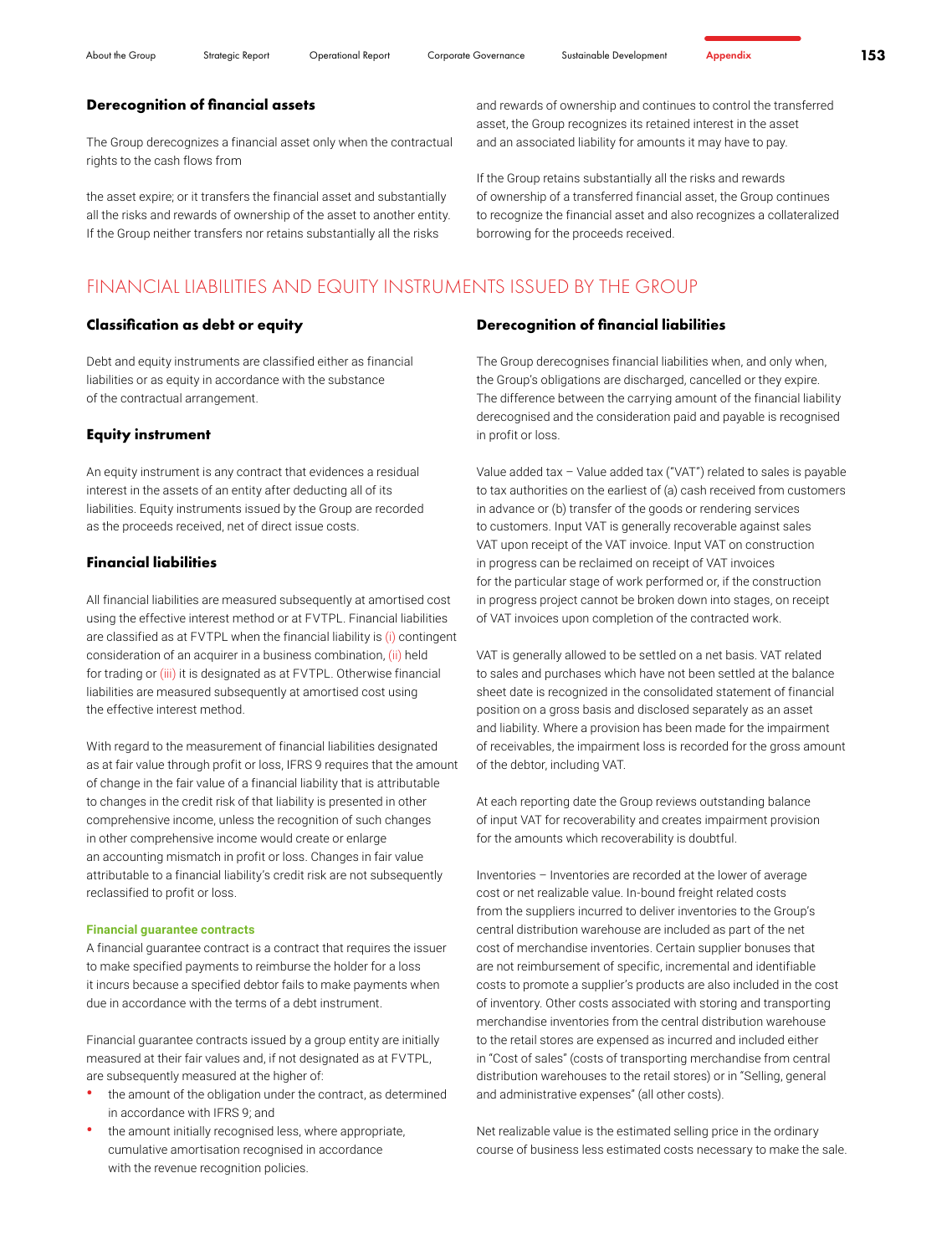Cash and cash equivalents – Cash and cash equivalents comprise cash at banks, in transit and on hand in stores and short-term deposits with an original maturity of three months or less, and credit card payments received within 24 hours of the next working day.

Borrowing costs – The borrowing costs are capitalized by the Group as part of the cost of the asset when the costs are directly attributable to the acquisition, construction of a qualifying asset. The Group defines qualifying assets as leasehold improvements and other assets acquired in connection with the new store openings which generally take three months or longer to become operational. Other borrowing costs are expensed as incurred.

Provisions – Provisions are recognized when the Group has a present obligation as a result of a past event, it is probable that the Group will be required to settle the obligation, and a reliable estimate can be made of the amount of the obligation.

The amount recognized as a provision is the best estimate of the consideration required to settle the present obligation at the balance sheet date, taking into account the risks and uncertainties surrounding the obligation.

When some or all of the economic benefits required to settle a provision are expected to be recovered from a third party, the receivable is recognized as an asset if it is virtually certain that reimbursement will be received and the amount of the receivable can be measured reliably.

Revenue recognition – Revenue is measured at the fair value of the consideration received or receivable. Revenue is reduced for estimated customer returns, rebates, discounts and VAT. Intercompany revenue is eliminated.

Revenue from the sale of goods is recognized on a 5-step approach as introduced in IFRS 15:

- **•** The Group identifies the contract with the customer;
- **•** The Group identifies the performance obligations in the contract;
- **•** The transaction price is determined by the Group;
- **•** The transaction price is allocated to the performance obligations in the contracts;
- **•** Revenue is recognized only when the Group satisfies a performance obligation.

The Group recognizes revenue when or as a performance obligation is satisfied, i.e. when control over goods or services representing the Group's obligation is transferred to a buyer: when the goods are sold in retail stores for retail revenues or delivered to customers for online sales (including in-store pick-up).

### **Loyalty programs**

The Group operates customer loyalty programs "M.video Bonus", "Co-brand", Card "Home Credit-Eldorado" and "Eldoradosty" which allow customers to accumulate points when they purchase goods in the Group's retail stores. Prior to adoption of IFRS 15, the customer loyalty programs offered by the Group resulted in the allocation of a portion of the transaction price to the bonus points issued based on their fair value and recognition of the deferred revenue in relation to points issued but not yet redeemed or expired. The Group concluded that under IFRS 15 the points give rise to a separate performance obligation because they provide a material right to the customer and allocated a portion of the transaction price to the loyalty points awarded to customers based on the relative stand-alone selling price. The Group determined that, considering the relative stand-alone selling prices, the amount allocated to the customer loyalty programs is insignificantly different from the previous accounting policy.

#### **Additional service agreements**

The Group sells additional service agreements ("ASA") and has an obligation to the buyer to perform services throughout the period of the contract. Revenue from the ASA is deferred and recognized on a straight-line basis over the term of the service contract. Related costs, such as cost of services performed under the contract, general and administrative expenses and advertising expenses are charged to expense as incurred.

#### **Agent fees**

The Group recognizes as revenue any sales performed as an agent at net amounts (i.e. at the amount of commission, owed to the Group). Such fees include sales of goods, telephone and television service contracts and other services fees.

#### **Gift cards**

The Group sells gift cards to its customers in its retail stores and through its website. The gift cards have an expiration date and are required to be used during specified periods of time. The Group recognizes income from gift cards at the earlier date when:  $(i)$  the gift card is redeemed by the customer; or  $(ii)$  when the gift cards expire.

#### **Interest income**

Interest income from a financial asset is recognized when it is probable that the economic benefits will flow to the Group and the amount of income can be measured reliably. Interest income is accrued on a time basis, by reference to the principal outstanding and at the effective interest rate applicable. Interest income is included in the finance cost in the consolidated statement of profit or loss and other comprehensive income.

Cost of sales – Cost of sales include the cost of inventories and services acquired from suppliers, freight in, costs related to transporting inventories from distribution centers to stores, allowance for obsolete and slow-moving inventory, inventory losses and supplier bonuses.

Supplier bonuses – The Group receives supplier bonuses in the form of cash payments or other allowances for various programs, primarily volume incentives, reimbursements for advertising expenses and other costs as well as contributions towards margin protection during specific marketing and promotional activities and other fees. The Group has agreements in place with each vendor setting forth the specific conditions for each allowance or payment.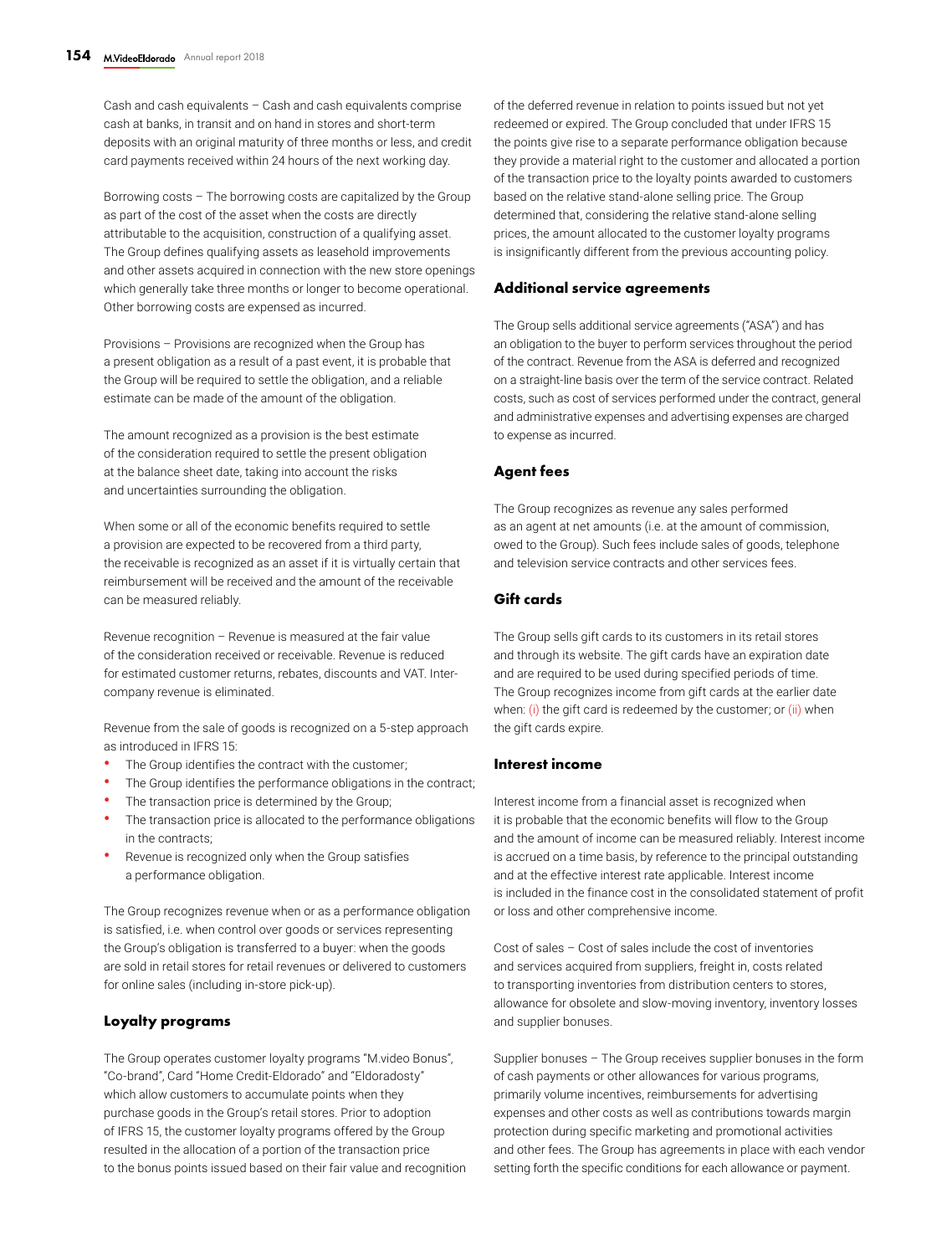Depending on the arrangement, the Group either recognizes the allowance as a reduction of current costs or defers the payment over the period the related merchandise is sold.

If the payment is a reimbursement of specific, incremental and identifiable costs incurred to promote a supplier's products, it is offset against those related costs; otherwise, it is treated as a reduction to the cost of merchandise.

Supplier bonuses which are earned by achieving certain volume purchases are recorded when it is reasonably assured the Group will reach these volumes. Such payments are accounted for as a reduction of inventory purchases and recognized in the consolidated statement of profit or loss and other comprehensive income when the related inventory is sold.

Markdown reimbursements related to merchandise that has been sold, contributions towards promotional activities and similar payments are negotiated and documented by the Group's buying teams and are credited directly to cost of goods sold in the period the performance conditions for their receipt are met by the Group.

Operating leases - Operating lease payments are recognized as an expense on a straight-line basis over the lease term, except where another systematic basis is more representative of the time pattern in which economic benefits from the leased asset are consumed. Contingent rentals arising under operating leases are recognized as an expense in the period in which they are incurred. If reimbursement of utility and maintenance expenses is included in the fixed lease payments, the amount to be reimbursed and expensed in the reporting period needs to be calculated.

Any benefits received from the landlord as an incentive to enter into an operating lease are spread over the lease term on a straight-line basis. Sublease income and lease expenses are presented on the net basis.

Pre-opening expenses – Expenses incurred in the process of opening new stores which do not meet capitalization criteria under IAS 16 "Property, plant and equipment" are expensed as incurred. Such expenses include rent, utilities and other operating expenses.

Employee benefits – Remuneration to employees in respect of services rendered during the reporting period is recognized as an expense in that reporting period. The Group contributes to the Russian Federation state pension, medical and social insurance funds on behalf of all its current employees (a defined contribution plan) by paying social security contributions ("SSC"). The Group's only obligation is to pay contributions to the funds as they fall due. As such, the Group has no legal obligation to pay and does not guarantee any future benefits to its Russian employees. Any related expenses are recognized in the consolidated statement of profit or loss and other comprehensive income as they become due. Contribution for each employee varies from 15,1% to 30% depending on the annual gross remuneration of each employee. The Group does not operate any employer sponsored pension plans.

Dividends – Dividends are recognized as a liability in the period in which they have been declared by the shareholders in a general meeting and become legally payable. Dividends are disclosed when they are proposed before the reporting date or proposed or declared after the reporting date but before the financial statements are authorized for issue.

Treasury shares – If the Group reacquires its own equity instruments, those instruments

("treasury shares") are recognized as a deduction to equity at cost, being the consideration paid to reacquire the shares. No gain or loss is recognized in profit or loss on the purchase, sale, issue or cancellation of the Group's own equity instruments. Such treasury shares may be acquired and held by the Company or by the subsidiaries of the Company.

### 4. NEW AND REVISED STANDARDS IN ISSUE NOT YET ADOPTED

The Group has not applied the following new and revised IFRS that have been issued but are not yet effective:

- **•** IFRS 16 Leases**<sup>1</sup>** ;
- **•** IFRS 17 Insurance Contracts**<sup>2</sup>**;
- **•** IFRIC 23 Uncertainty Over Income Tax Treatments**<sup>1</sup>** ;
- **•** Amendments to IAS 28 Long-Term Interests in Associates and Joint Ventures**<sup>1</sup>** ;
- **•** Amendments to IAS 19 Employee Benefits**<sup>1</sup>** ;
- **•** Amendments to IFRS 9 Prepayment Features With Negative Compensation**<sup>1</sup>** ;
- **•** Amendments to IFRS 10 and IAS 28 Sale of Contribution of Assets between an Investor and its Associate or Joint Venture**<sup>3</sup>**;
- **•** Annual Improvements to IFRSs 2015-2017 Cycle**<sup>1</sup>** .
- 1 Effective for annual periods beginning on or after 1 January 2019, with earlier application permitted.
- <sup>2</sup> Effective for annual periods beginning on or after 1 January 2021, with earlier application permitted.
- 3 Effective for annual periods beginning on or after a date to be determined. Earlier application is permitted.

#### **IFRS 16 Leases**

IFRS 16 introduces a comprehensive model for the identification of lease arrangements and accounting treatments for both lessors and lessees. IFRS 16 will supersede the current lease guidance including IAS 17 Leases and the related interpretations when it becomes effective.

IFRS 16 distinguishes leases and service contracts on the basis of whether an identified asset is controlled by a customer. Distinctions of operating leases (off balance sheet) and finance leases (on balance sheet) are removed for lessee accounting, and is replaced by a model where a right-of-use asset and a corresponding liability have to be recognised for all leases by lessees (i.e. all on balance sheet).

The right-of-use asset is initially measured at cost and subsequently measured at cost (subject to certain exceptions) less accumulated depreciation and impairment losses, adjusted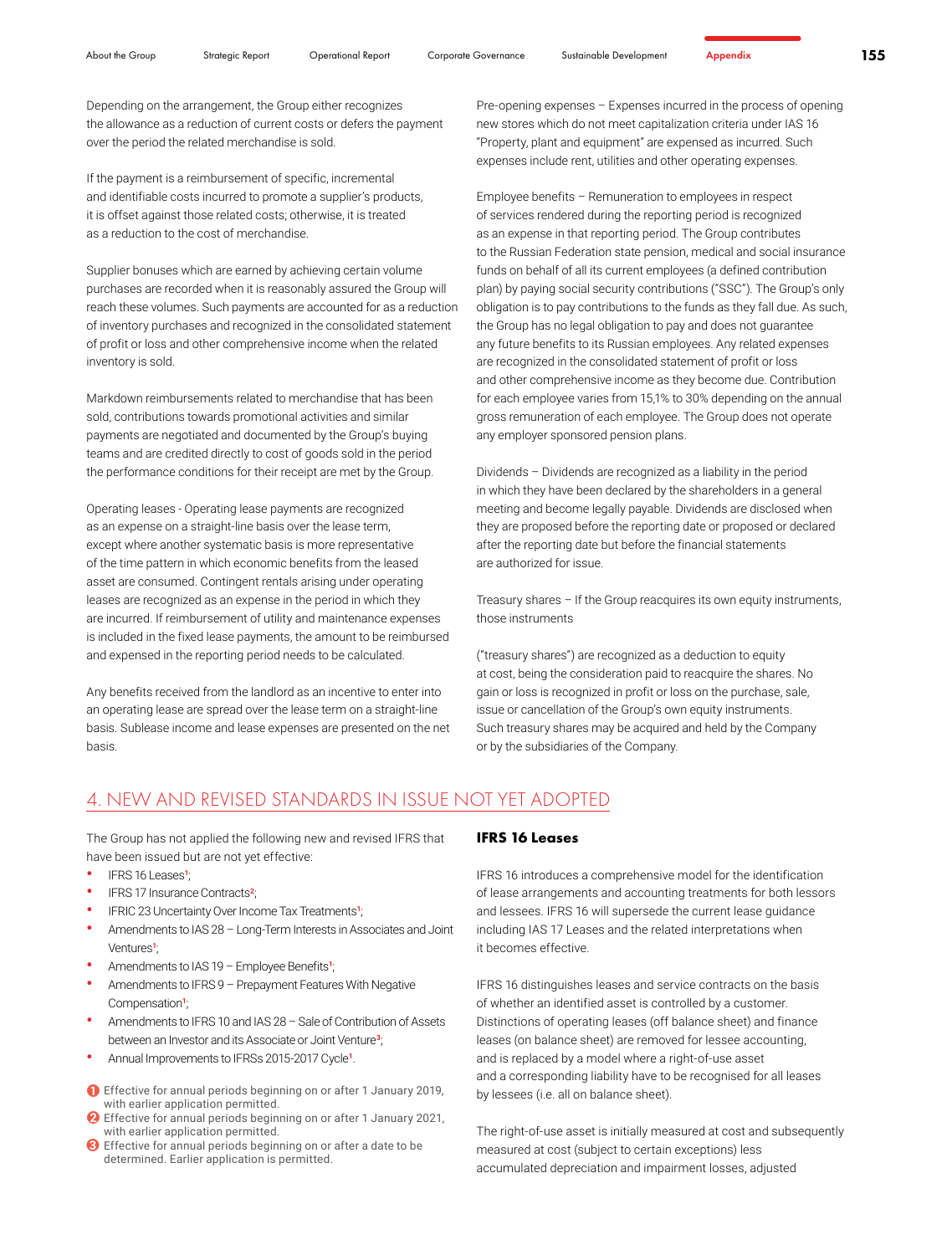for any remeasurement of the lease liability. The lease liability is initially measured at the present value of the lease payments that are not paid at that date. Subsequently, the lease liability is adjusted for interest and lease payments, as well as the impact of lease modifications, amongst others. Furthermore, the classification of cash flows will also be affected as operating lease payments under IAS 17 are presented as operating cash flows; whereas under the IFRS 16 model, the lease payments will be split into a principal and an interest portion which will be presented as financing and operating cash flows respectively.

Furthermore, extensive disclosures are required by IFRS 16.

IFRS 16 is effective for annual reporting periods beginning 1 January 2019, and interim periods within those periods. Early application of IFRS 16 is permitted.

As at 31 December 2018, the Group's future minimal rental payments for non-cancellable operating lease agreements (Note 36) were 106 985. IAS 17 does not require the recognition of any right-of-use asset or liability for future payments for these leases; instead, certain information is disclosed as future minimal rental payments for operating lease agreements in Note 36. A preliminary assessment indicates that these agreements will meet the definition of a lease agreement under IFRS 16, and hence the Group will recognize a right-of-use asset and a corresponding liability in respect of all these agreements unless leases qualify for low value or shortterm leases upon the application of IFRS 16. The new requirement to recognize a right-of-use asset and a related lease liability is expected to have a significant impact on the amounts recognized in the Group's consolidated financial statements and management is currently assessing its potential impact.

The Group has chosen the modified retrospective application of IFRS 16. Consequently, the Group will restate the comparative information. The Group is going to use the practical expedient available on transition to IFRS 16 not to reassess whether a contract is or contains a lease. Accordingly, the definition of a lease in accordance with IAS 17 and IFRIC 4 will continue to apply to those leases entered or modified before 1 January 2019.

Also the Group is going to use the following practical expedients:

- **•** practical expedient that allows not to separate non-lease components from lease components, and instead account for each lease component and any associated non-lease components as a single lease component;
- **•** practical expedient that allows application of a single discount rate to a portfolio of leases with reasonably similar characteristics (such as leases with a similar remaining lease term for a similar class of underlying asset in a similar economic environment);
- **•** practical expedient that allows to exclude initial direct costs from the measurement of the right-of-use asset at the date of initial application.

The group assessed the effect of the application of IFRS 16 from 1 January 2019: it will be necessary to recognize additionally on its balance sheet obligations under lease agreements (including longterm and short-term parts) for a total amount not exceeding 82 000, which were not previously recognized, as lease relations in respect of which the Group acts as a lessee were disclosed as an operating lease under IAS 17 "Leases" valid until 1 January 2019. The value of estimated liabilities represents the present value of future (at the time of first use) payments, discounted using the rate of attraction of credit funds.

As at 1 January 2019 the Group will recognize right-of-use assets, related to application of IFRS 16 Lease, in the amount not exceeding 83 000. Right-of-use assets will be depreciated starting from 1 January 2019 on a straight-line basis over the lease term.

As at 1 January 2019 the weighted average borrowing rate, used in calculations, will the range from 9,5% to 10,5% depends on lease term of the contract.

# 5. CRITICAL ACCOUNTING JUDGMENTS AND KEY SOURCES OF ESTIMATION OF UNCERTAINTY

In the application of the Group's accounting policies, which have been described in Note 3, management is required to make judgments, estimates and assumptions about the carrying amounts of assets and liabilities that are not readily apparent from other sources. The estimates and associated assumptions are based on historical experience and other factors that are considered to be relevant, including, but not limited to, the uncertainties and ambiguities of the Russian legal and taxation systems and the difficulties in securing contractual rights as defined in contracts. Actual results may differ from these estimates.

The estimates and underlying assumptions are reviewed on an ongoing basis. Revisions to accounting estimates are recognized in the period in which the estimate is revised if the revision affects only that period or in the period of the revision and future periods if the revision affects both current and future periods.

### **Significant estimates and assumptions**

#### **Inventory valuation**

In accordance with the Group's accounting policy management reviews the inventory balances to determine if inventories can be sold at amounts greater than or equal to their carrying amounts plus costs to sell. This review includes identification of slow moving inventories, obsolete inventories and partially or fully damaged inventories. The identification process includes assessing historical performance of the inventory and analysis of sales of merchandise at prices below their carrying amounts less costs to sell in the recent years. Damaged stock is either provided for or written off depending on the extent of damage. Management makes an allowance for any items considered to be obsolete. The allowance represents the difference between the cost of inventory and its estimated net realizable value.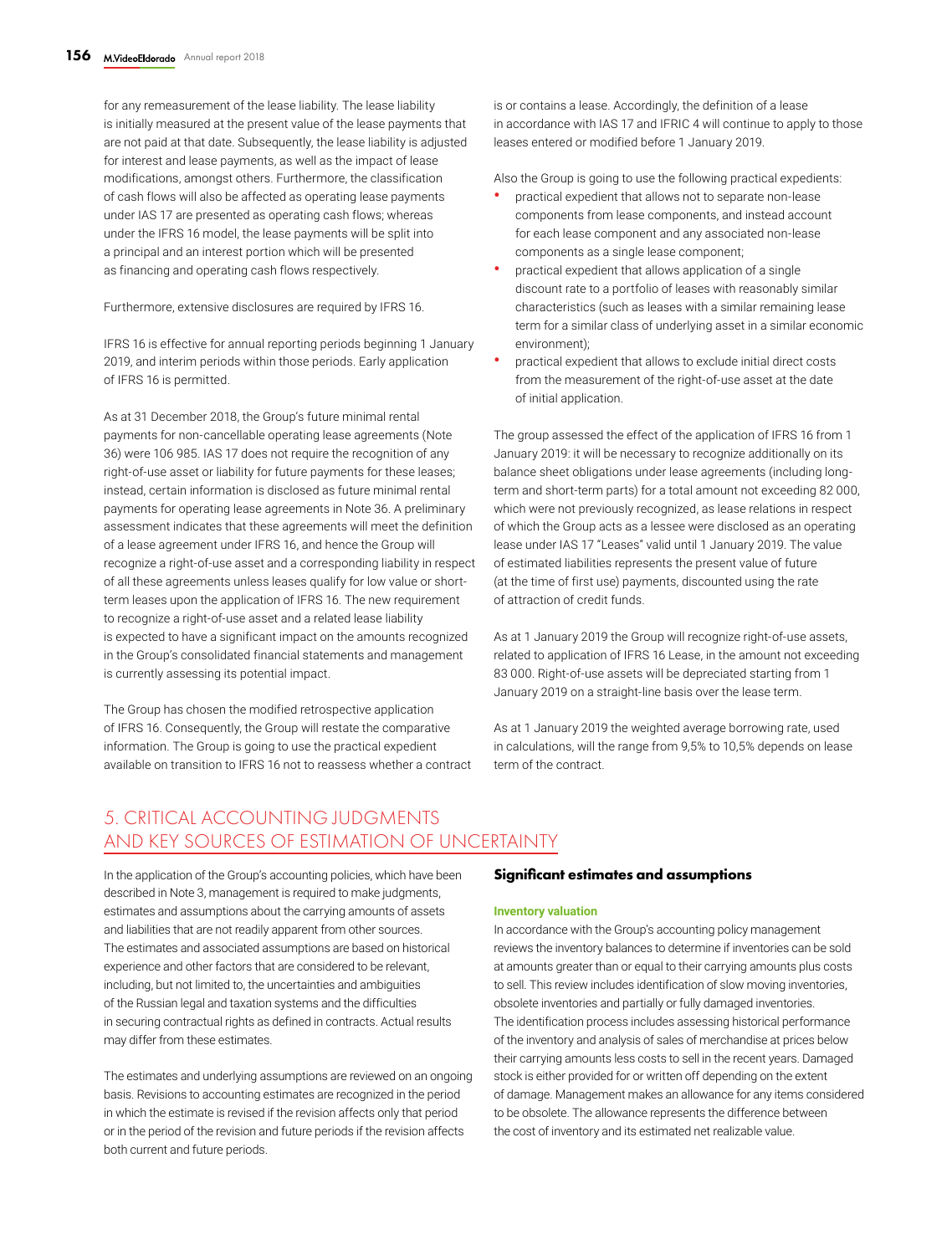The net realizable value allowance is calculated using the following methodology:

- **•** Stock held for resale comparison of expected selling price versus the carrying value on
- **•** a stock keeping unit basis;
- **•** Damaged goods examination of historical data relating to discounts associated with damaged goods and comparison to book value at the balance sheet date, and also examination of historical data on compensations, received from suppliers for damaged goods;
- **•** Stock held at service centers an allowance is applied based on management's estimate of
- **•** the carrying value of the inventory and based on historical data on sales of respective inventories and compensations, received from suppliers in relation to stock held at service centers;
- **•** Additional allowance is accrued if there is actual evidence of a decline in selling prices after the end of the reporting period to the extent that such decline confirms conditions existing at the end of the reporting period.

If actual results differ from management's expectations with respect to the selling of inventories at amounts equal to or less than their carrying amounts, management would be required to adjust the carrying amount of inventories.

#### **Tax and customs provisions and contingencies**

The Group is subject to various taxes arising in the Russian Federation. The majority of its merchandise is imported into Russian Federation and is therefore subject to the Russian customs regulations. Significant judgment is required in determining the provision for income taxes and other taxes. The Group recognizes liabilities for anticipated tax issues based on estimates of whether it is probable that additional taxes will be due. Where the final tax outcome of these matters is different from the amounts that were initially recorded, such differences will impact the amount of tax and tax provision in the period in which such determination is made.

#### **Assessment of lease term**

At the inception or modification of each operating lease agreement the Group assesses non-cancellable lease period. During the assessment the Group considers legal factors (the right to cancel the lease before the end of the lease period and the renewal option) and economic factors (financial and non-financial, such as revenue growth rates, profitability, strategic importance of location). The assessment requires exercise of the management's judgment. Once determined, the non-cancellable lease period is used in the calculation of lease payments to be recognized as an expense on a straight-line basis as well as in the estimation of depreciation period of leasehold improvements which cannot exceed the noncancellable lease period of the relevant premises.

#### **Determination of a portion of lease payments that does not represent a payment for the use of premises**

As disclosed in Note 3, for the lease agreements which stipulate that payments for reimbursement of maintenance costs incurred by the lessor are embedded in the fixed periodic lease payments, the Group performs a calculation of such costs to be recognized as current period expense on an agreement-by-agreement basis. The calculation is performed based on amounts of factual maintenance costs incurred on similar leases for comparable premises where

the amounts of maintenance costs are clearly stated in the documents. Where possible, comparable premises are selected within the same city or region.

#### **Revenue attributed to loyalty programs**

The Group accounts for customer loyalty points as a separate component of the sale transaction in which they are granted. A portion of a fair value of the consideration received from customers is allocated to the award points and deferred, and is recognized then as a revenue over the period that the award credits are redeemed. Therefore, management has to make assumptions about expected redemption rates, which are subject to availability of prior periods' statistics and significant uncertainty at the balance sheet date, as far as issued points are expired through the passage of time in the future.

#### **Supplier bonuses**

Management makes estimates in determining the amount and timing of recognition of income received from suppliers for various programs, including volume incentives and reimbursements for specific programs such as markdowns, margin protection and advertising. In determining the amount of volume-related bonuses recognized in any period, management estimates the probability that the Group will meet contractual target volumes, based on historical and forecast performance. There is usually less uncertainly involved in determining the amount of income to be recognized for promotional and other bonuses.

Management assesses its performance against the obligations conditional on earning the income, with the income recognized either over time as the obligations are met, or recognized at the point when all obligations are met, dependent of the contractual requirements. Income from supplier bonuses is recognized as a credit within cost of sales unless it relates to compensation of specific, incremental and identifiable costs incurred to promote a supplier's products, in which case it is offset against those expenses. Where the income earned relates to inventories which are held by the Group at period ends, the income is included within the cost of those inventories.

During the reporting period the Group has implemented an updated automated algorithm of accounting and allocation of supplier bonuses. This algorithm allows the Group to allocate received bonuses on stock keeping units (SKU) or Plan name level. Management of the Group has carried out detailed analysis and classification of supplier bonuses and identified a set of bonuses that relate entirely to goods already sold and thus need to reduce the cost of goods sold immediately as earned. This approach relates mainly to supplier bonuses received as reimbursement of promotional campaigns and for supplier bonuses that are compensating lost margin in credit sales.

The revised approach to supplier bonuses allocation was implemented by the Group starting from 1 January 2018 and is presented as a change of accounting estimate in accordance with IAS 8 "Accounting Policies, Changes in Accounting Estimates and Errors". The effect of change of accounting estimate on the value of inventories as at 1 January 2018 is as follows:

|             | Amount before | <b>Effect</b> | Amount after  |
|-------------|---------------|---------------|---------------|
|             | the change    | of the change | the change    |
|             | in accounting | in accounting | in accounting |
|             | estimate      | estimate      | estimate      |
| Inventories | 52 283        | 1480          | 53763         |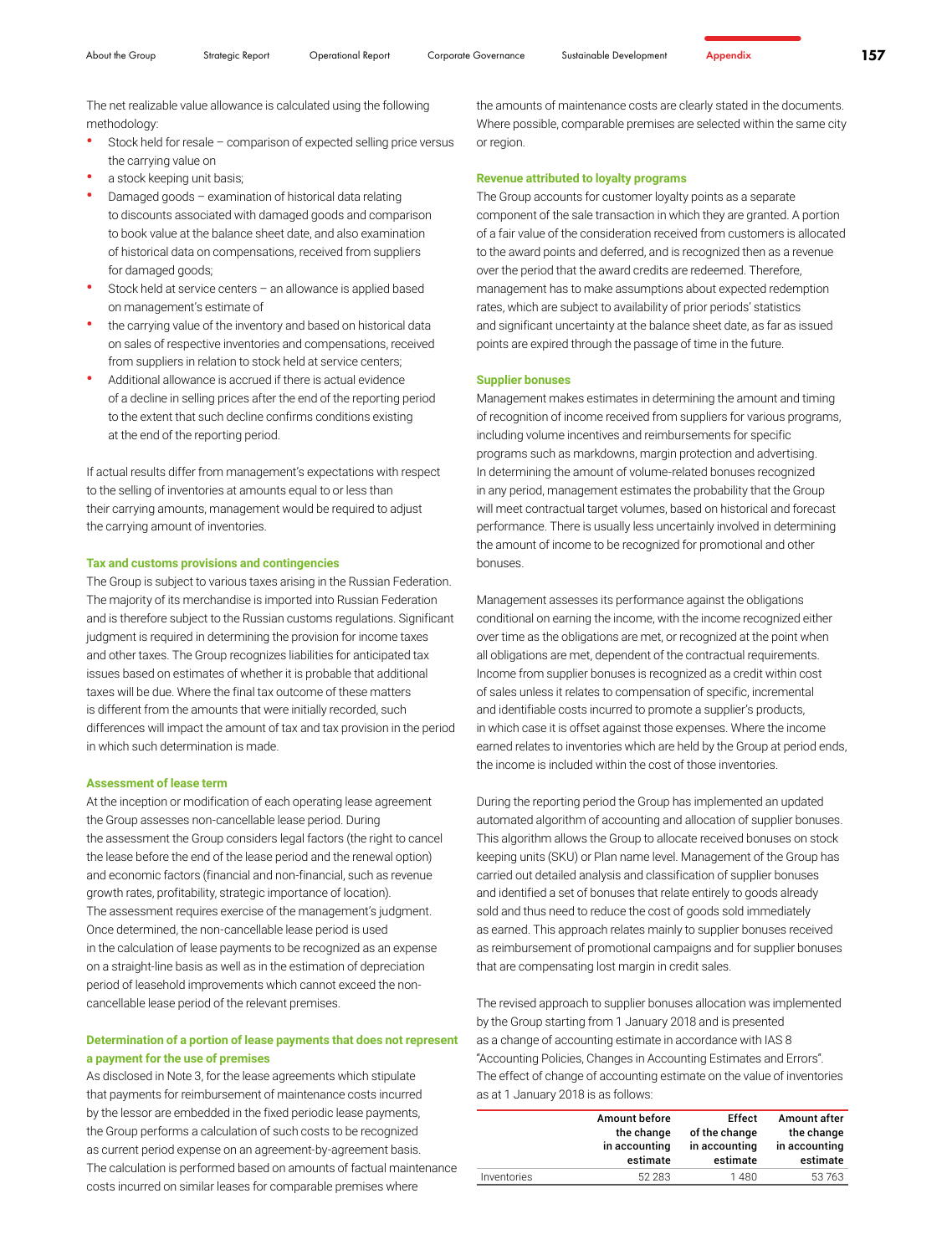# 6. BUSINESS COMBINATIONS

### **Subsidiaries acquired**

#### In 2018 the Group acquired the subsidiaries:

|                                          | <b>Principal activity</b> |            | Date of acquisition Proportion of voting<br>equity interests<br>acquired (%) | Consideration<br>transferred |
|------------------------------------------|---------------------------|------------|------------------------------------------------------------------------------|------------------------------|
| <b>BOVESTO LIMITED</b>                   | Holding company           | 30.04.2018 | 100%                                                                         | 45 5 20                      |
| LLC "Media Saturn Russland"              | Holding company           | 31.08.2018 | 99%                                                                          | 14397                        |
| Media-Saturn Russland Beteiligungen Gmbh | Holding company           | 31.08.2018 | 100%                                                                         | 117                          |
|                                          |                           |            |                                                                              | 60034                        |

The Group's subsidiary Bovesto Limited being the parent company to the Eldorado group ("group Eldorado") was acquired as part of further extension of retail activity of the Group. At the date of acquisition group Eldorado was a group under common control with the Group.

The Group's subsidiaries LLC "Media Saturn Russland" and Media-Saturn Russland Beteiligungen Gmbh being controlling companies to the Media Markt group in Russia ("Media Markt") were acquired as part of further extension of retail activity of the Group. At the date of acquisition both companies were companies under common control with the Group.

### Assets acquired and liabilities recognized at the date of acquisition

|                                      | Group Eldorado | Media Markt              | Total   |
|--------------------------------------|----------------|--------------------------|---------|
| <b>Current assets</b>                |                |                          |         |
| Inventories                          | 28741          | ×,                       | 28 741  |
| Cash and cash equivalents            | 1432           | 3612                     | 5044    |
| Accounts receivable and other assets | 13 2 7 3       | 341                      | 13614   |
| Assets held for sale                 | 704            | 34                       | 738     |
| Non-current assets                   |                |                          |         |
| Property, plant and equipment        | 10 941         | 313                      | 11 254  |
| Investment property                  | 594            | $\overline{\phantom{a}}$ | 594     |
| Intangible assets                    | 10 2 20        | 47                       | 10 267  |
| Other non-current assets             | 297            | 83                       | 380     |
| <b>Current liabilities</b>           |                |                          |         |
| Current liabilities                  | (54155)        | (2918)                   | (57073) |
| <b>Non-current liabilities</b>       |                |                          |         |
| Deferred tax liabilities             | (1874)         | (424)                    | (2 298) |
| Other liabilities                    | (622)          | $\sim$                   | (622)   |
| Fair value of net assets             | 9551           | 1088                     | 10 639  |

In preparation of financial statements for the year ended 31 December 2018 the management made adjustments to the initial assessment of values of assets and liabilities of group Eldorado. Changes are related to the recalculation of inventory allowances based on new accounting policies, the revision of results of impairment of intangible assets, the revision of bad debt provisions, including respective tax effect.

The purchase price allocation of Media Markt was not finally completed as of reporting date. Therefore, in preparation of financial statements for the year ended 31 December 2018 the management used preliminary assessment of values of assets and liabilities of Media Markt. When the assessment is completed, changes to assessed fair values are possible in respect of accounts receivable, intangible assets and assets held for sale, as well as tax assets and liabilities.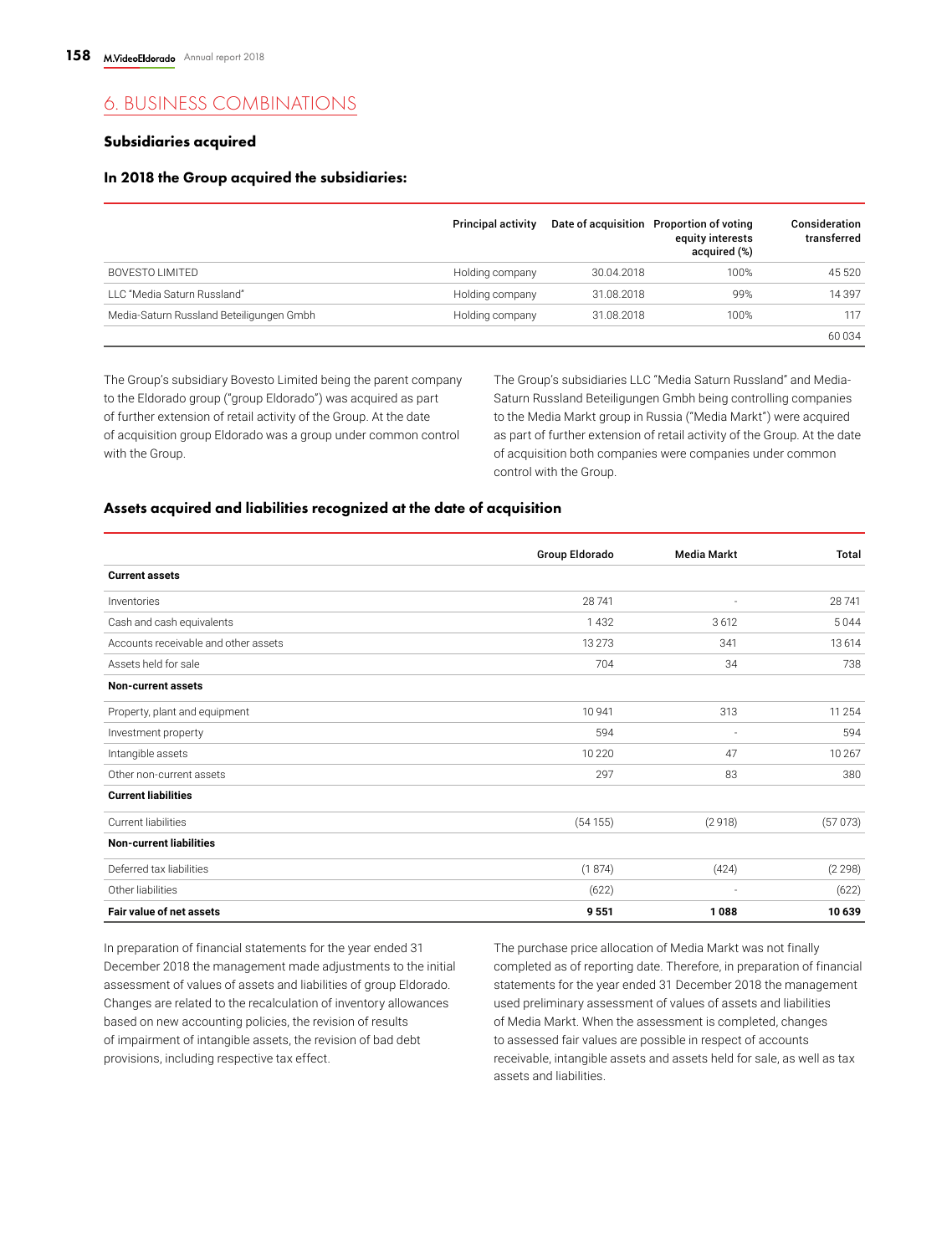### Goodwill arising on acquisition

|                                                      | Group Eldorado | Media Markt | <b>Total</b> |
|------------------------------------------------------|----------------|-------------|--------------|
| Consideration (i)                                    | 45 520         | 14 514      | 60034        |
| Less: fair value of identifiable net assets acquired | (9551)         | (1088)      | (10 639)     |
| Goodwill arising on acquisition                      | 35969          | 13426       | 49 395       |

Goodwill recognized on acquisition of group Eldorado and Media Markt arose from potential synergies embedded into the acquisition price. All of the Group's CGUs are expected to benefit from such synergies.

i. The consideration was transferred in cash. As of reporting date outstanding liability for business acquisition of Media Markt is 134. Also as of reporting date accounts receivable of the Group include amount of 163 reimbursable by the seller.

#### Net cash outflow on acquisition of subsidiaries

|                                                  | Group Eldorado | Media Markt | Total  |
|--------------------------------------------------|----------------|-------------|--------|
| Consideration paid in cash                       | 45 5 20        | 14543       | 60063  |
| Less: cash and cash equivalent balances acquired | (1432)         | (3612)      | (5044) |
| <b>Total</b>                                     | 44 088         | 10931       | 55019  |

#### **Impact of acquisitions on the results of the Group**

Profit of 3 020 included in Group's profit for the year is attributable to the acquisition of group Eldorado. Loss of 1 237 included in Group's profit for the year is attributable to the acquisition of Media Markt. The revenue of the Group increased by 86 175 and 0, respectively, as a result of the acquisitions.

In our opinion, it is not possible to estimate the profit from the continuing operations of Media Markt up to the acquisition date due to the large number of uncertainties, therefore, information about net profit are shown only for M.video and Eldorado groups. Had business combination been effected at 1 January 2018, the revenue of the Group for the year ended 31 December 2018 would have been 352 591. This estimate is obtained by directly adding the actual revenue of the Group`s companies for the calendar year, after eliminating intragroup transactions, but without any corrections for synergies that would have been possible if business combinations had occurred at 1 January 2018. Had the acquisition of group Eldorado been effected at 1 January 2018, the estimate profit for the year from continuing operations would have been 6

474, that represents an approximate measure of the performance of the combined group for the year adjusted for one-off adjustments related to embracing of group Eldorado by the Group.

In determining the 'pro-forma' profit of the Group had group Eldorado been acquired at the beginning of the current year, the management used the following approaches:

- **•** Depreciation of acquired property, plant and equipment was calculated on the basis of fair value of assets estimated in business combination and not on the basis of carrying value of property, plant and equipment in the books of subsidiaries before acquisition;
- **•** In order to harmonize the accounting policies of M.video and Eldorado, transportation costs capitalized in inventories were written off to statement of profit and loss and other comprehensive income. Also inventory allowances and the provision on goods return were recalculated based on the Group`s provision rates;
- **•** Impairment of certain back-office licenses and software including income tax was recognized in anticipation of transfer of the joint business to a new IT platform.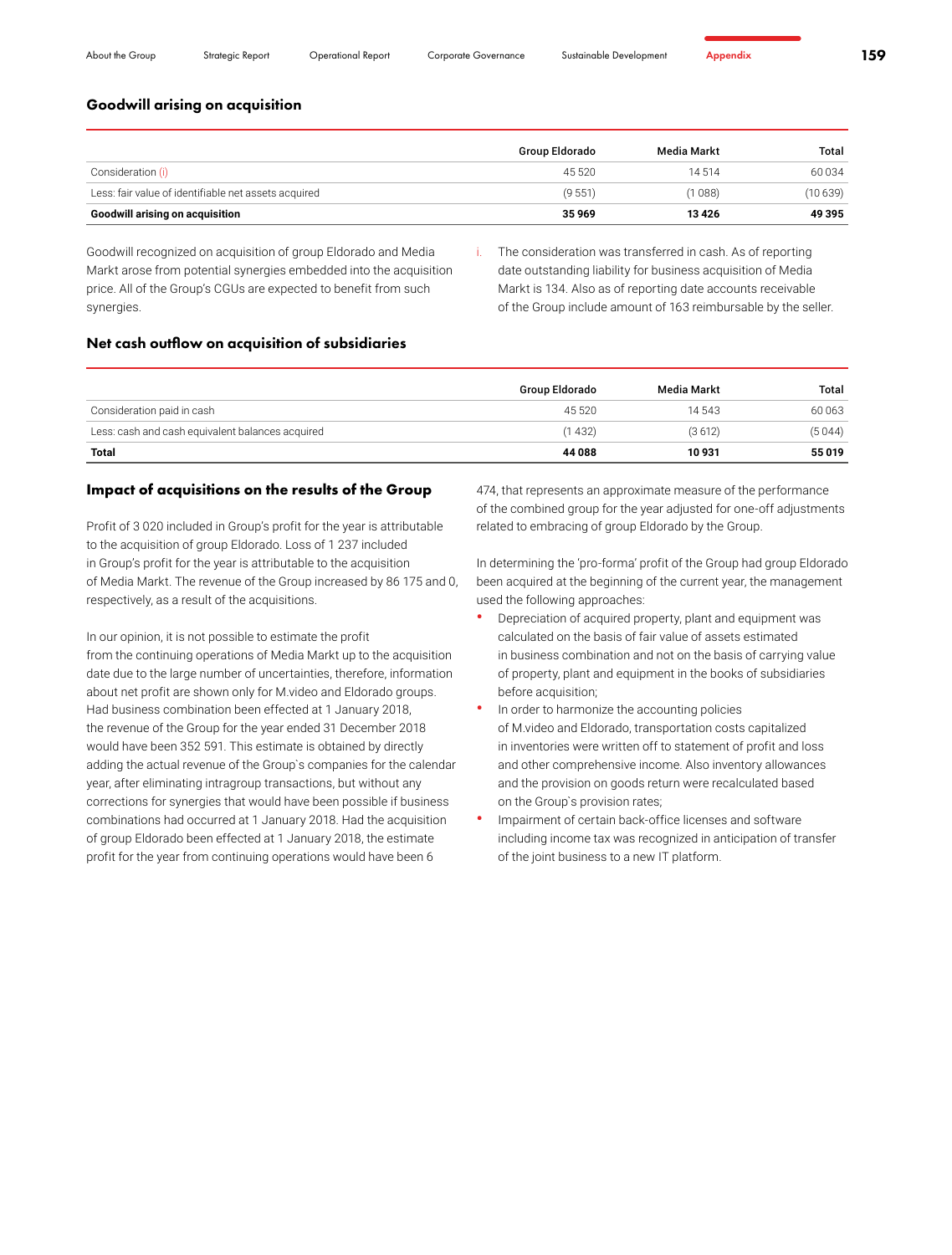# 7. PROPERTY, PLANT AND EQUIPMENT

Property, plant and equipment as at 31 December 2018 and 2017 consisted of the following:

|                                              | Land<br>and buildings | Leasehold<br>improve-ments | Construc-tion<br>in progress<br>and equipment<br>to be installed | <b>Trade equipment</b> | <b>Security</b><br>equipment | Computer<br>equipment<br>and other | Total   |
|----------------------------------------------|-----------------------|----------------------------|------------------------------------------------------------------|------------------------|------------------------------|------------------------------------|---------|
| Cost                                         |                       |                            |                                                                  |                        |                              |                                    |         |
| As at 31 December 2016                       | 5615                  | 5 1 4 6                    | 305                                                              | 5774                   | 1319                         | 3872                               | 22031   |
| Additions                                    | ä,                    | J.                         | 2000                                                             | ÷                      | J.                           | ÷,                                 | 2000    |
| Transfers                                    | 14                    | 90                         | (1762)                                                           | 722                    | 146                          | 790                                |         |
| Disposals                                    | (2)                   | (60)                       |                                                                  | (87)                   | (20)                         | (159)                              | (328)   |
| As at 31 December 2017                       | 5627                  | 5 1 7 6                    | 543                                                              | 6409                   | 1445                         | 4503                               | 23703   |
| Additions                                    | $\overline{a}$        | $\overline{a}$             | 5370                                                             | ×,                     | ä,                           | ä,                                 | 5370    |
| Assets acquired in a business<br>combination | 5575                  | 1737                       | 526                                                              | 1431                   | 644                          | 1341                               | 11 254  |
| Transfers                                    | 15                    | 293                        | (3039)                                                           | 795                    | 235                          | 1701                               |         |
| Disposals                                    | ä,                    | (80)                       | ×,                                                               | (218)                  | (79)                         | (381)                              | (758)   |
| As at 31 December 2018                       | 11 217                | 7 1 2 6                    | 3400                                                             | 8417                   | 2 2 4 5                      | 7164                               | 39 569  |
| <b>Accumulated depreciation</b>              |                       |                            |                                                                  |                        |                              |                                    |         |
| As at 31 December 2016                       | 2 2 1 2               | 3938                       | ä,                                                               | 3995                   | 1 1 3 3                      | 2626                               | 13 904  |
| Charge for the year                          | 271                   | 350                        | ٠                                                                | 732                    | 123                          | 700                                | 2 1 7 6 |
| Disposals                                    | ä,                    | (59)                       | ٠                                                                | (79)                   | (19)                         | (156)                              | (313)   |
| As at 31 December 2017                       | 2483                  | 4229                       | $\blacksquare$                                                   | 4648                   | 1 2 3 7                      | 3 1 7 0                            | 15767   |
| Charge for the year                          | 632                   | 532                        |                                                                  | 959                    | 281                          | 1 1 8 7                            | 3591    |
| Disposals                                    | ä,                    | (73)                       |                                                                  | (164)                  | (40)                         | (246)                              | (523)   |
| As at 31 December 2018                       | 3 1 1 5               | 4688                       | ٠                                                                | 5443                   | 1478                         | 4 1 1 1                            | 18835   |
| Net book value                               |                       |                            |                                                                  |                        |                              |                                    |         |
| As at 31 December 2017                       | 3 1 4 4               | 947                        | 543                                                              | 1761                   | 208                          | 1333                               | 7936    |
| As at 31 December 2018                       | 8 1 0 2               | 2438                       | 3400                                                             | 2974                   | 767                          | 3053                               | 20734   |

Depreciation expenses have been included in "Cost of Sales" (Note 27) and "Selling, general and administrative expenses" (Note 28).

Assets mainly related to the closed stores with net book value of 235 were disposed of by the Group in the year ended 31 December 2018 (2017: 15). Loss on disposal of these items of 195 (2017: 12) was recorded within other operating expenses (Note 30).

# 8. INVESTMENT PROPERTY

Investment property as at 31 December 2018 and 2017 consisted of the following:

|                                           | <b>Premises and buildings</b> | Land   | Total |
|-------------------------------------------|-------------------------------|--------|-------|
| Cost                                      |                               |        |       |
| As at 31 December 2017                    | ٠                             | ٠      | ٠     |
| Assets acquired in a business combination | 436                           | 158    | 594   |
| As at 31 December 2018                    | 436                           | 158    | 594   |
| Accumulated depreciation and impairment   |                               |        |       |
| As at 31 December 2017                    | ۰                             | -      |       |
| Charge for the period                     | 19                            | $\sim$ | 19    |
| As at 31 December 2018                    | 19                            | -      | 19    |
| Net book value                            |                               |        |       |
| As at 31 December 2017                    | $\blacksquare$                | ۰      |       |
| As at 31 December 2018                    | 417                           | 158    | 575   |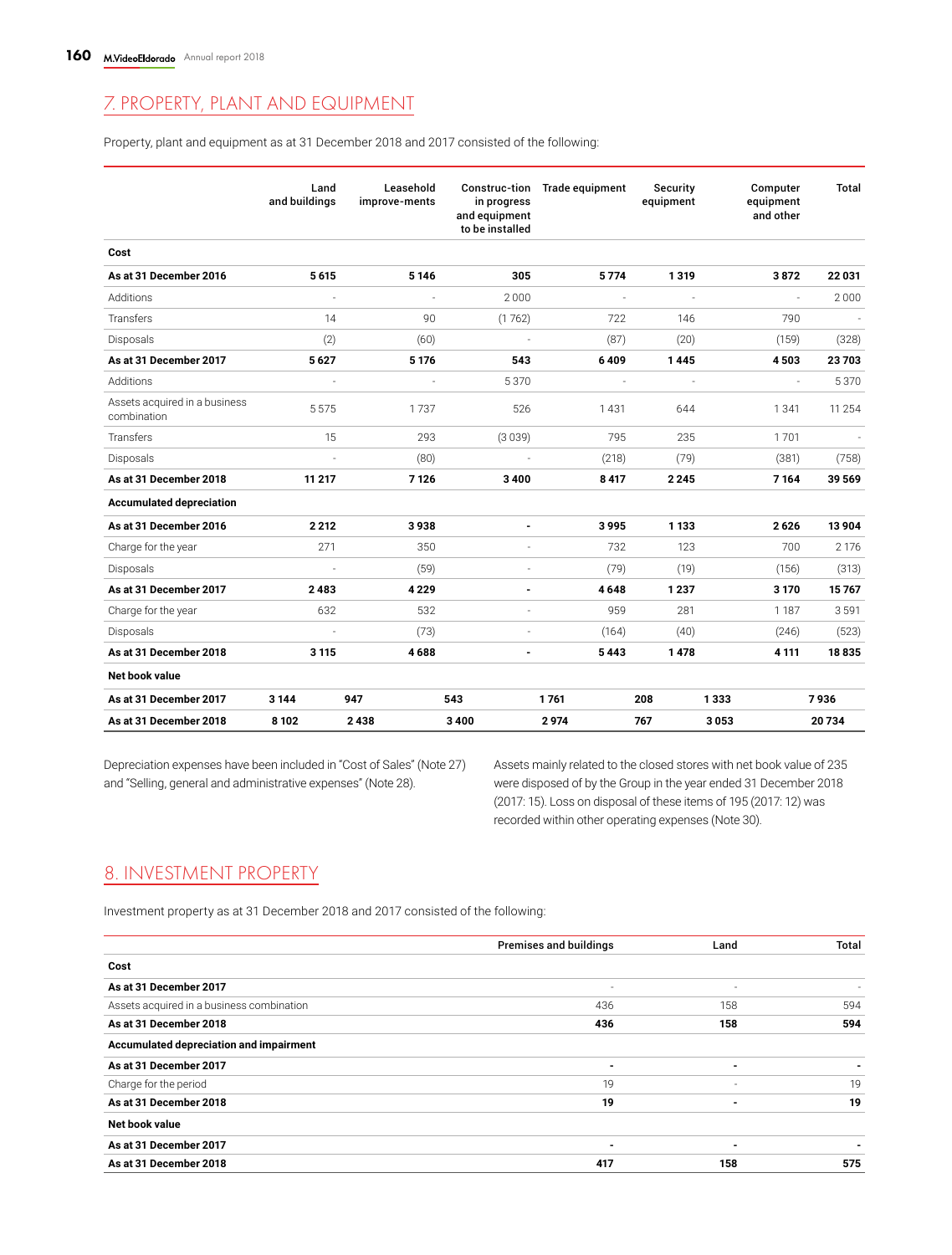For the period from business combination to 31 December 2018, rental income from investment property and premises not occupied by the Group amounting to 288 was included in revenue in the Other revenue line item. Utilities and maintenance expenses included in selling, general and administrative expenses (see Note 28)

amounted to 224. There were no significant direct operating expenses incurred by the Group in relation to investment property that did not generate rental income. At 31 December 2018, fair value of investment property is equal to 575.

# 9. INTANGIBLE ASSETS

Intangible assets as at 31 December 2018 and 2017 consisted of the following:

|                                                   | Goodwill                 | Software licenses,<br>development and web<br>site | Leasehold rights         | <b>Trademarks</b> | Total   |
|---------------------------------------------------|--------------------------|---------------------------------------------------|--------------------------|-------------------|---------|
| Cost                                              |                          |                                                   |                          |                   |         |
| As at 31 December 2016                            | $\overline{\phantom{a}}$ | 8401                                              | ٠                        | 33                | 8434    |
| Additions                                         |                          | 2584                                              | 701                      | $\overline{7}$    | 3 2 9 2 |
| Disposals                                         |                          | (619)                                             |                          | ä,                | (619)   |
| As at 31 December 2017                            | ۰                        | 10 366                                            | 701                      | 40                | 11 107  |
| Additions                                         |                          | 3595                                              | 6                        | 3                 | 3604    |
| Assets acquired<br>in a business combination      | 49 3 9 5                 | 1 1 3 7                                           |                          | 9 1 3 0           | 59 6 62 |
| Disposals                                         |                          | (1137)                                            |                          | (12)              | (1149)  |
| As at 31 December 2018                            | 49 395                   | 13961                                             | 707                      | 9 1 6 1           | 73 2 24 |
| <b>Accumulated amortization</b><br>and impairment |                          |                                                   |                          |                   |         |
| As at 31 December 2016                            | $\blacksquare$           | 2 2 7 2                                           | $\blacksquare$           | 17                | 2 2 8 9 |
| Charge for the year                               |                          | 1407                                              | 27                       | 4                 | 1438    |
| Disposals                                         |                          | (619)                                             | ×                        | ä,                | (619)   |
| As at 31 December 2017                            | ۰                        | 3060                                              | 27                       | 21                | 3 1 0 8 |
| Charge for the period                             |                          | 2413                                              | 76                       | 5                 | 2494    |
| Disposals                                         |                          | (1134)                                            | $\overline{\phantom{a}}$ | (11)              | (1145)  |
| As at 31 December 2018                            | $\blacksquare$           | 4339                                              | 103                      | 15                | 4457    |
| Net book value                                    |                          |                                                   |                          |                   |         |
| As at 31 December 2017                            | $\overline{\phantom{a}}$ | 7306                                              | 674                      | 19                | 7999    |
| As at 31 December 2018                            | 49 395                   | 9622                                              | 604                      | 9 1 4 6           | 68767   |

During 2018 the Group incurred expenditures in the total amount of 3 604 which for the most part were related to the development of the new front-office / back-office system, the new web site platform, additional functionality of the Group's ERP system SAP R\3 and development of Marketplace project, development of joint IT platform for M.video, Eldorado and Media Markt.

Amortization expenses have been included in "Selling, general and administrative expenses" (Note 28).

As at 31 December 2018 trademarks with carrying value of 9 133 were pledged as collateral under the loan agreement (Note 19).

As at 31 December 2018 and 2017 the Group had contractual commitments for the technical support of software licenses (Note 37).

# 10. NON-CURRENT FINANCIAL ASSETS

Non-current financial assets as at 31 December 2018 and 2017 consisted of the following:

|                                      | 2018 | 2017 |
|--------------------------------------|------|------|
| Loan issued (i)                      |      | 1631 |
| Non-current accounts receivable (ii) |      | 814  |
| Interest receivable                  |      | 26   |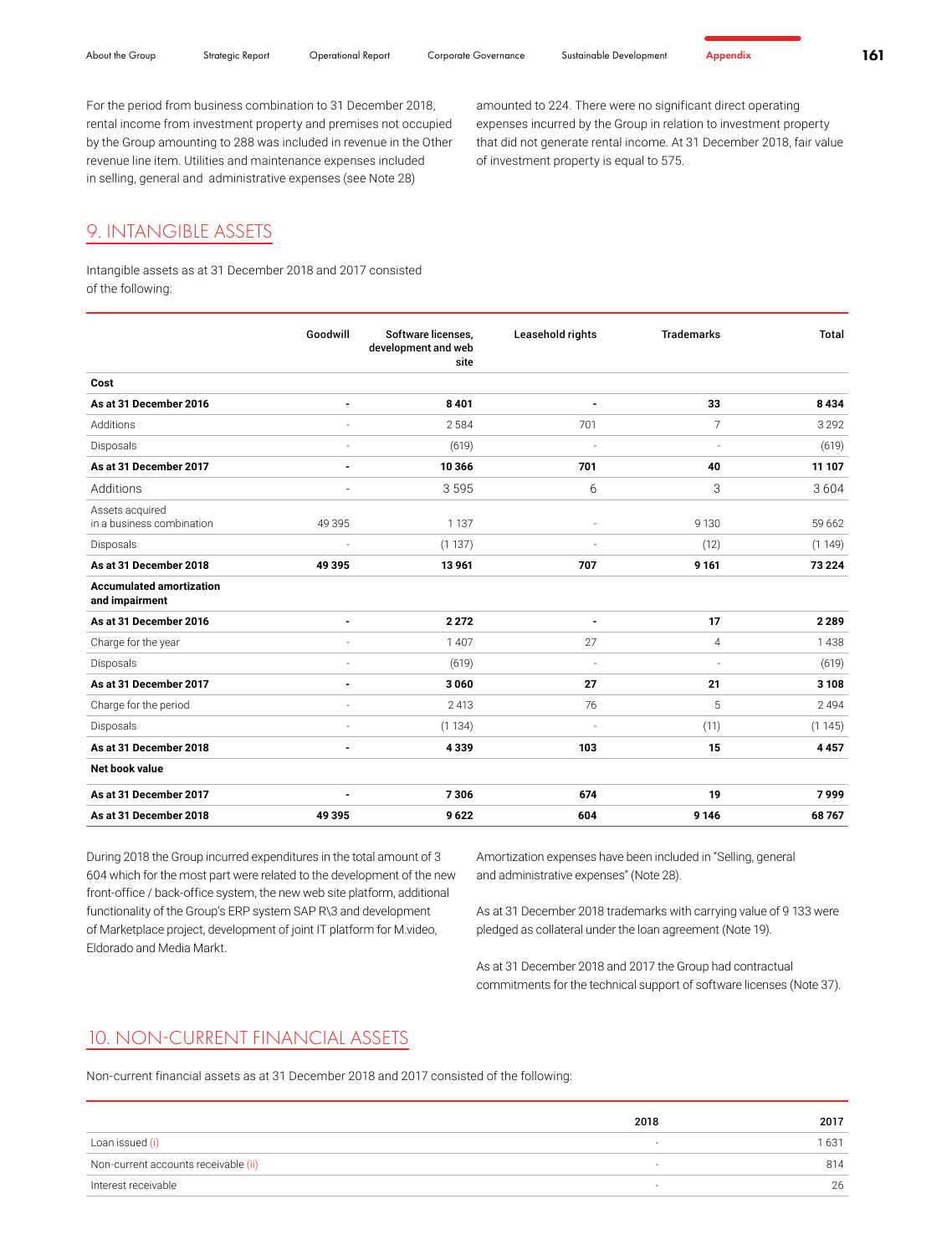|       | 2010<br>$- - - -$ |     |
|-------|-------------------|-----|
| Total |                   | . . |

- i. In November 2017 the loan in the amount of 1 631 was issued to VUPALIAR HOLDINGS LIMITED. The interest rate stipulated by the loan agreement is the key rate set by the Central Bank of the Russian Federation at the beginning of each interest period (November 1) increased by 0,5 percentage points. The maturity of the loan and interest thereon was no later than 30 October 2024. The loan was early repaid in 2018.
- ii. On 24 October 2017, the Group entered into an agreement stipulating the issuance by the Group of a financial guarantee

to LLC "Autoclub", a related party, in amount not exceeding USD 878 million. As at 31 December 2018 the Group has written off all assets and liabilities related to the guarantee due to early repayment of the principal liability.

As at 31 December 2018, the non-current accounts receivable under the agreement for the issuance of a financial guarantee amounted to 0 (as at 31 December 2017: 814).

# 11. OTHER NON-CURRENT ASSETS

Other non-current assets as at 31 December 2018 and 2017 consisted of the following:

|                                                               | 2018 | 2017 |
|---------------------------------------------------------------|------|------|
| Advances paid for non-current assets                          | 1540 | 448  |
| Long-term advances paid for rent                              | 824  | 465  |
| Advances paid to related parties (Note 35)                    | 226  | 30   |
| Long-term loans and notes receivable                          | 45   | 39   |
| Investment in associates                                      | 15   | 15   |
| Less: allowance for doubtful long-term advances paid for rent | (4)  | (4)  |
| Total                                                         | 2646 | 993  |

# 12. INVENTORIES

Inventories as at 31 December 2018 and 2017 consisted of the following:

|                                                          | 2018    | 2017   |
|----------------------------------------------------------|---------|--------|
| Goods for resale                                         | 114 508 | 52789  |
| Other inventories                                        | 121     | 147    |
| Less: allowance for obsolete and slow-moving inventories | (1484)  | (653)  |
| <b>Total</b>                                             | 113 145 | 52 283 |

Cost of inventories recognized as an expense in the amount of 237 773 and 149 345 and inventory losses net of surpluses in the amount of 493 and 275 for the years ended 31 December 2018 and 2017, respectively,

were recorded within cost of sales in the consolidated statement of profit or loss and other comprehensive income.

# 13. ACCOUNTS RECEIVABLE AND PREPAID EXPENSES

Accounts receivable and prepaid expenses as at 31 December 2018 and 2017 consisted of the following:

|                                                    | 2018   | 2017     |
|----------------------------------------------------|--------|----------|
| Bonuses receivable from suppliers                  | 22757  | 14 2 9 8 |
| Other accounts receivable                          | 7096   | 4563     |
| Advances paid to suppliers and prepaid expenses    | 1826   | 777      |
| Accounts receivable from related parties (Note 35) | 483    | 2046     |
| Less: allowance for doubtful accounts receivable   | (705)  | (73)     |
| <b>Total</b>                                       | 31 457 | 21 611   |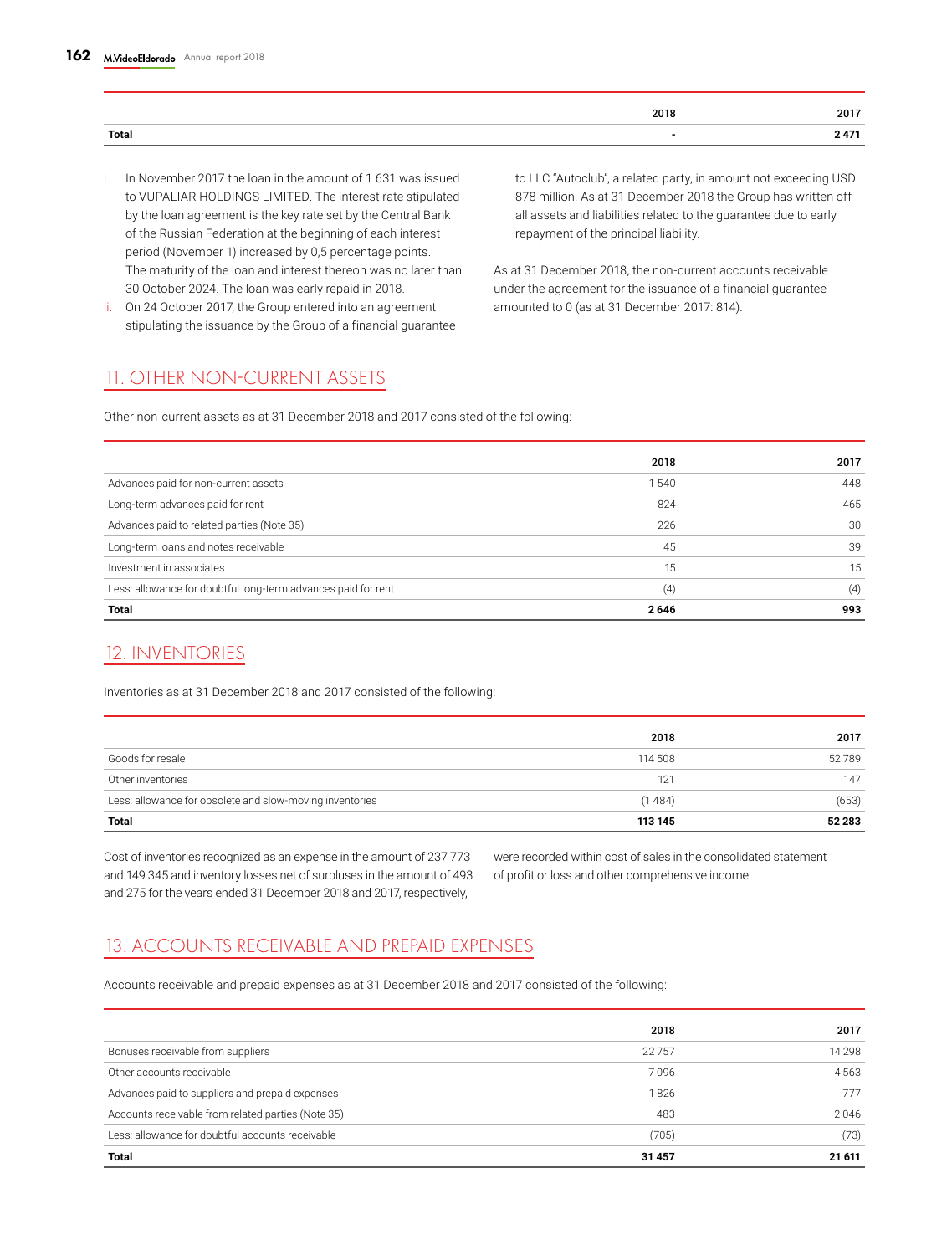As at 31 December 2018 and 2017 the Group did not have accounts receivable past due but not impaired.

Movement in the allowance for doubtful accounts receivable and prepaid expenses is as follows:

|                                                                          | 2018 | 2017 |
|--------------------------------------------------------------------------|------|------|
| Balance at the beginning of the year                                     | 73   | 92   |
| Acquired in a business combination                                       | 451  |      |
| Impairment losses recognized on accounts receivable and prepaid expenses | 297  | 29   |
| Amounts written off as uncollectible                                     | (94) | (7)  |
| Amounts recovered during the year                                        | (22) | (41) |
| Balance at the end of the year                                           | 705  | 73   |

The accounts receivable impaired as at 31 December 2018 and 2017 were aged of more than 120 days.

and prepaid expenses from the date credit was initially granted up to the reporting date. Details about concentration of credit risk and related management activities are provided in Note 38.

In determining the recoverability of accounts receivable the Group considers any change in the credit quality of receivables

# 14. OTHER TAXES RECEIVABLE

Other taxes receivable as at 31 December 2018 and 2017 consisted of the following:

|                        | 2018   | 2017    |
|------------------------|--------|---------|
| VAT recoverable        | 15889  | 6 1 4 6 |
| Other taxes receivable | 223    | 8       |
| <b>Total</b>           | 16 112 | 6 1 5 4 |

# 15. CASH AND CASH EQUIVALENTS

Cash and cash equivalents as at 31 December 2018 and 2017 consisted of the following:

|                                       | 2018     | 2017   |
|---------------------------------------|----------|--------|
| Short-term bank deposits              | 13 176   | 11 570 |
| Cash in transit                       | 10 1 24  | 4695   |
| Cash at banks                         | 1749     | 1 180  |
| Cash on hand in stores and petty cash | 620      | 346    |
| <b>Total</b>                          | 25 6 6 9 | 17 791 |

Cash at banks as at 31 December 2018 and 2017 includes the amounts of 80 and 66, respectively, collected by the Group from its customers for further transfer through "Qiwi" payment system. The Group cannot use this cash in its operating activities, as it is due to be transferred to the recipients.

Cash in transit represents acquiring and cash collected from the Group's stores and not yet deposited into the bank accounts at the year end.

### 16. ASSETS HELD FOR SALE

During the next 12 months the Group intends to sell its own land plots, buildings and premises, which the Group does not use. The carrying value of the property reflects the estimated selling

As at 31 December 2018 short-term bank deposits denominated in RUB earned interest ranging from 5% to 7,56% per annum. The short-term deposits matured in January 2019.

As at 31 December 2017 all short-term bank deposits denominated in RUB earned interest ranging from 0,01% to 7,5% per annum. The short-term deposits matured in January 2018.

price without VAT as the Group pre-agreed such price with potential buyers of the property.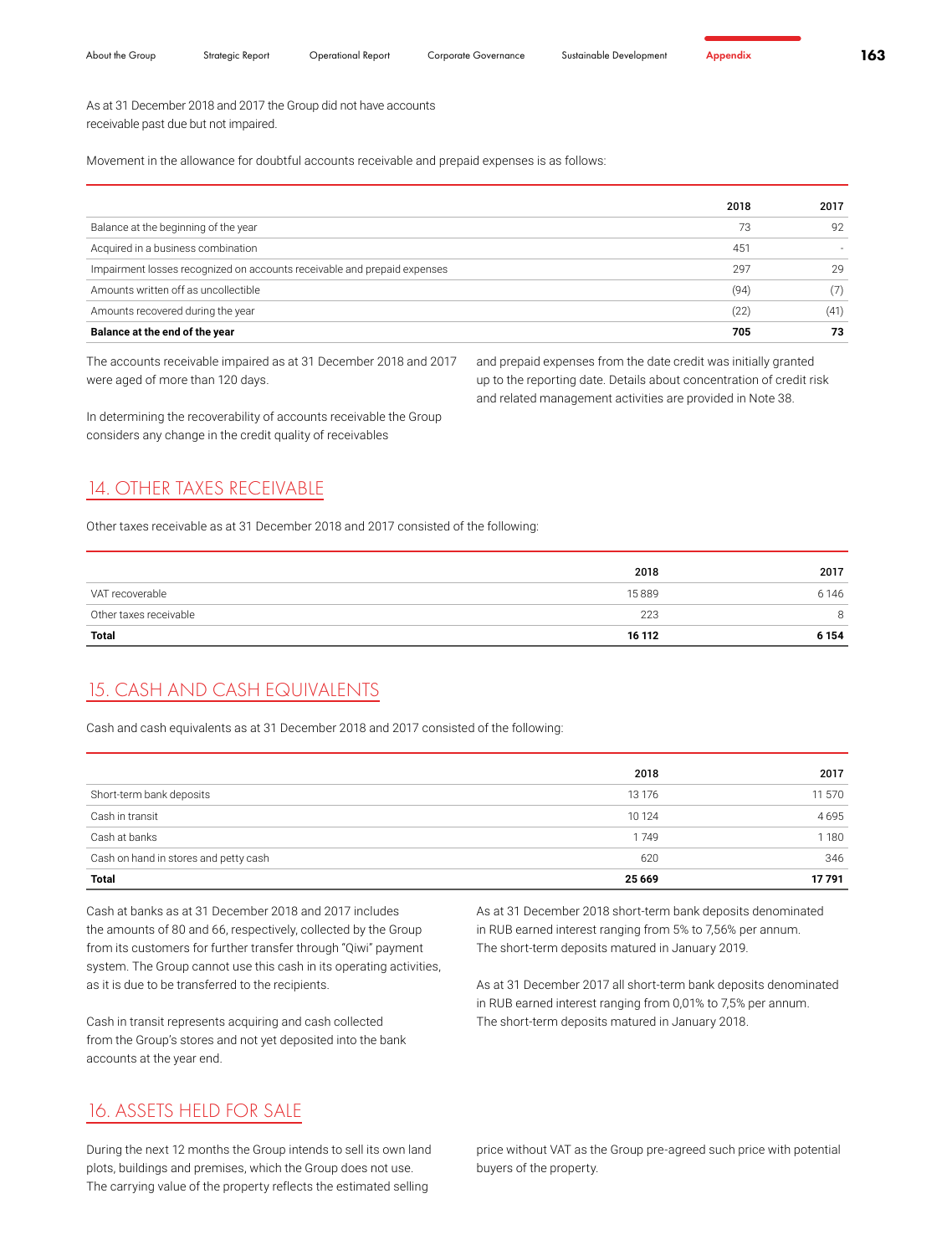# 17. EQUITY

#### **Share capital**

As at 31 December 2018 and 2017 the Company had the following number of authorized, issued and outstanding ordinary shares:

|                                                   | Outstanding ordinary shares | Issued ordinary shares | Authorized ordinary shares |
|---------------------------------------------------|-----------------------------|------------------------|----------------------------|
| Balance as at 31 December 2017                    | 179 531 237                 | 179 768 227            | 209 768 227                |
| Purchase of treasury shares                       | (1739180)                   |                        |                            |
| <b>Balance as at 31 December 2018</b><br>and 2017 | 177 792 057                 | 179 768 227            | 209 768 227                |

Each share has par value of 10 RUB per share. During 2017 number of authorized, issued and outstanding ordinary shares remained constant.

All issued ordinary shares were fully paid.

#### **Additional paid-in capital**

Additional paid-in capital consists of share premium which is the excess between proceeds from issuance of 30 000 000 additional ordinary shares issued at 1 November 2007 and their par value, less share issuance costs and related current and deferred income tax amounts.

### **Treasury shares**

As at 31 December 2018 and 2017 the Group owned 1 976 170 and 236 990 treasury shares held at cost of 749 and 52, respectively.

#### **Non-controlling interests**

In 2016 Mr. A. Tynkovan made a contribution of 1 into capital of LLC "MARKETPLACE" in exchange for 0,1% interest in this subsidiary.

In 2017 Mr. A. Tynkovan made a contribution of 249 into capital of LLC "MARKETPLACE" in exchange for 20% interest in this subsidiary. As a result of this transaction, the Group's noncontrolling interests in LLC "MARKETPLACE" increased by the same amount.

In 2018 Mr. A. Tynkovan made a contribution to additional paid-in capital of LLC "MARKETPLACE" in the amount of 497.

### **Dividends declared**

In 2018 and 2017, no dividends were declared, nor paid.

# 18. INCOME TAX

The Group's income tax expense for the years ended 31 December 2018 and 2017 was as follows:

|                                                         | 2018    | 2017   |
|---------------------------------------------------------|---------|--------|
| <b>Current tax</b>                                      |         |        |
| Current tax expense in respect of the current year      | (3805)  | (2154) |
| Provision for income tax                                | (223)   |        |
|                                                         | (4028)  | (2154) |
| Deferred tax                                            |         |        |
| Deferred tax benefit recognized in the current year     | 818     | 269    |
|                                                         | 818     | 269    |
| Total income tax expense recognized in the current year | (3 210) | (1885) |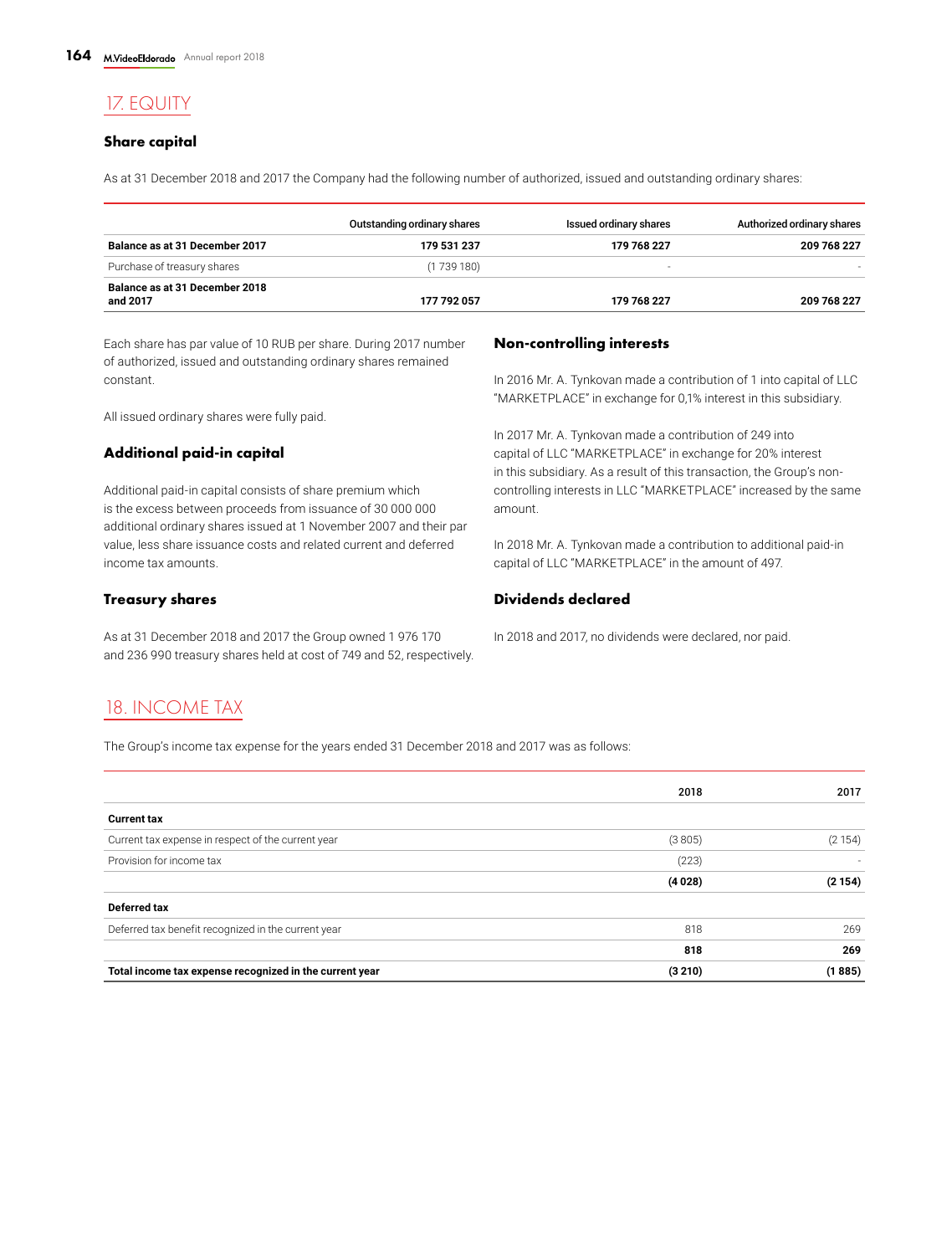The tax effect on the major temporary differences that give rise to the deferred tax assets and liabilities as at 31 December 2018 and 2017 is presented below:

|                                                                  | 31 December 2018 | 31 December 2017 |
|------------------------------------------------------------------|------------------|------------------|
| Deferred tax assets                                              |                  |                  |
| Supplier bonuses allocated to inventories                        | 1728             | 1804             |
| Accrued expenses                                                 | 1547             | 1057             |
| Deferred revenue and prepayments received for goods              | 832              | 598              |
| Salary-related accruals                                          | 773              | 304              |
| Difference in depreciable value of property, plant and equipment | 402              | 408              |
| Tax losses                                                       | 387              | 93               |
| Allowance for obsolete and slow-moving inventories               | 297              | 130              |
| Other items                                                      | 31               | 23               |
| <b>Total</b>                                                     | 5997             | 4417             |
| Tax offset                                                       | (238)            | (153)            |
| <b>Net tax assets</b>                                            | 5759             | 4 2 6 4          |
| <b>Deferred tax liabilities</b>                                  |                  |                  |
| Difference in depreciable value of property, plant and equipment | (1027)           | ٠                |
| Difference in amortizable value of intangible assets             | (871)            | (153)            |
| Other items                                                      | (125)            |                  |
| <b>Total</b>                                                     | (2023)           | (153)            |
| Tax offset                                                       | 238              | 153              |
| <b>Net tax liabilities</b>                                       | (1785)           |                  |
| Deferred tax assets/(liabilities), net                           | 3974             | 4 2 6 4          |

As at 31 December 2018 and 2017 the Group measured deferred tax assets and deferred tax liabilities using tax rate of 20%, which is the rate expected to be applied in the period in which the asset is realized or the liability is settled.

The taxation charge for the year is different from that which would be obtained by applying the statutory income tax rate to the profit before income tax expense. Below is a reconciliation of theoretical income tax expense at the statutory rate of 20% effective for 2018 and 2017 to the actual expense recorded in the Group's consolidated statement of profit or loss and other comprehensive income:

| Income tax expense recognized in profit or loss                           | (3 210) | (1885) |
|---------------------------------------------------------------------------|---------|--------|
| Other non-deductible expenses, net                                        | (406)   |        |
| Non-deductible payroll expenses                                           | (115)   | (12)   |
| Inventory losses                                                          | (151)   | (105)  |
| Loss due to provision for profit tax                                      | (223)   |        |
| Effect of expenses that are not deductible in determining taxable profit: |         |        |
| Income tax expense calculated at 20%                                      | (2315)  | (1768) |
| Profit before income tax expense                                          | 11 575  | 8839   |
|                                                                           | 2018    | 2017   |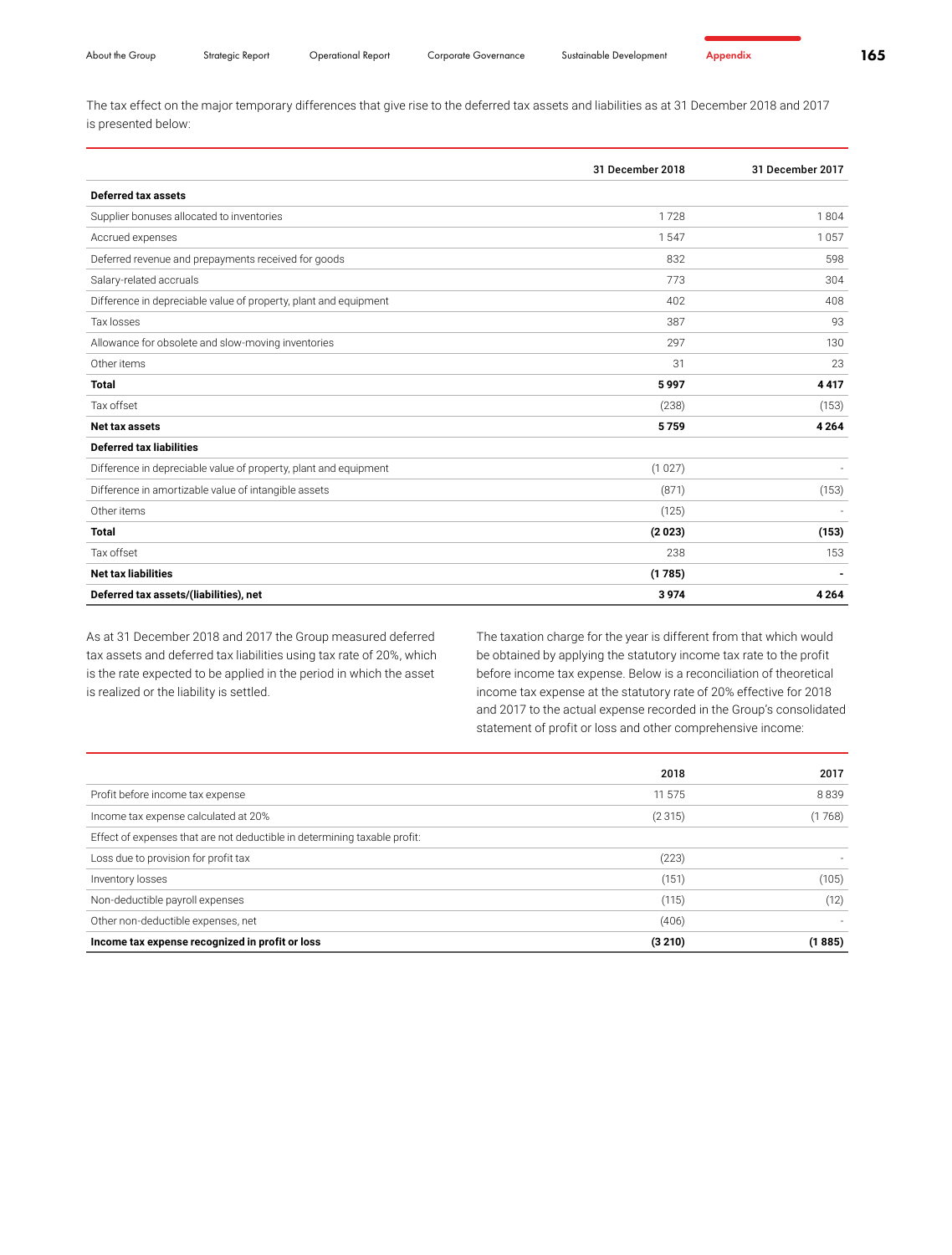# 19. BANK BORROWINGS

This note provides information about the contractual terms of the Group's long-term and short-term interest-bearing bank borrowings which are measuring at amortized cost. The borrowings described below are denominated in rubles.

|                                     | Maturity             | 31 December 2018 | 31 December 2017         |
|-------------------------------------|----------------------|------------------|--------------------------|
| <b>Non-current borrowings</b>       |                      |                  |                          |
| <b>Secured borrowings</b>           |                      |                  |                          |
| PJSC Bank VTB                       | April 2025           | 45720            |                          |
| <b>Total non-current borrowings</b> |                      | 45720            |                          |
| <b>Current borrowings</b>           |                      |                  |                          |
| <b>Secured borrowings</b>           |                      |                  |                          |
| PJSC Bank VTB                       | April - October 2019 | 5769             |                          |
|                                     |                      | 5769             | $\overline{\phantom{a}}$ |
| <b>Unsecured borrowings</b>         |                      |                  |                          |
| PJSC Bank VTB                       | June 2019            | 8020             | ٠                        |
|                                     |                      | 8020             | $\overline{\phantom{a}}$ |
| <b>Total current borrowings</b>     |                      | 13789            | $\blacksquare$           |
| <b>Total borrowings</b>             |                      | 59 509           | $\blacksquare$           |

As at 31 December 2018 the Group complied with loans covenants.

As at 31 December 2018, borrowings are secured by trademarks with carrying amount of 9 133 (31 December 2017: 0) (Note 9).

100% stake in share capital of LLC "MVM", LLC "Eldorado" and LLC "BT Holding" as well as 100% shares of Bovesto Limited are pledged under credit contracts.

### **Movement in liabilities arising from financing activities**

The table below presents changes in liabilities arising from financing activities, including both changes related to cash flows and changes not related to cash flows. Liabilities arising from financing activities include liabilities for which cash flows were, or future cash flows will be, classified in the statement of cash flows as cash flows from financing activities.

|                 | 1 January 2018 | Cash flows<br>from financing<br>activities | <b>Business combination</b> | Other changes* | 31 December 2018 |
|-----------------|----------------|--------------------------------------------|-----------------------------|----------------|------------------|
| Bank borrowings |                | 47 002                                     | 11898                       | 609            | 59 509           |
| Loans           | $\sim$         | (124)                                      | 124                         |                | $\sim$           |
| Finance lease   | $\sim$         | (67)                                       | 251                         | 147            | 331              |
|                 | ۰              | 46811                                      | 12 273                      | 756            | 59 840           |

\*Other changes mainly include interest on liabilities accrued but not paid.

# 20. OTHER PAYABLES AND ACCRUED EXPENSES

Other payables and accrued expenses as at 31 December 2018 and 2017 consisted of the following:

|                                                                                               | 2018    | 2017    |
|-----------------------------------------------------------------------------------------------|---------|---------|
| Rent and utilities                                                                            | 5699    | 4570    |
| Other current liabilities related to purchase of property, plant and equipment and intangible |         |         |
| assets                                                                                        | 4 1 1 7 | 1 1 3 1 |
| Salaries and bonuses                                                                          | 3760    | 1711    |
| Other current liabilities to related parties (Note 35)                                        | 628     | 29      |
| Other payables and accrued expenses                                                           | 2922    | 1 2 6 7 |
| <b>Total</b>                                                                                  | 17 126  | 8708    |

As at 31 December 2018 accounts payable and accruals for rent and utilities included accrued liabilities for lease payments calculated on a straight-line basis over the lease term in the amount of 4 408 (31 December 2017: 4 071).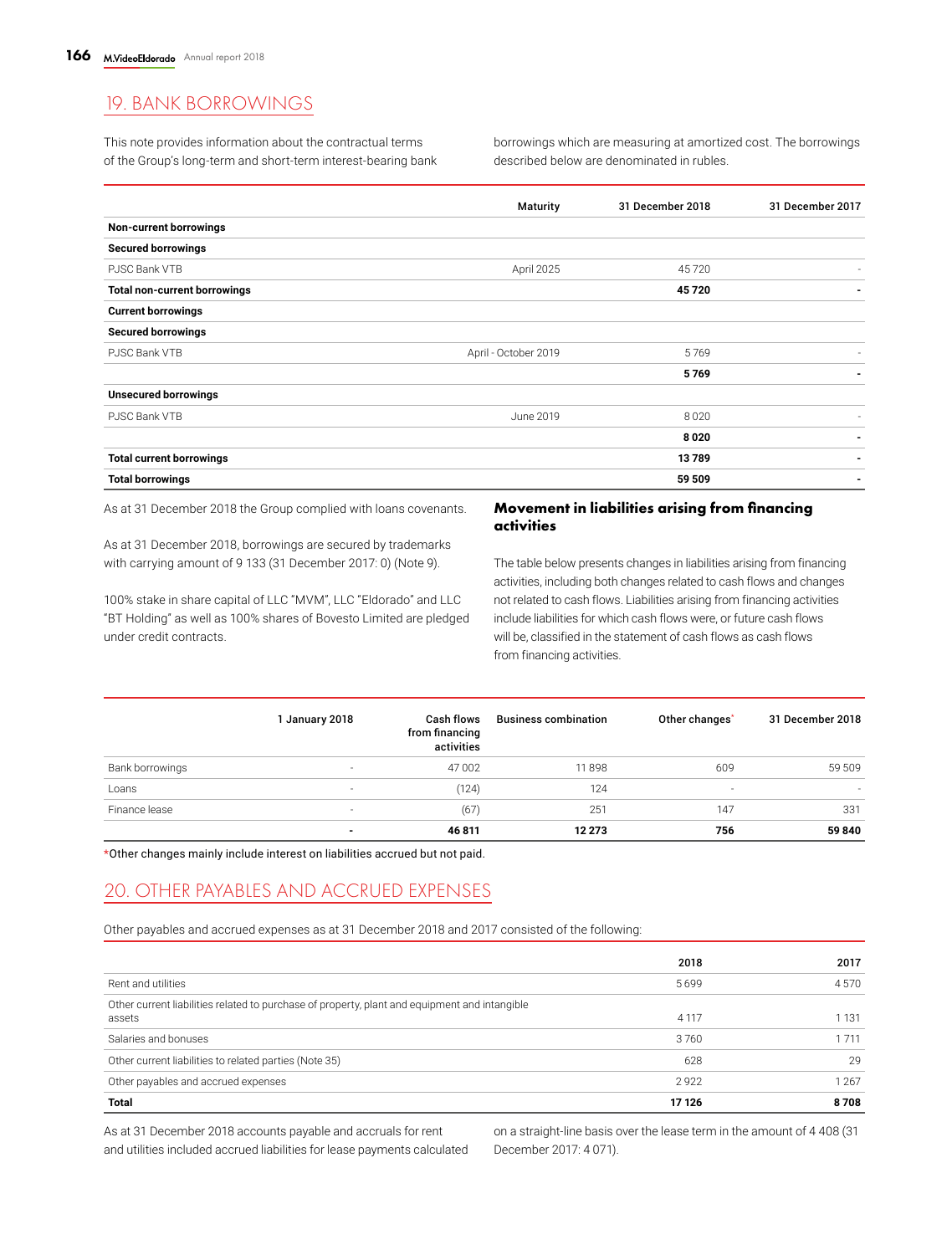### 21. ADVANCES RECEIVED

Advances received as at 31 December 2018 and 2017 consisted of the following:

|                                    | 31 December 2018 | 31 December 2017 |
|------------------------------------|------------------|------------------|
| Prepayments received for goods (i) | 4030             | 1 737            |
| Advances received for gift cards   | 868              | 678              |
| Other advances received            | 411              | 241              |
| <b>Total</b>                       | 5309             | 2 6 5 6          |

i. Prepayments received for goods represent cash received for goods which have not yet been delivered to customers at the reporting date. These relate mostly to online sales and goods sold in stores for future delivery.

# 22. OTHER TAXES PAYABLE

Other taxes payable as at 31 December 2018 and 2017 consisted of the following:

|                     | 2018 | 2017 |
|---------------------|------|------|
| VAT payable         | 1364 | 1047 |
| Payroll taxes       | 940  | 434  |
| Other taxes payable | 478  | 146  |
| <b>Total</b>        | 2782 | 1627 |

# 23. DEFERRED REVENUE

Deferred revenue as at 31 December 2018 and 2017 consisted of the following:

|                                                                                                       | 2018                            |                |                        |                                        |                | 2017                   |
|-------------------------------------------------------------------------------------------------------|---------------------------------|----------------|------------------------|----------------------------------------|----------------|------------------------|
|                                                                                                       | Customer<br>loyalty<br>programs | Other programs | Additional<br>services | <b>Customer</b><br>loyalty<br>programs | Other programs | Additional<br>services |
| As at 1 January                                                                                       | 1710                            | 995            | 3 2 1 8                | 1742                                   | 434            | 2768                   |
| Impact of modified retrospective application<br>of IFRS 15                                            | (5)                             | (51)           | ٠                      | ٠                                      | ٠              |                        |
| As at 1 January                                                                                       | 1705                            | 944            | 3 2 1 8                | 1742                                   | 434            | 2768                   |
| Deferred revenue acquired in a business<br>combination                                                | 280                             | 41             | 70                     | ۰                                      |                |                        |
| Revenue deferred during the period                                                                    | 13355                           | 2 1 9 9        | 2 3 4 3                | 9525                                   | 2455           | 2520                   |
| Revenue released to the consolidated<br>statement of profit or loss and other<br>comprehensive income | (12463)                         | (2328)         | (2424)                 | (9557)                                 | (1894)         | (2070)                 |
| As at 31 December                                                                                     | 2877                            | 856            | 3 2 0 7                | 1710                                   | 995            | 3 2 1 8                |

Other programs represent primarily granting of gift cards to the Group's customers.

Deferred revenue as at 1 January 2018 was adjusted for modified retrospective application of IFRS 15 Revenue in the amount of 56.

# 24. FINANCIAL GUARANTEES

As indicated in Note 10, in October 2017 the Group entered into an agreement stipulating the issuance by the Group a financial guarantee to LLC "Autoclub", a related party, in amount not exceeding USD 878 million.

At initial recognition, the fair value of the financial guarantee liability amounted to 803 was determined based on the present value of the Group's future commission fee under this agreement.

For the year ended 31 December 2018 the Group recognized commission fee in the amount of 174 in other operating income (23 was recognized for the year ended 31 December 2017).

For the year ended 31 December 2018 the Croup, based on the time value of money, recognized 28 as a financial income and a respective increase in accounts receivable (9 was recognized for the year ended 31 December 2017).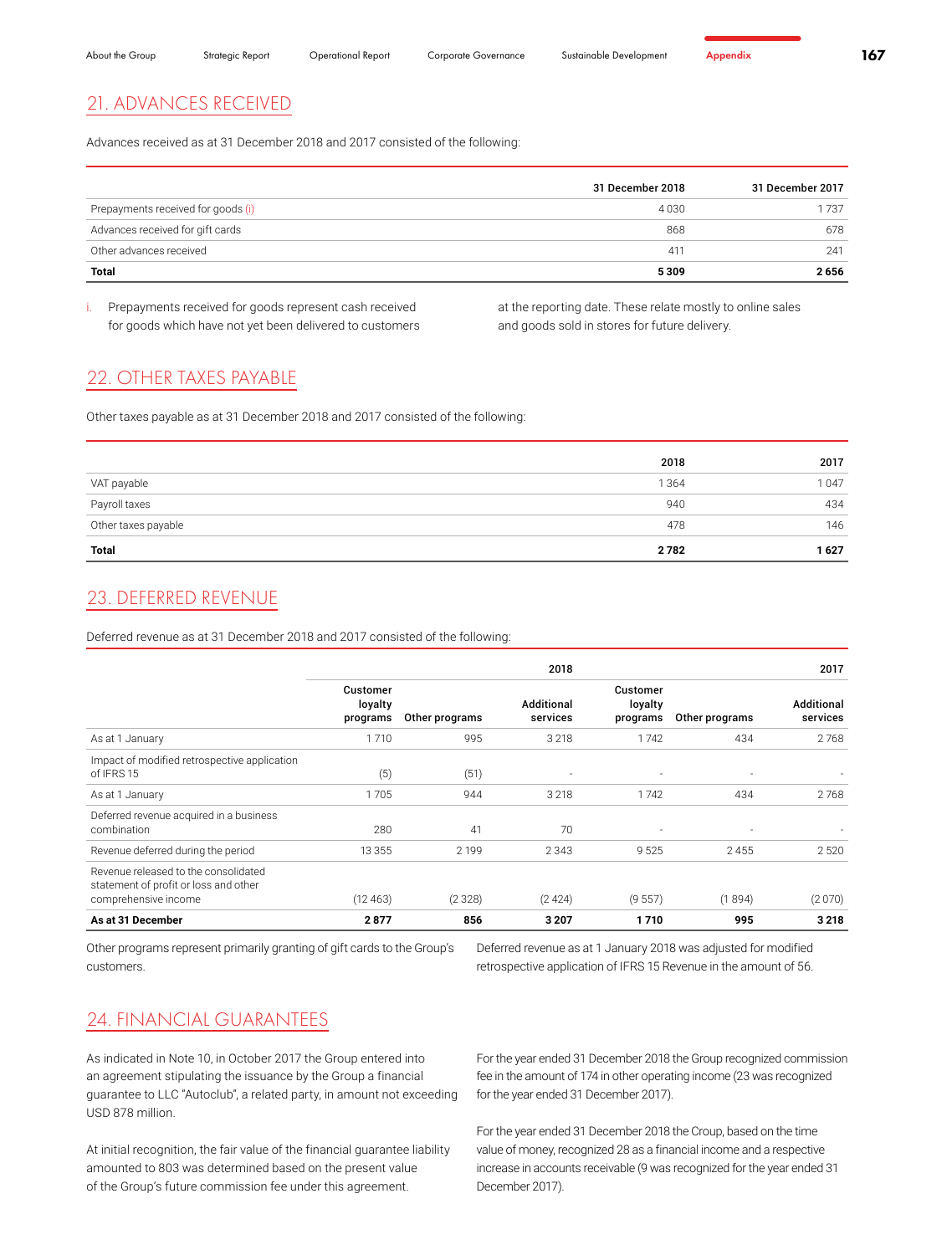As the commission fee was denominated in US Dollars, the Group incurred 7 as a foreign exchange loss.

Due to early repayment of principal liability, the finance guarantee liability was written off as at 31 December 2018.

The Group received commission fee on 11 October 2018 in the amount of 227.

# 25. PROVISIONS

Provisions as at 31 December 2018 and 2017 consisted of the following:

|                                      |                          | <b>Short-term provisions</b> |                  |                  |
|--------------------------------------|--------------------------|------------------------------|------------------|------------------|
|                                      | 31 December 2018         | 31 December 2017             | 31 December 2018 | 31 December 2017 |
| Provision for goods return           | 256                      |                              | 1724             | 337              |
| Provision for litigation and fines   | $\overline{\phantom{a}}$ | $\sim$                       | 960              | 95               |
| Provision for tax risks              | $\sim$                   |                              | 249              | $\sim$           |
| Warranty provision - repair of goods | $\overline{\phantom{a}}$ |                              | 29               | 16               |
| <b>Total</b>                         | 256                      |                              | 2962             | 448              |

# 26. REVENUE

Revenue for the years ended 31 December 2018 and 2017 consisted of the following:

|                             | 2018    | 2017    |
|-----------------------------|---------|---------|
|                             |         |         |
| Retail revenue              | 317 153 | 195 037 |
| Additional services revenue | 2424    | 2070    |
| Other services              | 1525    | 1090    |
| <b>Total</b>                | 321 102 | 198 197 |

Retail revenue includes sales of goods in stores, pick-up in stores, internet home-delivery and commission fees.

Other revenue for the year ended 31 December 2017 includes revenue from services of installation, recycling and digital assistance. For the year ended 31 December 2018 the structure of other revenue did not change except that income from delivery of goods was presented as part of retail revenue in the amount of 740 (2017: 500). In prior periods, the revenue from delivery was presented as other revenue. This change was made

in accordance with requirements of IFRS 15 – the delivery service and the sale of goods are agreed as a package with one commercial purpose and are viewed as a single performance obligation. Had the company not applied IFRS 15, revenue for the period would have increased by 56 up to 321 158.

In 2018 revenue recognized at a point in time was 318 678, and revenue recognized over time was 2 424.

# 27. COST OF SALES

Cost of sales for the years ended 31 December 2018 and 2017 consisted of the following:

|                                                                                                        | 2018    | 2017    |
|--------------------------------------------------------------------------------------------------------|---------|---------|
| Cost of goods sold                                                                                     |         |         |
| - Cost of goods                                                                                        | 237738  | 149 345 |
| - Transportation                                                                                       | 2672    | 1660    |
| - Inventory losses net of surpluses and related compensations from suppliers (2018: 210;<br>2017: 177) | 625     | 314     |
| - Change in allowance for obsolete and slow-moving inventory                                           | 490     | (177)   |
| Cost of additional services                                                                            | 79      | 90      |
| Cost of other services                                                                                 | 859     | 438     |
| <b>Total</b>                                                                                           | 242 463 | 151 670 |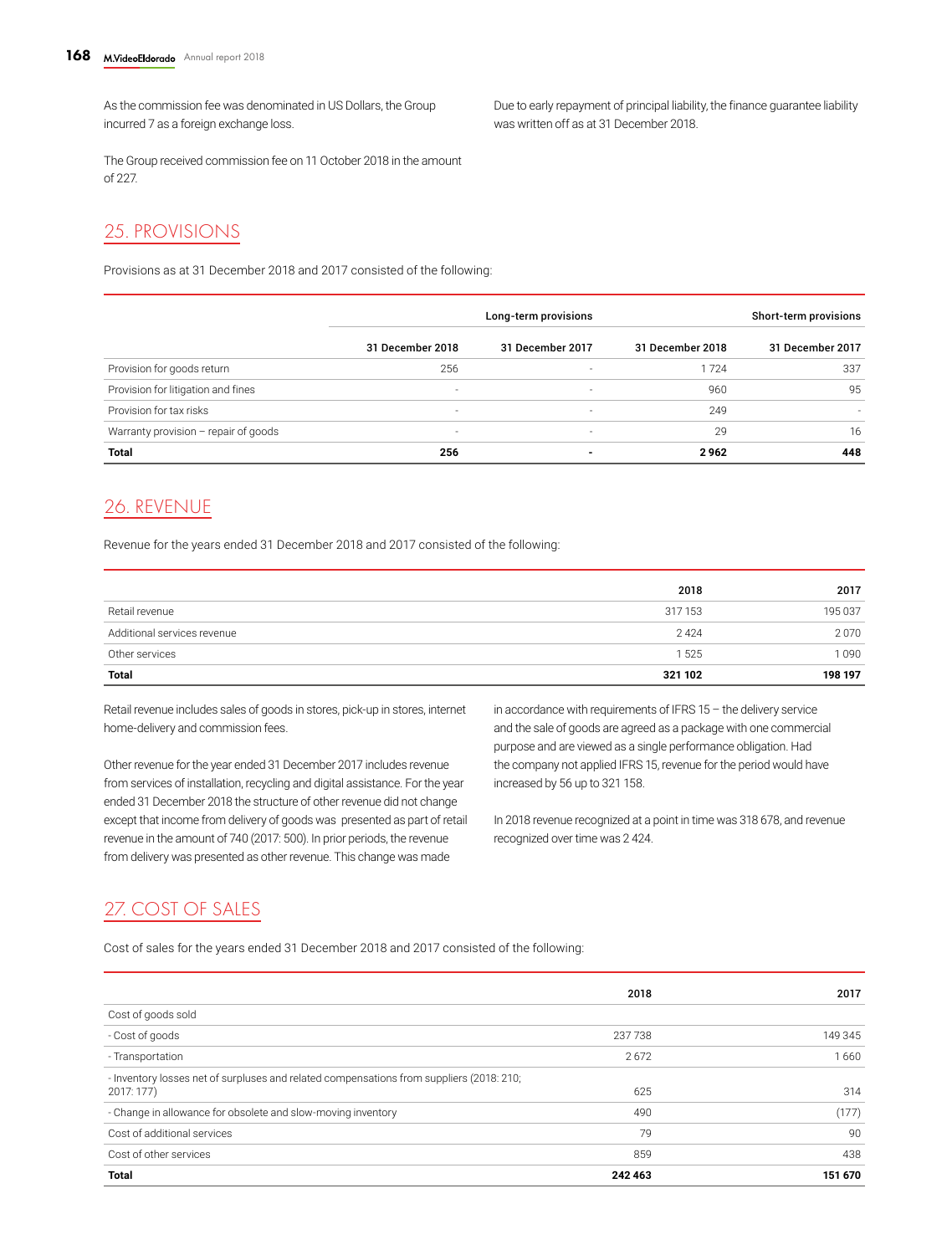Cost of other services includes depreciation of service equipment.

# 28. SELLING, GENERAL AND ADMINISTRATIVE EXPENSES

Selling, general and administrative expenses for the years ended 31 December 2018 and 2017 consisted of the following:

|                                                                      | 2018   | 2017    |
|----------------------------------------------------------------------|--------|---------|
| Payroll and related taxes (including share-based payments - Note 34) | 21779  | 12 5 38 |
| Lease expenses, net of income from sublease (2018: 71; 2017: 29)     | 14926  | 8885    |
| Depreciation and amortization                                        | 6070   | 3614    |
| Advertising and promotional expenses, net                            | 6054   | 3827    |
| Maintenance and other property operating costs                       | 2632   | 1819    |
| Bank charges                                                         | 2626   | 1600    |
| Credit broker services                                               | 2498   | 1 1 4 3 |
| <b>Utilities</b>                                                     | 1809   | 1028    |
| Warehouse services                                                   | 1689   | 1484    |
| Repairs and servicing                                                | 1670   | 1096    |
| Security                                                             | 1655   | 979     |
| Consulting services                                                  | 1568   | 1083    |
| Taxes other than income tax                                          | 942    | 165     |
| Communication                                                        | 353    | 243     |
| Other expenses                                                       | 2963   | 1 2 5 0 |
| <b>Total</b>                                                         | 69 234 | 40754   |

Payroll and related taxes for the year ended 31 December 2018 include 3 315 contribution

During 2018 the Group received 1 308 from its suppliers as a compensation of advertising and promotional expenses (2017: 709).

to the state pension fund (2017: 1 879) and social and medical insurance in the amount of 1 281 (2017: 733).

# 29. OTHER OPERATING INCOME

Other operating income for the years ended 31 December 2018 and 2017 includes commissions received from banks on loans provided to customers, income earned from suppliers for advertising

# 30. OTHER OPERATING EXPENSES

Other operating expenses for the year ended 31 December 2018 include loss on disposal of property, plant and equipment of 195 (2017: 12), expenses on corporate events in the amount of 99

materials placed in the Group's stores, non-commission income from mobile operators and other items.

(2017: 51), charity expense of 91 (2017: 47), and other individually insignificant items.31. FINANCE INCOME AND EXPENSES

Finance income/(expenses) for the years ended 31 December 2018 and 2017 consisted of the following:

|                                               | 2018   | 2017 |
|-----------------------------------------------|--------|------|
| Interest income                               | 509    | 657  |
| Interest expense on bank loans                | (3604) |      |
| Exchange loss from revaluation of investments | (13)   | ⌒    |
| Total                                         | (3108) | 659  |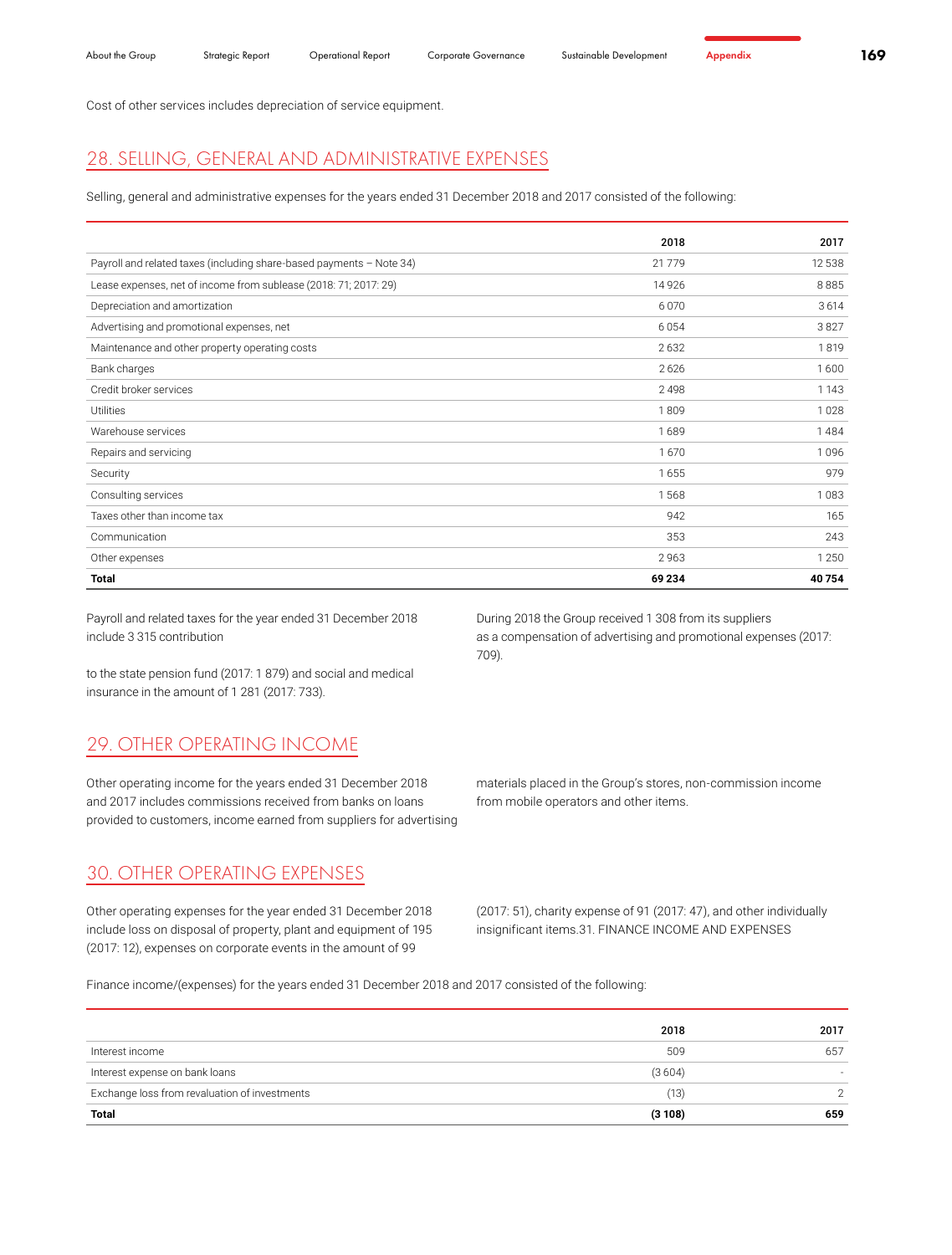# 32. EARNINGS PER SHARE

Basic earnings per share amounts are calculated by dividing net profit for the year attributable to equity holders of the Company by the weighted average number of ordinary shares in issue during the year, excluding treasury shares.

Diluted earnings per share amounts are calculated by dividing the net profit attributable to equity holders of the Company by the weighted average number of ordinary shares outstanding during

the year plus weighted average number of ordinary shares that would have been outstanding assuming the conversion of all the dilutive potential ordinary shares into ordinary shares.

The following reflects the income and share data used in the basic and diluted earnings per share computations:

|                                                                         | 2018   | 2017   |
|-------------------------------------------------------------------------|--------|--------|
| Net profit attributable to equity holders of the Company                | 8582   | 6974   |
| Weighted average number of ordinary share in issue (millions of shares) | 178.65 | 179.53 |
| Basic and diluted earnings per share (in Russian rubles)                | 48.04  | 38,85  |

# 33. SEGMENT INFORMATION

#### **Products and services from which reportable segments derive their revenues**

Information reported to the Managing Board, being the chief operating decision maker, for the purposes of resource allocation and assessment of segment performance focuses on the results of 'M.video' and 'Eldorado' brands. Specifically, the Group's reportable segments under IFRS 8 are as follows:

- **•** M.video;
- **•** Eldorado.

### Segments include chains of retail shops and online internet stores of home appliances and digital equipment under the brands Eldorado and M.video. Both segments specialize in the sale of TV, audio, video, Hi-Fi, home appliances and digital equipment, as well as related services.

#### **Segment revenues and results**

The following is an analysis of the Group's revenue and results from continuing operations by reportable segment.

|                              |                          | Segment revenue          |
|------------------------------|--------------------------|--------------------------|
|                              | 2018                     | 2017                     |
| Inter-segment revenue        |                          |                          |
| M.video                      | 11 140                   | $\sim$                   |
| Eldorado                     | $\overline{\phantom{a}}$ | ٠                        |
| <b>Total</b>                 | 11 140                   | $\overline{\phantom{0}}$ |
| <b>External revenue</b>      |                          |                          |
| M.video                      | 234 928                  | 198 197                  |
| Eldorado                     | 86 174                   | ٠                        |
| <b>Total</b>                 | 321 102                  | 198 197                  |
| <b>Total segment revenue</b> | 332 242                  | 198 197                  |
|                              |                          |                          |

|                                              |         | <b>Segment profit</b> |
|----------------------------------------------|---------|-----------------------|
|                                              | 2018    | 2017                  |
| <b>Segment profit</b>                        |         |                       |
| M.video                                      | 55 572  | 46 527                |
| Eldorado                                     | 23 067  |                       |
| <b>Total</b>                                 | 78 639  | 46 527                |
| Selling, general and administrative expenses | (69234) | (40754)               |
| Other operating income                       | 6079    | 2623                  |
| Other operating expenses                     | (801)   | (216)                 |
| Finance income                               | 509     | 659                   |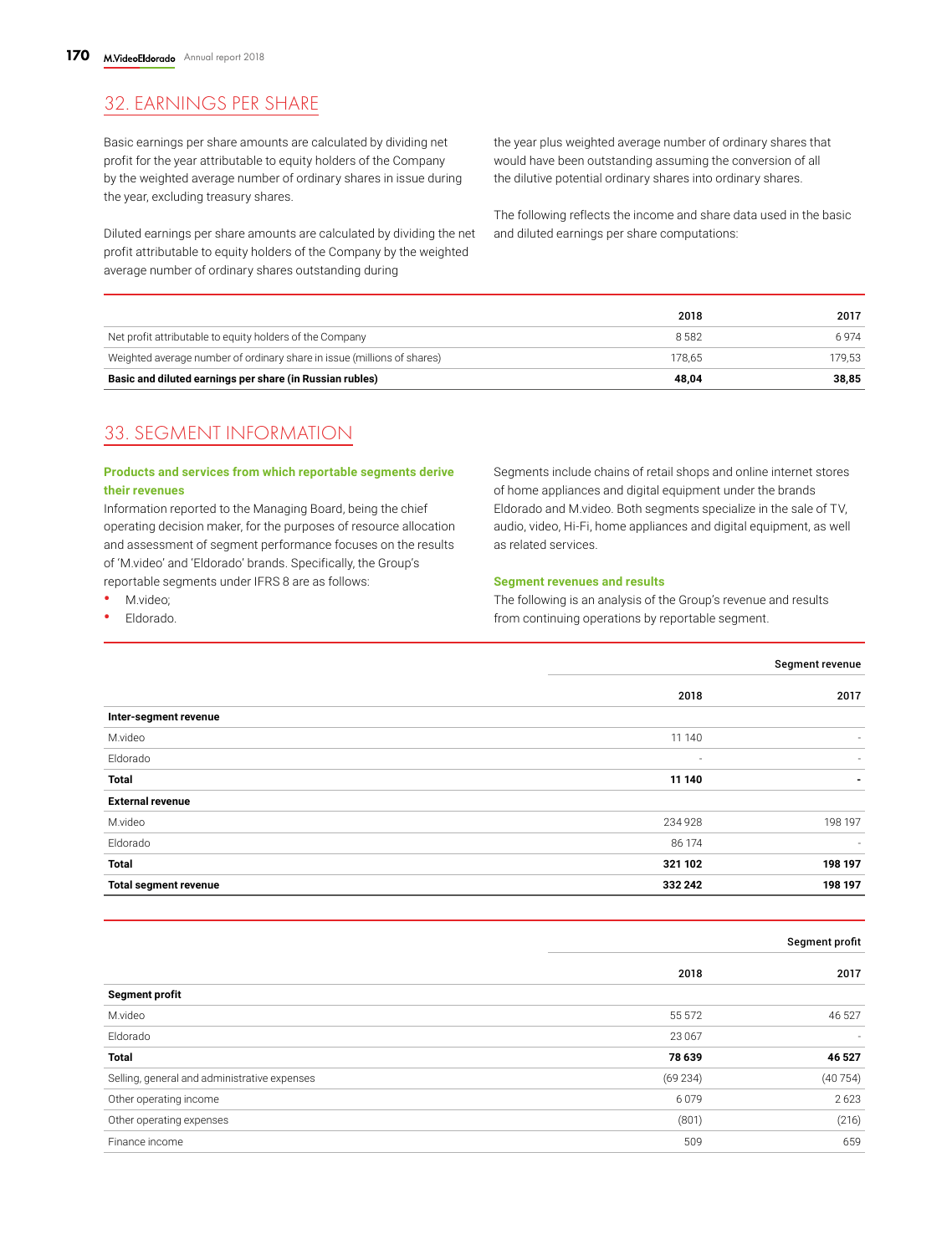|                   |        | <b>Segment profit</b> |
|-------------------|--------|-----------------------|
|                   | 2018   | 2017                  |
| Finance expenses  | (3617) |                       |
| Profit before tax | 11 575 | 8839                  |

The accounting policies of the reportable segments are consistent with those of the Group, as set out in Note 2. Segment profit is measured as gross profit before allocation of selling, general

and administrative expenses, other operating income and expenses, as well as finance income and expenses.

# 34. SHARE-BASED PAYMENTS

During the year ended 31 December 2017 the Group had cashsettled share option plan – Long-term incentive plan – Series 4 (LTIP 4).

An expense recognized by the Group during the years ended 31 December 2018 and 2017 with regards to its share-based payments is as follows:

| Series       | 2018                     | 2017 |
|--------------|--------------------------|------|
| LTIP 4       |                          | 401  |
| <b>Total</b> | $\overline{\phantom{a}}$ | 401  |

The above expenses have been included into "Selling, General and Administrative Expenses" as "Payroll and related taxes" (Note 28).

As at 31 December 2018 and 2017, the Group has no liability to the participants of LTIP 4.

# 35. RELATED PARTIES

Related parties include shareholders, key management, entities under common ownership and control, entities under control of key management personnel and entities over which the Group has significant influence.

The following table provides the total amount of transactions, which have been entered into with related parties for the relevant financial year and the outstanding balances owed by / to related parties as at 31 December 2018 and 2017, respectively:

|                                                                             |                                       | 2018                                 |                                          | 31 December 2018                         |                                       | 2017                                        |                                                 | 31 December 2017                         |  |
|-----------------------------------------------------------------------------|---------------------------------------|--------------------------------------|------------------------------------------|------------------------------------------|---------------------------------------|---------------------------------------------|-------------------------------------------------|------------------------------------------|--|
|                                                                             | <b>Sales</b><br>to related<br>parties | Purchases<br>from related<br>parties | Amounts<br>owed<br>by related<br>parties | Amounts<br>owed<br>to related<br>parties | <b>Sales</b><br>to related<br>parties | <b>Purchases</b><br>from related<br>parties | <b>Amounts</b><br>owed<br>by related<br>parties | Amounts<br>owed<br>to related<br>parties |  |
| Parent company (i)                                                          | ٠                                     | 11 6 6 4                             | ٠                                        | $\overline{\phantom{a}}$                 | ٠                                     | ٠                                           | ٠                                               | ۰.                                       |  |
| Entities under common<br>control (ii)                                       | 1731                                  | 46 218                               | ٠.                                       | $\overline{\phantom{a}}$                 | 1628                                  | 2 1 2 9                                     | 2074                                            |                                          |  |
| Entities controlled<br>by a party exercising<br>significant influence (iii) | 436                                   | 4254                                 | 696                                      | 644                                      | $\overline{\phantom{a}}$              | ٠                                           | $\overline{\phantom{a}}$                        | ٠.                                       |  |
| Entities under control<br>of key management<br>personnel (iv)               | 3                                     | 609                                  | 13                                       | 102                                      | 3                                     | 682                                         | $\overline{2}$                                  | 28                                       |  |
|                                                                             | 2 1 7 0                               | 62745                                | 709                                      | 746                                      | 1631                                  | 2811                                        | 2076                                            | 29                                       |  |

The nature of transactions with related parties is as follows:

ii. Parent company – acquisition of share in Media Markt;  $iii.$  Entities under common control – acquisition of share in Eldorado group, sale and purchase of the Groups' goods, agent services for sales of insurance, warehouses and trade

premises leasing;

– agent services for sales of insurance, warehouses and trade premises rent, acquisition of fixed assets, credit broker services;

Entities under control of key management personnel – store and head office security services, car leasing service to the Group and logistic services, after-sale and other servicing of the Group's merchandise, redecoration and engineering repair services in the central office and shops located in Moscow.

iv. Entities controlled by a party exercising significant influence

As at 31 December 2018 the liability of related parties in respect of the loan issued and the financial guarantee issued, including interest, was as follows: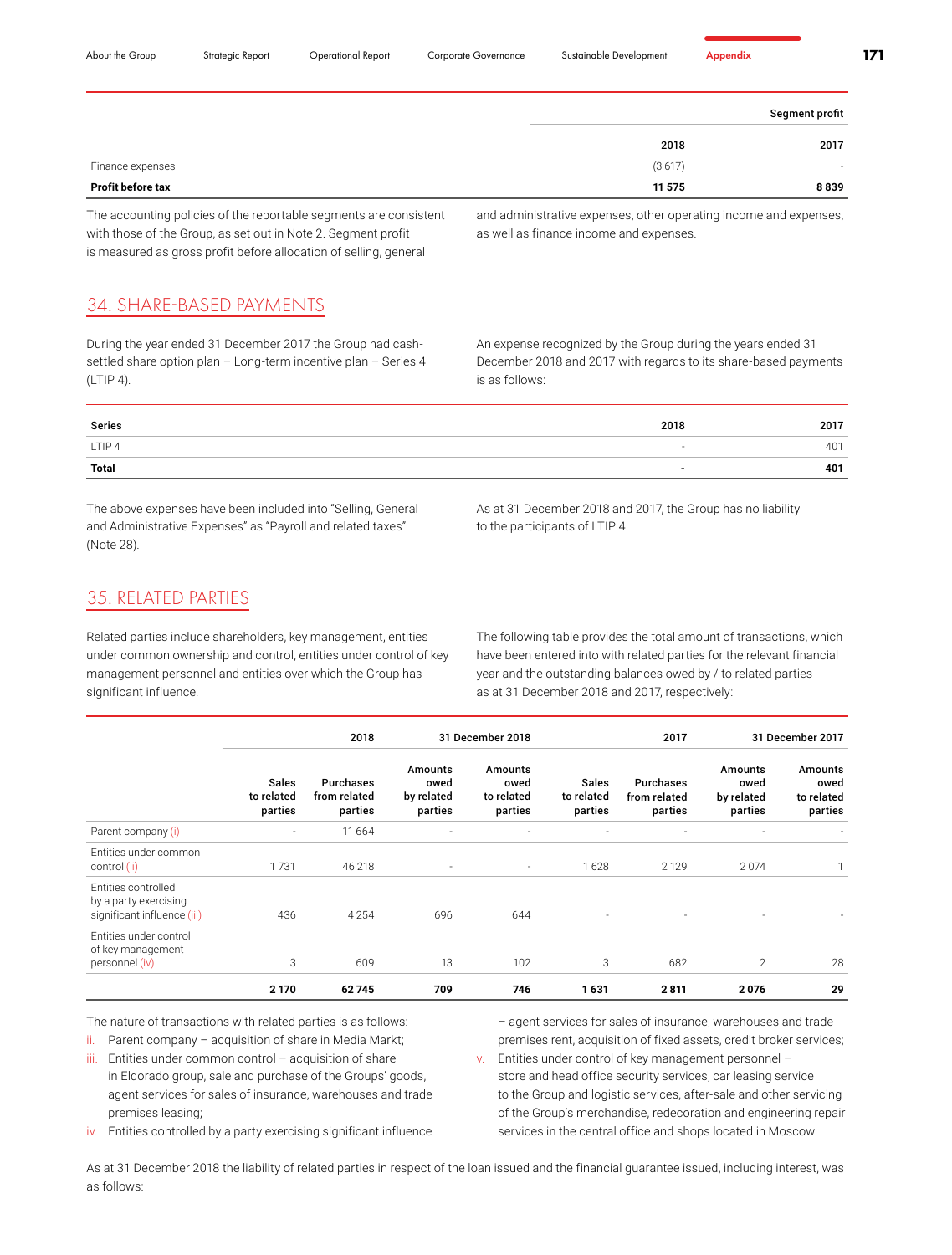|                                            | 2018                                           |                                                  |                                       | 31 December 2018                      |                                                | 2017                                             |                                       | 31 December 2017                      |
|--------------------------------------------|------------------------------------------------|--------------------------------------------------|---------------------------------------|---------------------------------------|------------------------------------------------|--------------------------------------------------|---------------------------------------|---------------------------------------|
|                                            | Financial<br>income<br>from related<br>parties | Financial<br>expenses<br>from related<br>parties | Amounts owed<br>by related<br>parties | Amounts owed<br>to related<br>parties | Financial<br>income<br>from related<br>parties | Financial<br>expenses<br>from related<br>parties | Amounts owed<br>by related<br>parties | Amounts owed<br>to related<br>parties |
| <b>Entities</b><br>under common<br>control | 75                                             |                                                  | $\sim$                                | $\sim$                                | 35                                             | ٠                                                | 2471                                  |                                       |
| <b>Total</b>                               | 75                                             |                                                  | ٠                                     | ۰                                     | 35                                             | ۰                                                | 2471                                  |                                       |

During the 2018 Mr. A. Tynkovan made a contribution to additional paid-in capital of LLC "MARKETPLACE" in the amount of 497.

In 2017 Mr. A. Tynkovan made a contribution of 249 into capital of LLC "MARKETPLACE" in exchange for 20% interest in this subsidiary. As a result of this transaction, the Group's noncontrolling interests in LLC "MARKETPLACE" increased by the same amount.

### **Terms and conditions of transactions with related parties**

Related parties may enter into transactions, which unrelated parties might not, and transactions between related parties may not be effected on the same terms, conditions and amounts as transactions between unrelated parties. Outstanding balances at the year end are unsecured and settlement occurs in cash. There have been no guarantees provided or received for any related party accounts receivable or payable, except for the guarantees for the obligations of LLC "Autoclub" (Note 10 and 24). For the years ended 31 December 2018 and 2017 the Group has an allowance for doubtful accounts receivable from related parties in the amount of 9. This assessment is undertaken each financial year through examining the financial position of the related party and the market in which the related party operates.

### **Compensation of key management personnel of the Group**

The remuneration of directors and other members of key management during the years ended 31 December 2018 and 2017 was as follows:

| <b>Total</b>           | 1598 | 1 141 |
|------------------------|------|-------|
| Share-based payments** |      | 192   |
| Short-term benefits*   | 1598 | 949   |
|                        | 2018 | 2017  |

\* Short-term benefits include salaries, bonuses and annual leave, medical and relocation expenses.

\*\* Amounts relate to the participation of the key management personnel in the long-term incentive program posted in the consolidated statement of profit or loss and other comprehensive income (Note 34).

As at 31 December 2018 there were outstanding payables of 818 to key management personnel (2017: 443).

The number of key management positions was 27 in 2018 (2017: 20).

The Group did not provide any material post-employment or other longterm benefits to key management personnel during the period other

than those disclosed in Note 34, contributions to the state pension fund and the social funds as a part of payments of social security contributions on salaries and bonuses. Social security contributions paid relating to compensation of key management personnel amounted to 106 for the year ended 31 December 2018 (2017: 86) and are included in the amounts stated above.

# 36. OPERATING LEASE AGREEMENTS

The Group enters into long-term leases for the stores for the periods from 1 to 20 years. Some of these leases are not able to be fully registered and thus legally enforceable until the landlord is able to produce all valid ownership papers and therefore are arranged as 11-month rolling leases; at the same time some of the longterm lease contracts contain cancellation clauses and some of the short-term lease contracts contain prolongation clauses. The Group assesses non-cancellable lease period at the inception or modification of each operating lease agreement. The assessment considers legal factors and economic factors. The assessment

requires exercise of the management's judgment. Once determined, the non-cancellable lease period is used in the calculation of lease payments to be recognized as an expense on a straight-line basis as well as in the estimation of depreciation period of leasehold improvements which cannot exceed the non-cancellable lease period of the relevant premises.

Certain lease contracts stipulate terms requiring the Group to pay the higher of minimum lease payments or a percentage of revenue. The amounts paid in excess of the minimum lease payments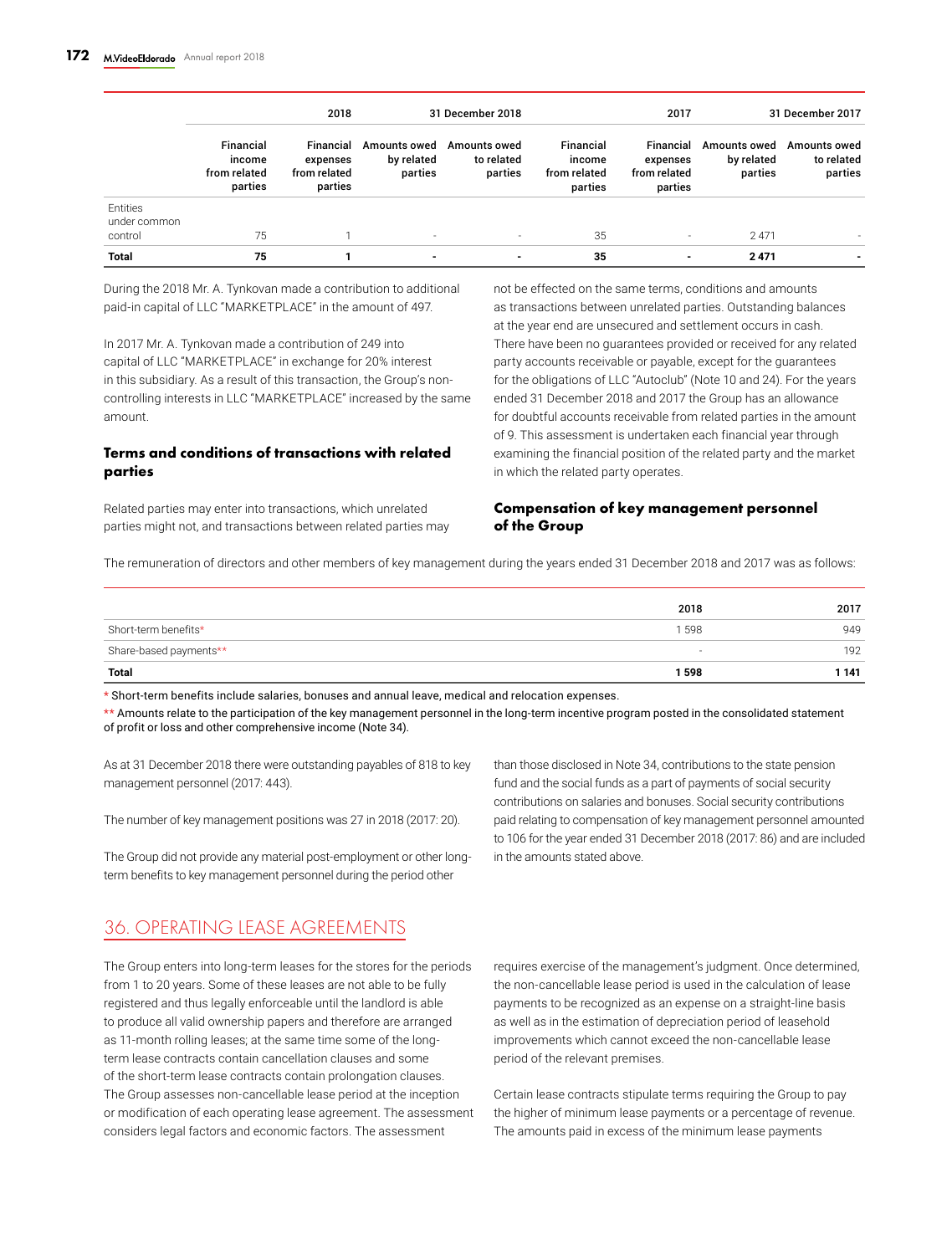are disclosed as contingent rentals below. The Group does not have an option to purchase the leased premises at the expiration

of the lease period.

#### Payments recognized as an expense

|                        | 2018     | 2017 |
|------------------------|----------|------|
| Minimum lease payments | 13 3 0 8 | 7855 |
| Contingent rentals     | 1644     | 059  |
| Total                  | 14 9 52  | 8914 |
|                        |          |      |

Non-cancellable operating lease commitments

Future minimum rentals payable during non-cancellable term of operating leases for premises occupied as at 31 December 2018 and 2017 were as follows:

|                                             | 2018    | 2017   |
|---------------------------------------------|---------|--------|
| Within one year                             | 16789   | 8055   |
| After one year but not more than five years | 57 161  | 27866  |
| More than five years                        | 33035   | 15311  |
| Total                                       | 106 985 | 51 232 |

Future minimal rental payments will be subject to VAT.

# 37. COMMITMENTS AND CONTINGENCIES

#### **Operating environment**

The Group sells products that are sensitive to changes in general economic conditions that impact consumer spending. Future economic conditions and other factors, including consumer confidence, employment levels, interest rates, consumer debt levels and availability of consumer credit could reduce consumer spending or change consumer purchasing habits. A recent downturn in the Russian economy and general slowdown in the global economy, or an uncertain economic outlook, could adversely affect consumer spending habits and the Group's operating results.

Emerging markets such as Russia are subject to different risks than more developed markets, including economic, political and social, and legal and legislative risks. Laws and regulations affecting businesses in Russia continue to change rapidly, tax and regulatory frameworks are subject to varying interpretations. The future economic direction of Russia is heavily influenced by the fiscal and monetary policies adopted by the government, together with developments in the legal, regulatory, and political environment.

Because Russia produces and exports large volumes of oil and gas, its economy is particularly sensitive to the price of oil and gas on the world market. During 2014-2015 and then in the first quarter of 2016, the oil price decreased significantly, which led to substantial decrease of the Russian Ruble exchange rate.

Starting from 2014, sanctions have been imposed in several packages by the U.S. and the E.U. on certain Russian officials, businessmen and companies.

The above mentioned events have led to reduced access of the Russian businesses to international capital markets, increased inflation, economic recession and other negative economic consequences. The impact of further economic developments on future operations and financial position of the Group is at this stage difficult to determine.

#### **Russian Federation tax and regulatory environment**

Laws and regulations affecting business in the Russian Federation continue to change rapidly. Management's interpretation of such legislation as applied to the activity of the Group may be challenged by the relevant regional and federal authorities. Recent events suggest that the tax authorities are taking a more assertive position in their interpretation of the legislation and assessments and as a result, it is possible that transactions and activities that have not been challenged in the past may be challenged. Fiscal periods generally remain open to tax audit by the authorities in respect of taxes for three calendar years proceeding the year of tax audit. Under certain circumstances reviews may cover longer periods. Management believes that it has provided adequately for tax liabilities based on its interpretations of tax legislation. However, the relevant authorities may have differing interpretations, and the effects on the financial statements could be significant.

The Group has identified possible tax contingencies for the threeyear period ended 31 December 2018. Management has estimated that possible exposure in relation to such tax risks, if they were to materialize, would not exceed 20% of the Group's profit before income tax expense.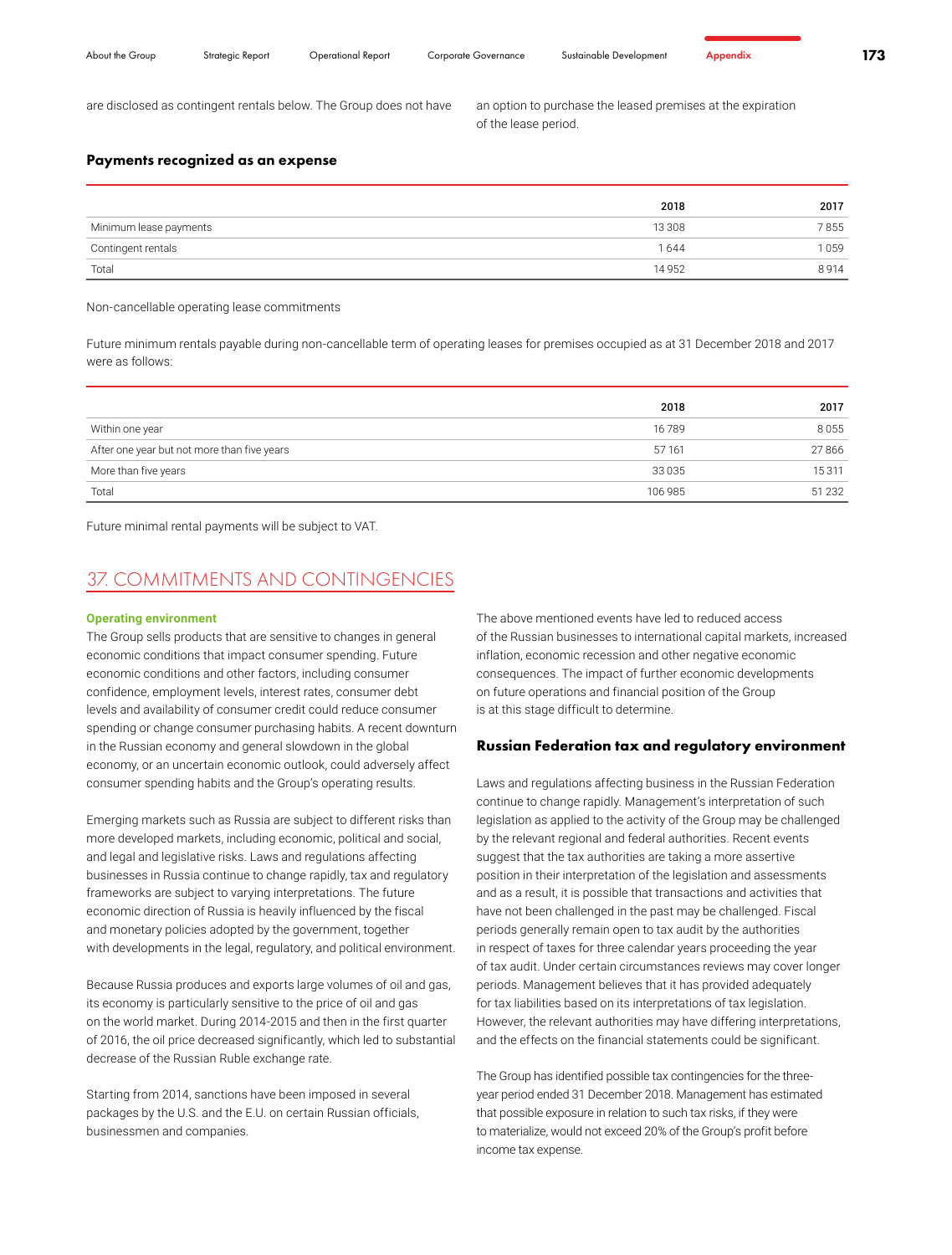#### **Customs**

During the years ended 31 December 2018 and 2017, the Group purchased a significant portion of its foreign manufactured goods on the territory of the Russian Federation from Russian legal entities, including Russian wholesalers or resellers, which may or may not have imported the goods into the Russian Federation directly. As the Group was not involved in clearing customs for the goods purchased on the territory of the Russian Federation, management cannot be certain that the entities which imported the goods into the Russian Federation were in full compliance with the applicable regulations of the Russian customs code.

As described above in Russian Federation tax and regulatory environment section, the relevant authorities may take a more assertive position in their interpretation of the applicable laws.

Under Russian law a company in possession of goods that were imported with proven violations of

the customs law may be subject to significant administrative or civil penalties and/or confiscation of the goods, if it was involved in, aware of, or should have known that violation of the customs code were occurring. To date, the Group has not been subject to any notification of violations of the customs code.

Management believes that the Group entities were acting in compliance with all applicable tax and legal requirements in respect of imported products, were not involved, not aware and could not be expected to know of any significant violations of the applicable customs code by the Russian wholesalers or resellers. Accordingly, management did not recognize any provisions in respect of such contingencies in these consolidated financial statements and determined that with current limitations in access to customs clearance documents it is not practicable to estimate the likely potential financial effect, if any, of such contingent liabilities.

As at 31 December 2018 The Group had non-cancellable contractual commitment of 981 for technical support services with respect to existing SAP licenses and software during the period till 2022 (31 December 2017:1 278).

The Group uses SAP software for finance, supply chain and human resources functions.

### **Litigation**

In the normal course of business, the Group is subject to proceedings, lawsuits, and other claims. While such matters are subject to other uncertainties, and outcomes are not predictable with assurance, the management of the Group believes that any financial impact arising from these matters would not exceed amount disclosed as a provision for litigation and fines in Note 25.

### **Environmental matters**

The enforcement of environmental regulation in the Russian Federation is evolving and the enforcement posture of government authorities is continually being reconsidered. The Group periodically evaluates its environmental obligations. In the current enforcement climate under existing legislation, management believes that there are no significant liabilities for environmental matters.

#### **Financial guarantees**

In the normal course of its operating activity the Group from time-totime enters into financial guarantee contracts with banks. Under these contracts banks provide guarantees in favour of the Group's suppliers and the Group may be required to pay under those contracts only if it fails to make timely payments to its suppliers. As at 31 December 2018 the Group entered into such guarantee contracts for the total amount of 9 311 (as at 31 December 2017: 4 734). On the 31 December 2018 and 2017 the Group has not pledged any assets as collateral under these guarantee contracts.

#### **License agreements**

### 38. FINANCIAL RISK MANAGEMENT OBJECTIVES AND POLICIES

Generally, the Group's principal financial liabilities comprise loans and borrowings, trade and other payables. The main purpose of these financial liabilities is to raise finance for the Group's operations. The Group has trade and other receivables and cash and short-term deposits that arrive directly from its operations.

The main risks arising from the Group's financial instruments are foreign currency risk, interest rate risk, credit risk and liquidity risk.

The Group's senior management oversees the management of these risks. The Group's senior management provides assurance to the Group's Board of Directors that the Group's financial risktaking activities are governed by appropriate policies and procedures and that financial risks are identified, measured and managed in accordance with the Group's policies. The Board of Directors

reviews and agrees policies for managing each of these risks which are summarized below.

#### **Capital risk management**

The Group manages its capital to ensure that entities in the Group will be able to continue as a going concern while maximizing the return to shareholders through the optimization of the debt and equity balance. No changes were made in objectives, policies or processes during the years ended 31 December 2018 and 2017.

The capital structure of the Group consists of issued capital (less treasury shares), additional paid in capital and retained earnings.

The primary objective of the Group's capital management program is to maximize shareholder value while minimizing the risks associated with the loan portfolio. The consumer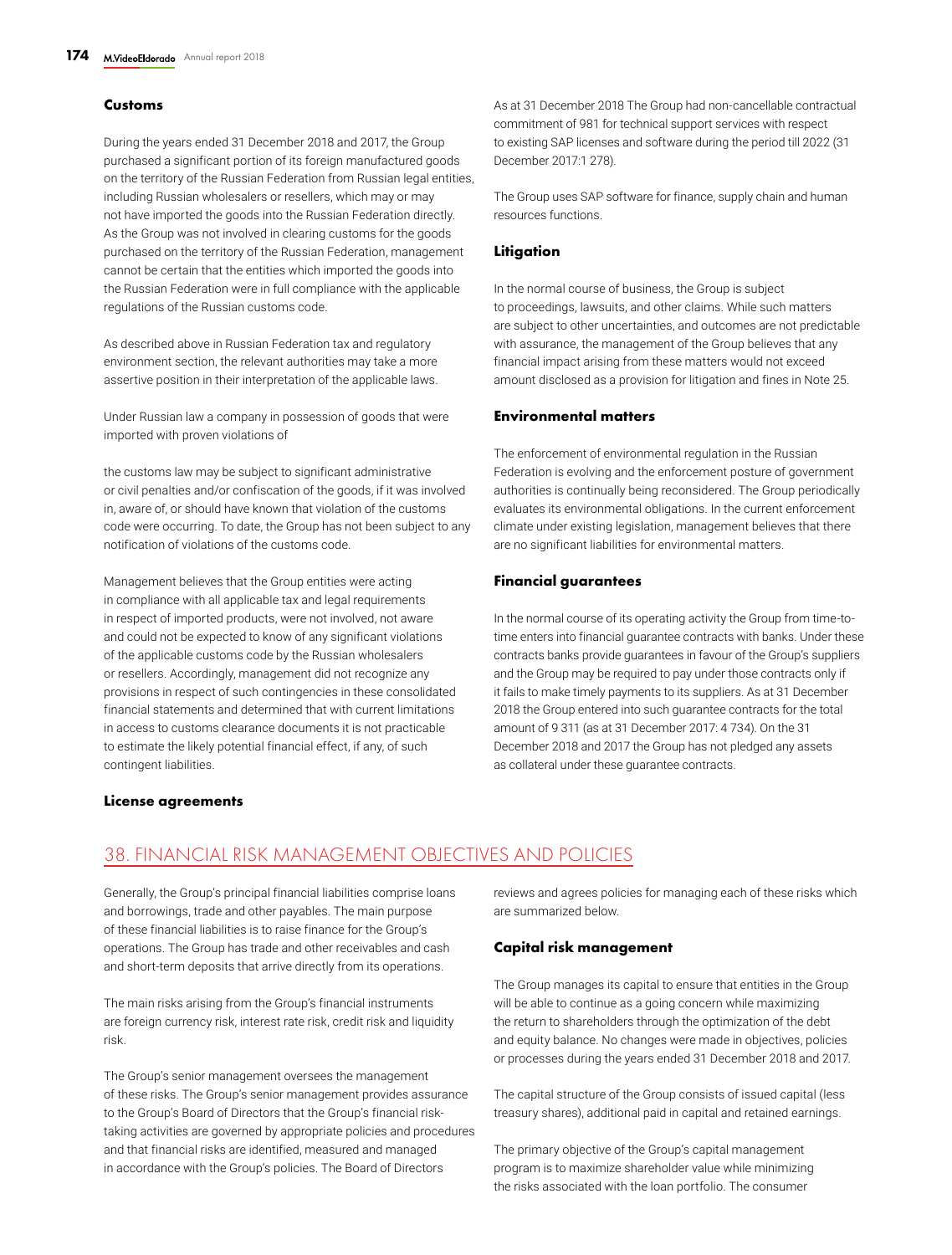electronics business is a cyclical business and as such requires short-term fluctuations in capital to purchase goods to satisfy the seasonal demand. The Group uses a combination of shortterm loans and supplier credit terms to meet the seasonal capital needs. The store expansion program adds to the capital needs as the capital and pre-opening costs associated with the new stores put additional pressure on the Group's financial resources. While the Group has not established any formal policies regarding debt

to equity proportions the Group reviews its capital needs periodically to determine actions to balance its overall capital structure through shareholders' capital contributions or new share issues, return of capital to shareholders as well as the issue of new debt or the redemption of existing debt.

#### **Categories of financial instruments**

The carrying values of financial assets and liabilities grouped by each category of financial instruments as at 31 December 2018 and 2017 were as follows:

|                                       | 2018    | 2017   |
|---------------------------------------|---------|--------|
| <b>Financial assets</b>               |         |        |
| Assets carried at amortized cost      | 55 2 20 | 36 618 |
| <b>Financial liabilities</b>          |         |        |
| Liabilities carried at amortized cost | 213806  | 82 335 |

#### **Foreign currency risk management**

Foreign currency risk is the risk that the financial results of the Group will be adversely impacted by changes in exchange rates to which the Group is exposed. The Group's exposures to foreign currency risk arise from cash and cash equivalents held in US Dollars and Euro as well as from lease payments tied-in to currencies other than functional currency. At 31 December 2018 approximately 15% (at 31 December 2017: 18%) of the Group's operating lease agreements for stores and warehouses were tied-in to either US Dollars or Euro and these contracts accounted for approximately 26% (2017: approx. 32%) of the Group's operating lease expenses for the year ended

31 December 2018. The Group minimizes, to the extent possible, the risk arising from foreign currency-denominated lease contracts by negotiating a fixed exchange rate or a cap for an exchange rate with the lessors.

During the years ended 31 December 2018 and 2017 the Group did not use forward exchange contracts to eliminate the currency exposures.

The carrying amount of the Group's foreign currency-denominated assets and liabilities at the reporting date are as follows:

|                                                                                                 |                  | Euro                                 |       |                  |  |
|-------------------------------------------------------------------------------------------------|------------------|--------------------------------------|-------|------------------|--|
|                                                                                                 | 31 December 2018 | 31 December 2017<br>31 December 2018 |       | 31 December 2017 |  |
| <b>Assets</b>                                                                                   |                  |                                      |       |                  |  |
| Cash and cash equivalents                                                                       | 55               | $\overline{2}$                       | 5     |                  |  |
| <b>Total assets</b>                                                                             | 55               | $\mathbf{2}$                         | 5     |                  |  |
| <b>Liabilities</b>                                                                              |                  |                                      |       |                  |  |
| Accounts payable and accruals<br>for operating leases (shown within<br>other accounts payable)* | (1951)           | (1984)                               | (405) | (322)            |  |
| <b>Total liabilities</b>                                                                        | (1951)           | (1984)                               | (405) | (322)            |  |
| <b>Total net position</b>                                                                       | (1896)           | (1982)                               | (400) | (322)            |  |

\* Although accrued liabilities for lease payments calculated on a straight-line basis over the lease term do not represent financial instruments they have been included in the table above since they subject the Group to foreign currency risk.

#### **Foreign currency sensitivity analysis**

As mentioned above, the Group is mainly exposed to changes in the exchange rates of the US Dollar and Euro. The following table details the Group's sensitivity to a 10% (31 December 2017: 10%) change of the Russian Ruble against these two currencies. As at 31 December 2018 the sensitivity rate of 10% represents management's assessment of a reasonably possible change in foreign exchange rates. The sensitivity analysis includes only outstanding foreign

currency denominated assets and liabilities at year end and adjusts their translation for a movement in foreign currency exchange rates. Positive numbers below indicate an increase in profit and respective increase in equity where the Russian Ruble appreciates against the relevant currency. For a depreciation of the Russian Ruble against the relevant currency, there would be an equal and opposite impact on profit and equity.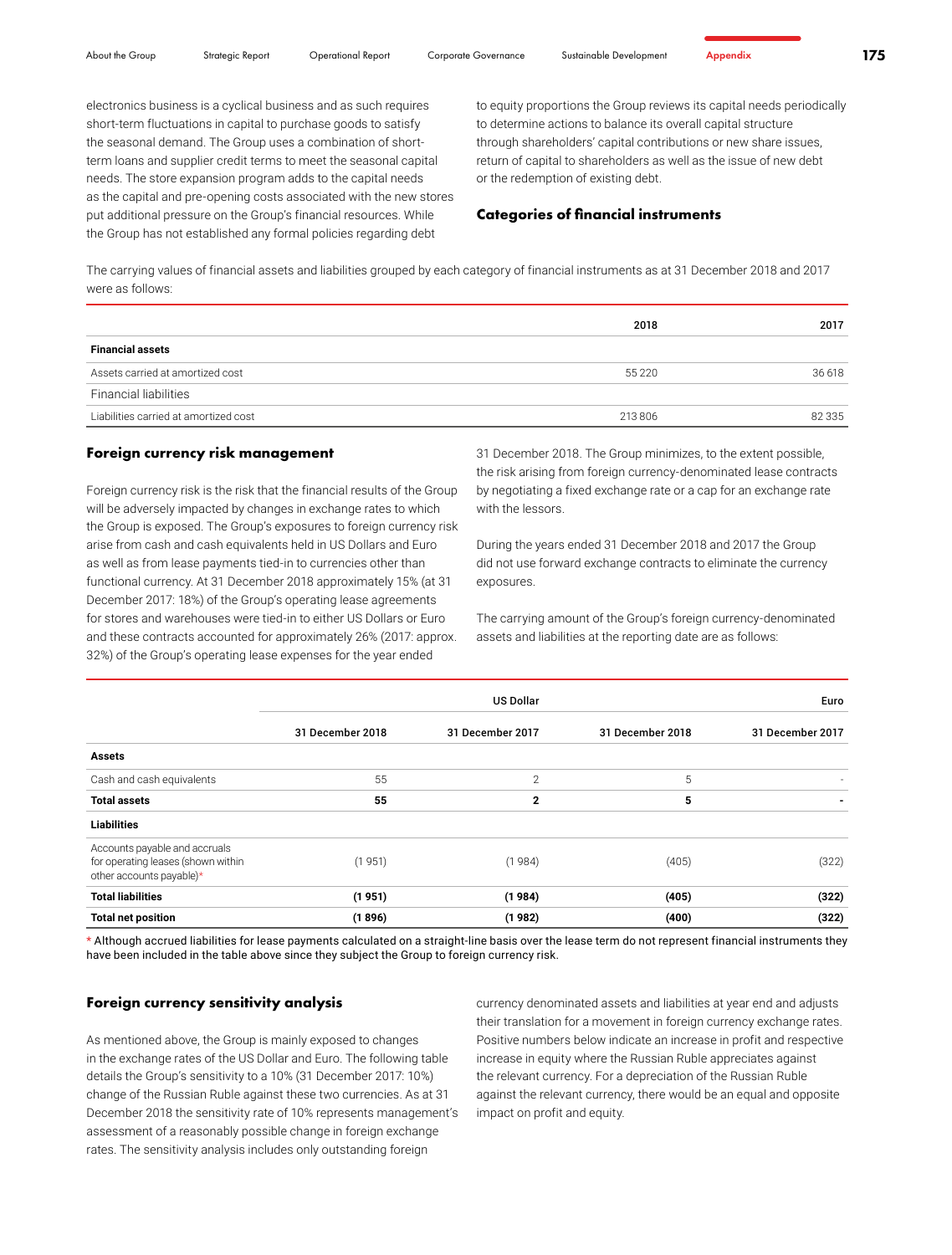|      |                             | <b>USD</b>                            |                             | <b>EUR</b>                            |
|------|-----------------------------|---------------------------------------|-----------------------------|---------------------------------------|
|      | Changes in exchange rate, % | Effect on profit before<br>income tax | Changes in exchange rate, % | Effect on profit before<br>income tax |
| 2018 | 10%                         | (189)                                 | 10%                         | (40)                                  |
|      | $-10%$                      | 189                                   | $-10%$                      | 40                                    |
|      |                             | <b>USD</b>                            |                             | <b>EUR</b>                            |
|      | Changes in exchange rate, % | Effect on profit before<br>income tax | Changes in exchange rate, % | Effect on profit before<br>income tax |
| 2017 | 10%                         | (198)                                 | 10%                         | (32)                                  |
|      | $-10%$                      | 198                                   | $-10%$                      | 32                                    |

#### **Interest rate risk management**

The Group is exposed to insignificant interest rate risk as entities in the Group borrow funds on fixed rates primarily. The Group is exposed to risk of fair value of financial liabilities changes because of changes of market interest rates.

The Group's exposures to interest rates on financial assets and financial liabilities are detailed in the liquidity risk management section of this note.

The following analysis of changes in the fair value was performed for non-derivative financial instruments at the reporting date. In purpose of preparing risk management reports for key managers of the Group, the assumption of a change in interest rate of 1 basis point is used, which is in line with management's expectations regarding reasonably possible fluctuations in interest rates.

The increase/(decrease) of market interest rate by 1%, if other conditions remain constant, would lead to decrease/(increase) of bank borrowings fair value by 1 653/(1 728). The Group is exposed to risk of floating fair value of bank borrowings with fixed rates.

Credit risk refers to the risk that counterparty may default on its contractual obligations resulting in financial loss to the Group. Financial assets which are potentially subject the Group to credit risk consist primarily of bonuses receivable from suppliers, other receivables, short-term investments as well as cash on current and deposit accounts with banks and other financial institutions.

Bonuses receivable from suppliers are either offset against respective accounts payable or paid

in cash. At 31 December 2018 bonuses receivable from four major suppliers comprised 29% of the Group's consolidated accounts receivable and prepaid expenses (31 December 2017: 35%). The Group believes no significant credit risk is associated with these receivables since all of the debtors are represented by the Group's major suppliers.

The credit risk on liquid funds (see the table below) is managed by the Group's treasury.

The management believes that credit risk on investments of surplus funds is limited as the counterparties are financial institutions with high credit ratings assigned by international credit rating agencies.

### **Credit risk management**

The table below shows the balances that the Group had with 4 of its major counterparties as at 31 December 2018 and 2017:

| Counterparty  | Currency   | Rating                   |       | Carrying amount |
|---------------|------------|--------------------------|-------|-----------------|
|               |            |                          | 2018  | 2017            |
| PJSC Bank VTB | <b>RUB</b> | Baa3                     | 6516  | 5022            |
| Alfa-bank     | <b>RUB</b> | Ba1                      | 4974  | 3649            |
| Sovkombank    | <b>RUB</b> | Ba3                      | 1900  | ۰.              |
| Sberbank      | <b>RUB</b> | Ba2                      | 889   | 3931            |
| Other         | <b>RUB</b> | $\overline{\phantom{a}}$ | 646   | 148             |
| <b>Total</b>  |            |                          | 14925 | 12750           |

The carrying amount of financial assets recorded in the consolidated statement of financial position, which is net of impairment losses, represents the Group's maximum exposure to credit risk. There were no other concentrations of credit risk as at 31 December 2018 and 2017.

### **Liquidity risk management**

The Group's treasury monitors the risk of a shortage of funds using a recurring liquidity planning tool. This tool considers the maturity of both its financial investments and financial assets